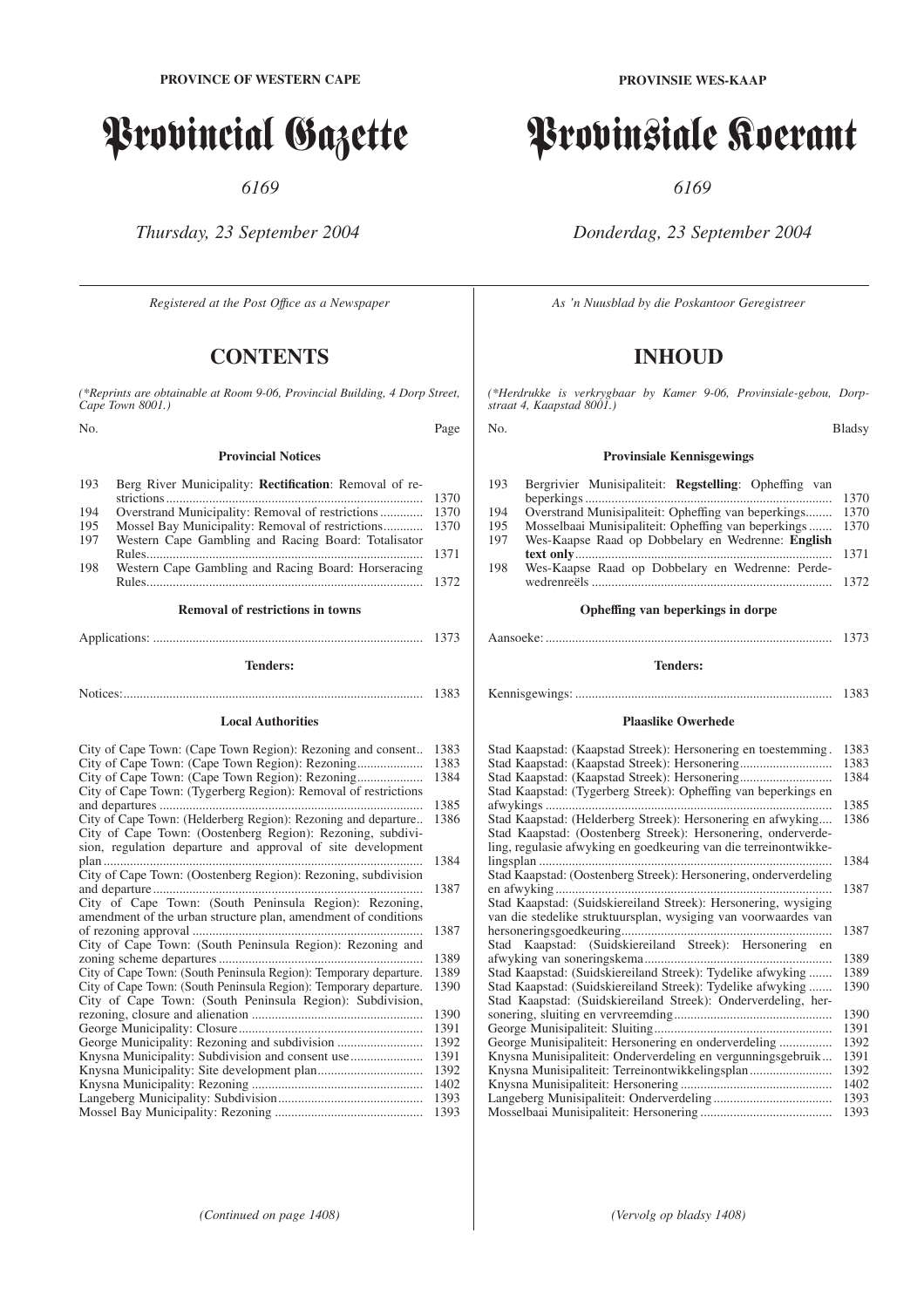| 1 <i>51</i> 0                                                                                                                                                                                                                                                                                                                                                                                                                                                            |                                                                          | FLOVINSIC WCS-Kaap. FLOVINSIAIC KOCTAIN 0109   | $23$ September $200+$                                                                                                                                                                                                                                                                                                                                                                                                                                                                                              |
|--------------------------------------------------------------------------------------------------------------------------------------------------------------------------------------------------------------------------------------------------------------------------------------------------------------------------------------------------------------------------------------------------------------------------------------------------------------------------|--------------------------------------------------------------------------|------------------------------------------------|--------------------------------------------------------------------------------------------------------------------------------------------------------------------------------------------------------------------------------------------------------------------------------------------------------------------------------------------------------------------------------------------------------------------------------------------------------------------------------------------------------------------|
| <b>PROVINCIAL NOTICES</b>                                                                                                                                                                                                                                                                                                                                                                                                                                                |                                                                          |                                                | <b>PROVINSIALE KENNISGEWINGS</b>                                                                                                                                                                                                                                                                                                                                                                                                                                                                                   |
| tion.                                                                                                                                                                                                                                                                                                                                                                                                                                                                    | The following Provincial Notices are published for general informa-      | gepubliseer.                                   | Die volgende Provinsiale Kennisgewings word vir algemene inligting                                                                                                                                                                                                                                                                                                                                                                                                                                                 |
| G. A. LAWRENCE,<br>DIRECTOR-GENERAL                                                                                                                                                                                                                                                                                                                                                                                                                                      |                                                                          | G. A. LAWRENCE,<br>DIREKTEUR-GENERAAL          |                                                                                                                                                                                                                                                                                                                                                                                                                                                                                                                    |
| Provincial Building,<br>Wale Street,<br>Cape Town.                                                                                                                                                                                                                                                                                                                                                                                                                       |                                                                          | Provinsiale-gebou,<br>Waalstraat,<br>Kaapstad. |                                                                                                                                                                                                                                                                                                                                                                                                                                                                                                                    |
| P.N. 193/2004                                                                                                                                                                                                                                                                                                                                                                                                                                                            | 23 September 2004                                                        | P.K. 193/2004                                  | 23 September 2004                                                                                                                                                                                                                                                                                                                                                                                                                                                                                                  |
| <b>RECTIFICATION</b>                                                                                                                                                                                                                                                                                                                                                                                                                                                     |                                                                          |                                                | <b>REGSTELLING</b>                                                                                                                                                                                                                                                                                                                                                                                                                                                                                                 |
| <b>BERG RIVER MUNICIPALITY</b>                                                                                                                                                                                                                                                                                                                                                                                                                                           |                                                                          |                                                | MUNISIPALITEIT BERGRIVIER                                                                                                                                                                                                                                                                                                                                                                                                                                                                                          |
| REMOVAL OF RESTRICTIONS ACT, 1967                                                                                                                                                                                                                                                                                                                                                                                                                                        |                                                                          |                                                | WET OP OPHEFFING VAN BEPERKINGS, 1967                                                                                                                                                                                                                                                                                                                                                                                                                                                                              |
| Department of Environmental Affairs and Development Planning:<br>Western Cape, acting in terms of the powers contemplated by section $2(1)$<br>of the Removal of Restrictions Act, 1967 (Act 84 of 1967), duly<br>delegated to me in terms of section 1 of the Western Cape Delegation<br>of Powers Law, 1994, and on application by the owners of Erf 294,<br>Velddrif, remove condition E.6.(b) in Deed of Transfer No. T.111248 of<br>1998.                           | I, Gerhard van Lille, in my capacity as Acting Assistant Director in the | Transportakte Nr. T.111248 van 1998, op.       | Ek, Gerhard van Lille, in my hoedanigheid as Waarnemende Assistent-<br>Direkteur in die Departement van Omgewingsake en Ontwikke-<br>lingsbeplanning: Wes-Kaap, handelende ingevolge die bevoegdheid<br>beoog in artikel 2(1) van die Wet op Opheffing van Beperkings, 1967<br>(Wet 84 van 1967), behoorlik aan my gedelegeer ingevolge artikel 1 van<br>die Wes-Kaapse Wet op die Delegasie van Bevoegdhede, 1994, en op<br>aansoek van die eienaars van Erf 294, Velddrif, hef voorwaarde E.6.(b) in             |
| P.N. 166/2004 of 27 August 2004, is hereby cancelled.                                                                                                                                                                                                                                                                                                                                                                                                                    |                                                                          |                                                | P.K. 166/2004 van 27 Augustus 2004, word hiermee gekanselleer.                                                                                                                                                                                                                                                                                                                                                                                                                                                     |
| P.N. 194/2004                                                                                                                                                                                                                                                                                                                                                                                                                                                            | 23 September 2004                                                        | P.K. 194/2004                                  | 23 September 2004                                                                                                                                                                                                                                                                                                                                                                                                                                                                                                  |
| <b>OVERSTRAND MUNICIPALITY</b>                                                                                                                                                                                                                                                                                                                                                                                                                                           |                                                                          |                                                | MUNISIPALITEIT OVERSTRAND                                                                                                                                                                                                                                                                                                                                                                                                                                                                                          |
| REMOVAL OF RESTRICTIONS ACT, 1967                                                                                                                                                                                                                                                                                                                                                                                                                                        |                                                                          |                                                | WET OP OPHEFFING VAN BEPERKINGS, 1967                                                                                                                                                                                                                                                                                                                                                                                                                                                                              |
| Department of Environmental Affairs and Development Planning:<br>Western Cape, acting in terms of the powers contemplated by section $2(1)$<br>of the Removal of Restrictions Act, 1967 (Act 84 of 1967), duly<br>delegated to me in terms of section 1 of the Western Cape Delegation of<br>Powers Law, 1994, and on application by the owner of Erf 1631,<br>Hermanus, remove conditions D.(b), (c), (d) and (e) contained in Deed of<br>Transfer No. T.20696 of 1994. | I, André John Lombaard, in my capacity as Assistant Director in the      | Transportakte Nr. T.20696 van 1994, op.        | Ek, André John Lombaard, in my hoedanigheid as Assistent-Direkteur<br>in die Departement van Omgewingsake en Ontwikkelingsbeplanning:<br>Wes-Kaap, handelende ingevolge die bevoegdheid beoog in artikel $2(1)$<br>van die Wet op Opheffing van Beperkings, 1967 (Wet 84 van 1967),<br>behoorlik aan my gedelegeer ingevolge artikel 1 van die Wes-Kaapse Wet<br>op die Delegasie van Bevoegdhede, 1994, en op aansoek van die eienaar<br>van Erf 1631, Hermanus, het voorwaardes D.(b), (c), (d) en (e) vervat in |
| P.N. 195/2004                                                                                                                                                                                                                                                                                                                                                                                                                                                            | 23 September 2004                                                        | P.K. 195/2004                                  | 23 September 2004                                                                                                                                                                                                                                                                                                                                                                                                                                                                                                  |
| MOSSEL BAY MUNICIPALITY                                                                                                                                                                                                                                                                                                                                                                                                                                                  |                                                                          |                                                | MUNISIPALITEIT MOSSELBAAI                                                                                                                                                                                                                                                                                                                                                                                                                                                                                          |

REMOVAL OF RESTRICTIONS ACT, 1967

Notice is hereby given that the Minister of Environmental Affairs and Development Planning, properly designated as competent authority in terms of paragraph (a) of State President Proclamation No. 160 of 31 October 1994, in terms of section 2(1) of the Removal of Restrictions Act, 1967 (Act 84 of 1967), and on application by the owner of Erf 9343, Mossel Bay, removes conditions II.B.(a), (b), (c), (d), (e) and III.B.(a), (b), (c), (d), (e), (f), IV.B.(a), (b), (c), (d), (e), (f) and V.B.(a) and (b) referred to in Deed of Transfer No. T.29214 of 1987.

#### WET OP OPHEFFING VAN BEPERKINGS, 1967

Kennis geskied hiermee dat die Minister van Omgewingsake en Ontwikkelingsbeplanning, behoorlik aangewys as bevoegde gesag ingevolge paragraaf (a) van Staatspresident Proklamasie Nr. 160 van 31 Oktober 1994 kragtens artikel 2(1) van die Wet op Opheffing van Beperkings, 1967 (Wet 84 van 1967), en op aansoek van die eienaar van Erf 9343, Mosselbaai, voorwaardes II.B.(a), (b), (c), (d), (e) en III.B.(a), (b), (c), (d), (e), (f), IV.B.(a), (b), (c), (d), (e), (f) en V.B.(a) en (b) in Transportakte Nr. T.29214 van 1987, ophef.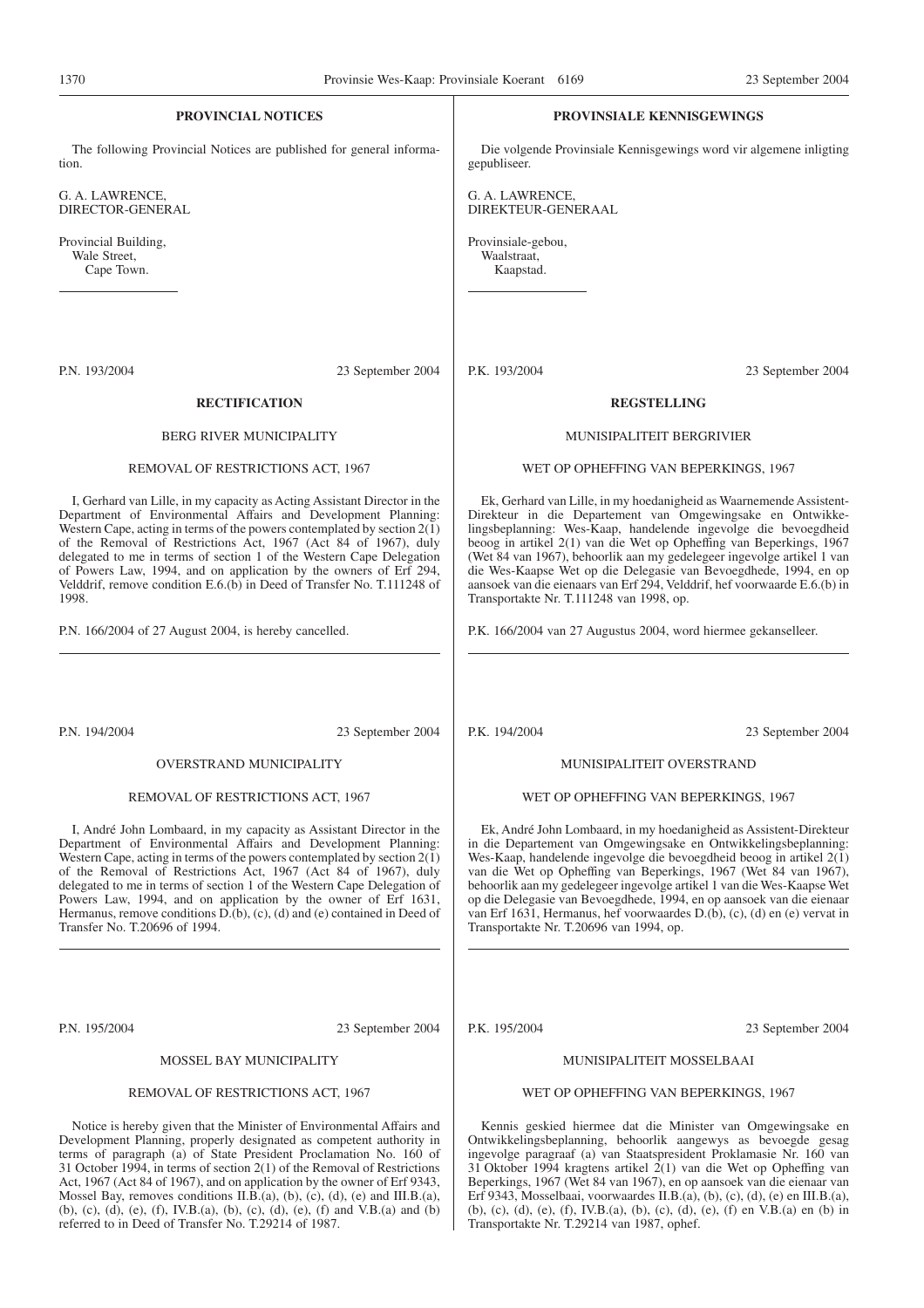P.N. 197/2004 23 September 2004

#### **WESTERN CAPE GAMBLING AND RACING BOARD**

#### **TOTALISATOR RULES**

In terms of section 82 of the Western Cape Gambling and Racing Law, Law 4 of 1996, as amended, the Western Cape Gambling and Racing Board hereby makes the following amendments to the Rules published in Provincial Gazette Extraordinary 6073 under Provincial Notice 338/2003 dated 13 October 2003 and amended by P.N. 402/2003 dated 5 December 2003, P.N. 43/2004 dated 5 March 2004, P.N. 74/2004 dated 30 April 2004, P.N. 118/2004 dated 25 June 2004 and P.N. 147/2004 dated 30 July 2004:

#### **GENERAL EXPLANATORY NOTE**

[ ] Words in bold type in square brackets indicate omissions from the existing Rules.

Words underlined with a solid line indicate insertions in existing Rules.

1. The Table of Contents is amended by the insertion of the following Chapters after Chapter 17:

''CHAPTER 18 — PICK THREE POOL CHAPTER 19 — SOCCER 6 POOL CHAPTER 20 — SUPER 8 POOL''.

2. The following Rules are hereby inserted after Rule 18:

#### ''**19. SOCCER 6 POOL**

- 19.1 The purpose of the soccer 6 is to select the result of six soccer matches as designated in the official soccer 6 fixtures card for each weekend. There are three possible results for each match viz,  $1 -$  Team A to win,  $2 -$  a draw and  $3 -$  Team B to win.
- 19.2 Unit of betting and minimum bet: The unit of betting is R1,00 and the minimum bet is R6,00.
- 19.3 All results are based on the score at the end of normal play, including extra time if played, but not penalty shootouts.
- 19.4 Calculation of Dividend: The dividend shall be determined by dividing the net pool by the total number of unit bets in the winning combination/s.
- 19.5 Carry forward: Should there be no winning tickets on a soccer 6 pool, the net pool will be carried forward and added to a net soccer 6 pool, selected at the sole discretion of Phumelela management.
- 19.6 Abandoned, cancelled and rescheduled matches: If a match or matches, as designated in the official soccer 6 fixtures card, is not completed by midnight Sunday (SA time) of the weekend during which it was to be played, it will be treated as an abandonment and all result choices for the match, will qualify as winners.
- 19.7 Refunds: If all the matches, as designated in the official fixtures card, are abandoned, all bets will be refunded.

#### **20. SUPER 8 POOL**

- 20.1 PURPOSE: The purpose of the Super 8 pool is to select the winners of each of the legs constituting the Super 8 pool, as designated in the official race card.
- 20.2 UNIT OF BETTING AND MINIMUM BET: Refer to Chapter 15.
- 20.3 BRACKETING OF HORSES:
	- 20.3.1 The bracketing of horses shall apply to the Super 8 pool, except in instances where the pool is offered on race meetings held outside the Republic of South Africa, in which case the bracketing of horses will not apply.
	- 20.3.2 If a horse that has not raced before wins a leg of the Super 8 pool the first horse to finish of those in the race that have raced before will also qualify as a winner in the Super 8 pool.
- 20.4 Reserve runner: The carded number of any Reserve runner replacing a scratched horse remains unaltered and consequently field selections should include all horses carded. Rule 20.3 applies in regard to bracketed horses and Rule 20.5 applies to scratchings.
- 20.5 SCRATCHINGS:
	- 20.5.1 If any horse is scratched from any leg the holder of any ticket on which such horse has been selected, shall be deemed to have selected the totalisator favourite in such leg. Provided further that in the event of one or more horses within a bracket being scratched from any leg, the holder of any ticket on which such horse/s has/have been selected, shall be deemed to have selected the highest placed horse in the order of finish in such leg of either:

20.5.1.1 The totalisator favourite; or

20.5.1.2 The remaining horse/s within the bracket.

- 20.5.2 No refunds shall be given in respect of scratched horses.
- 20.5.3 In Super 8 pool betting, if a horse in a bracket is the tote favourite, as determined in Rule 1.22, all the horses within the bracket shall be deemed to be the tote favourite for the purpose of determining the substitution, in the event of a scratching.
- 20.5.4 In the event of joint totalisator favourites being declared in a particular race, a scratched horse to be substituted by the totalisator favourite in terms of Rule 20.5.1 will be substituted with the joint totalisator favourite, which is highest placed in the order of finishing of that race.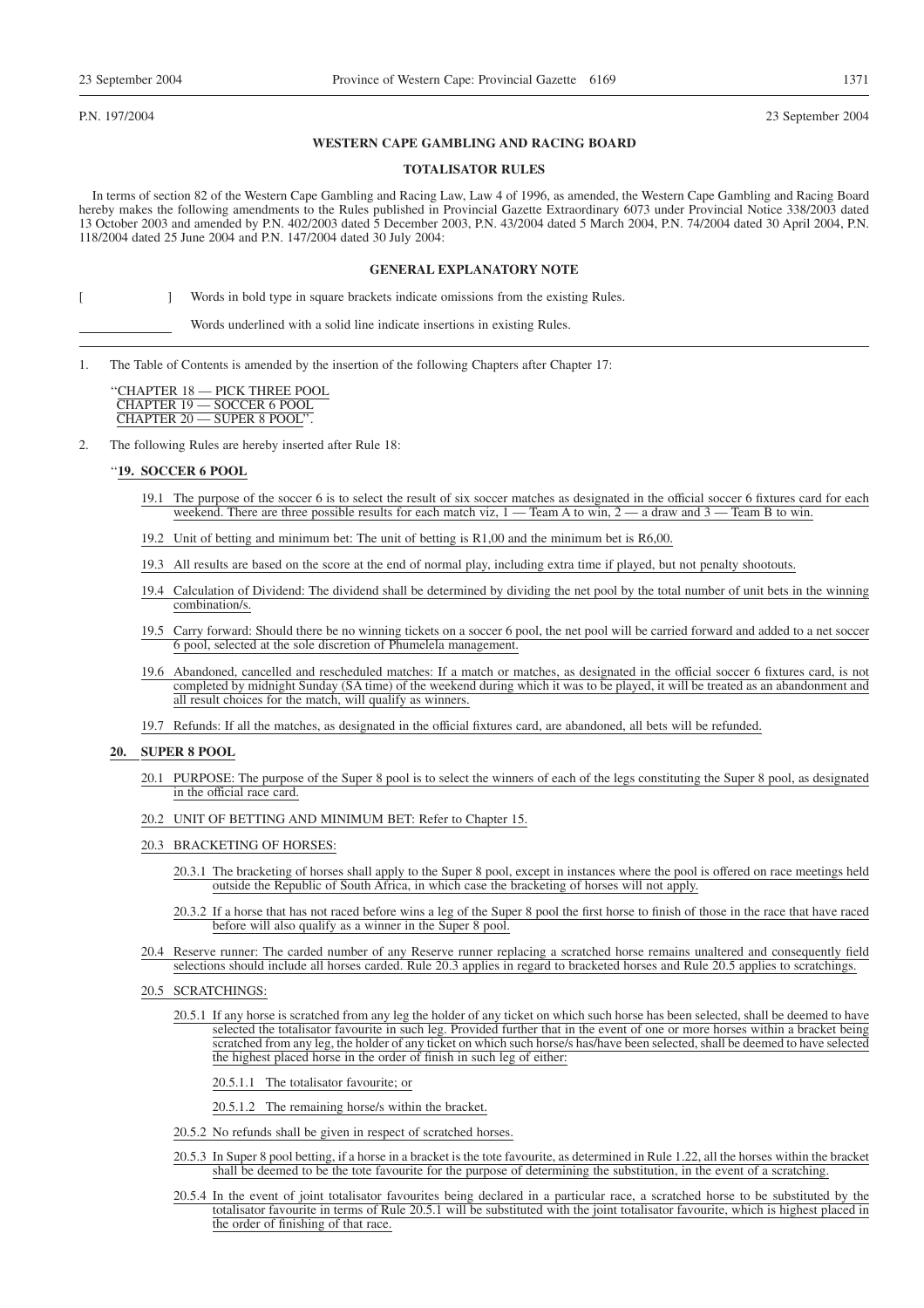- 20.5.5 In the event of joint totalisator favourites dead heating for first place, a scratched horse to be substituted in terms of Rule 20.5.1 will be substituted with the joint totalisator favourite bearing the lower race card number.
- 20.5.6 In the event of the totalisator favourite and a horse within a bracket dead heating for first place, a scratched horse to be substituted in terms of Rule 20.5.1 will be substituted with the horse within that bracket.

#### 20.6 CALCULATION OF DIVIDEND:

- 20.6.1 The dividend shall be determined by dividing the net pool by the total number of unit and fractional unit bets on the winning combination/s.
- 20.6.2 In the event that there are no full unit winning bets on a Super 8 pool, and at the same time, the sum of the percentage of bets purchased of all fractional winners is less than 100% of the unit of betting, then the dividend will be determined for a full unit of betting and the balance of the dividend, i.e. not apportioned to the fractional winners, will be carried over in terms of Rule 20.7 or apportioned in terms of Rule 20.10.3.
- 20.7 CARRY FORWARD: In the event of there being no ticket on any of the winning combinations, the net pool will be carried forward and added to a net Super 8 pool selected at the sole discretion of Phumelela Management, provided that such carry forward is made within one month of the original pool.
- 20.8 ABANDONED OR CANCELLED LEGS: If, for any reason whatsoever, a Super 8 pool race is abandoned or cancelled, the dividend shall be determined by dividing the net pool by the number of unit bets on the winning combinations in the legs of the Super 8 pool which were duly decided provided that if there is no unit bet on the winning combinations, read in conjunction with Rule 20.6.2, the provision of Rule 20.7 shall apply. All selections in any abandoned or cancelled legs shall be deemed to be winning selections.
- 20.9 REFUNDS: No refunds will be made in respect of any Super 8 pool ticket, except in instances where a race meeting is cancelled or abandoned before either the first or second leg of the Super 8 pool. No refund will be made in respect of any pool carried forward.

#### 20.10 DEAD HEAT:

- 20.10.1 In the event of a dead heat between two or more horses in any leg for the first place in the Super 8 pool resulting in more than one winning combination, the net pool shall be divided into as many equal portions as there are winning combinations, and each such portion shall then be divided by the number of unit bets on each of the combinations.
- 20.10.2 In the event of a dead heat between two or more bracketed horses and another horse in any leg for the first place in the Super 8 pool resulting in more than one winning combination, the net pool shall be divided into as many portions as there are winning combinations resulting from the number of dead heating horses. The portions of the net pool pertaining to the bracketed horses will then be combined and a dividend for the total number of tickets on the bracketed horses will be declared.
- 20.10.3 Should there be no unit bets on one or more of the winning combinations as provided for under Rule 20.10.1 that portion of the net pool shall be carried forward and dealt with in terms of Rule 20.7.

20.11 Pool Apportionment: Appointment of the net pool in the event of eight (8) races being run will be as follows;

20.11.1 First portion: 50% of the net pool will be distributed amongst holders of tickets selecting a winner in each leg.

20.11.2 Second portion: 20% of the net pool will be distributed amongst holders of tickets selecting any seven winners;

20.11.3 Third portion: 30% of the net pool will be distributed amongst holders of tickets selecting any six winners.''

P.N. 198/2004 23 September 2004

P.K. 198/2004 23 September 2004

#### **WES-KAAPSE RAAD OP DOBBELARY EN WEDRENNE**

#### **PERDEWEDRENREËLS**

Ingevolge artikel 82 van die Wes-Kaapse Wet op Dobbelary en Wedrenne, 1996 (Wet 4 van 1996), wysig die Wes-Kaapse Raad op Dobbelary en Wedrenne hierby die Wes-Kaapse Reëls insake Dobbelary en Wedrenne betreffende perdewedrenne, gepubliseer in Buitengewone Provinsiale Koerant 5326 by Provinsiale Kennisgewing 59/1999 gedateer 5 Februarie 1999 en verder gewysig by P.K. 348/2000 gedateer 4 Augustus 2000, P.K. 36/2001 gedateer 16 Februarie 2001, P.K. 286/2001 gedateer 7 September 2001, P.K. 351/2001 gedateer 9 November 2001, P.K. 261/2002 gedateer 16 Augustus 2002, P.K. 393/2002 gedateer 29 November 2002, P.K. 31/2003 gedateer 31 Januarie 2003, P.K. 79/2003 gedateer 14 Maart 2003, P.K. 27/2004 gedateer 20 Februarie 2004 en P.K. 92/2004 gedateer 21 Mei 2004:

#### **ALGEMEEN VERKLARENDE OPMERKING**

- [ ] Woorde in vet druk tussen vierkantige hake dui skrappings uit bestaande reëls aan.
	- Woorde met 'n volstreep daaronder dui invoegings in die bestaande reëls aan.

#### **WESTERN CAPE GAMBLING AND RACING BOARD**

## **TOTALISATOR RULES**

In terms of section 82 of the Western Cape Gambling and Racing Law, 1996 (Law 4 of 1996), the Western Cape Gambling and Racing Board hereby makes the following amendments to the Western Cape Gambling and Racing Rules in respect of horseracing, published in Provincial Gazette Extraordinary 5326 under Provincial Notice 59/1999 dated 5 February 1999 and further amended by P.N. 348/2000 dated 4 August 2000, P.N. 36/2001 dated 16 February 2001, P.N. 286/2001 dated 7 September 2001, P.N. 351/2001 dated 9 November 2001, P.N. 261/2002 dated 16 August 2002, P.N. 393/2002 dated 29 November 2002, P.N. 31/2003 dated 31 January 2003, P.N. 79/2003 dated 14 March 2003, P.N. 27/2004 dated 20 February 2004 and P.N. 92/2004 dated 21 May 2004:

#### **GENERAL EXPLANATORY NOTE**

[ ] Words in bold type in square brackets indicate omissions from the existing rules.

> Words underlined with a solid line indicate insertions in existing rules.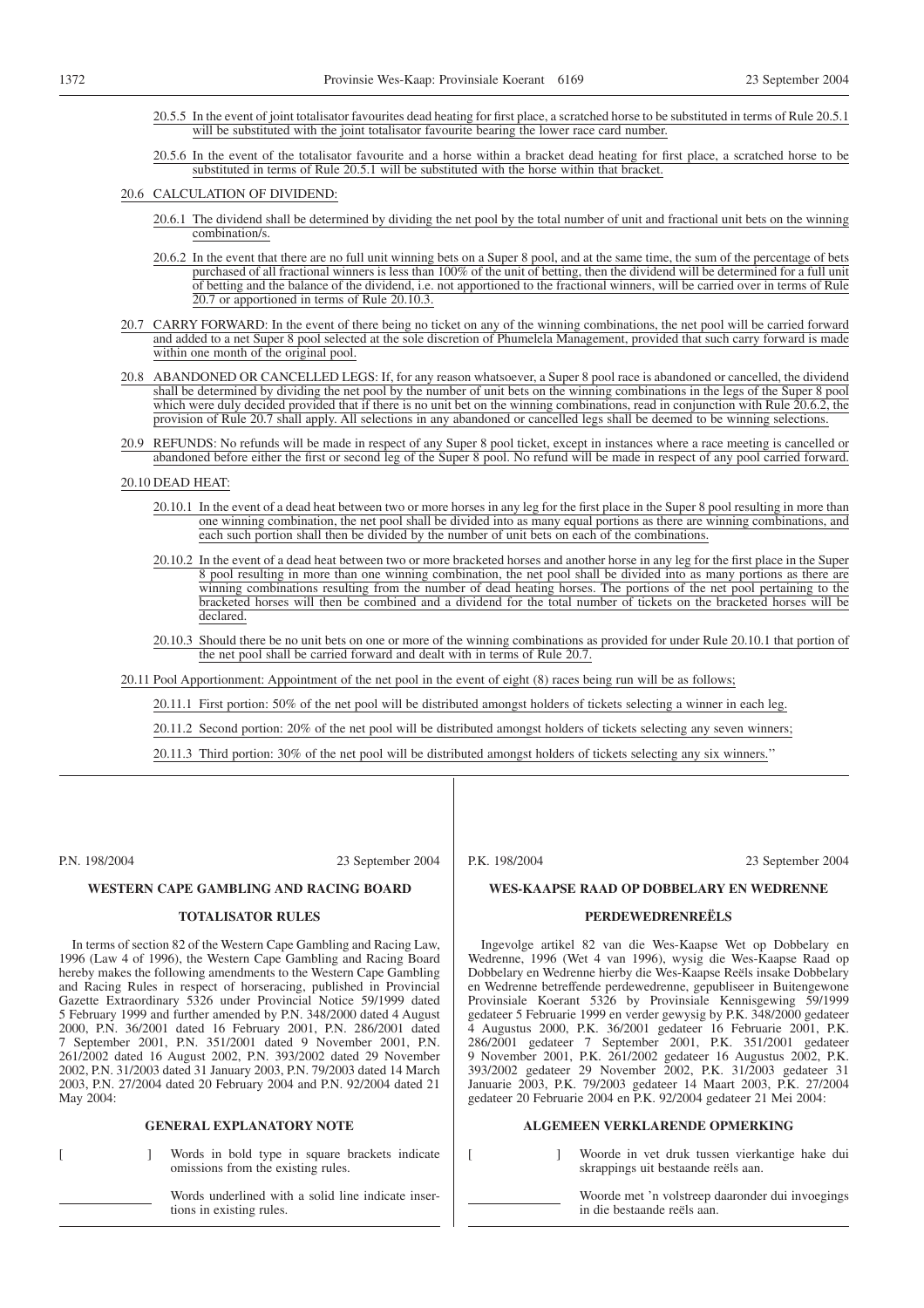- 1. The following sub-rule is hereby inserted after Rule 21(1):
	- "(2) Notwithstanding the provisions of sub-rule (1), where bets are accepted or processed on a 24-hour basis on licensed premises by means of computer software which the Board has determined to operate independently and to require no supervision and little maintenance, the presence of a licensed key employee on such licensed premises shall be required only during the normal hours of business of the licence holder offering such betting.''
- 2. Rule 40 is hereby amended by the substitution for sub-rule (1) of the following sub-rule:
	- ''(1) Subject to the provisions of Rule 16, no manual system for the processing of bets will be accepted or permitted as of **[31 December 2004]** 30 June 2005.''.
- 3. The following sub-rule is hereby substituted for sub-rule 42(d):
	- ''(d) Rule 40 shall come into operation on **[31 December 2004]** 30 June 2005.''.
- 1. Die volgende subreël word hiermee na Reël 21(1) ingevoeg:
	- ''(2) Ondanks die bepalings van subreël (1), waar weddenskappe op 'n gelisensieerde perseel op 'n 24-uur basis aanvaar of geprosesseer word deur middel van rekenaar sagteware wat die Raad bepaal het onafhanklik funksioneer, en geen toesig en minimale onderhoud benodig, sal die teenwoordigheid van 'n gelisensieerde sleutelwerknemer slegs vereis word gedurende die gewone besigheidsure van die lisensiehouer wat sodanige weddenskappe aanbied.
- 2. Reël 40 word hierby gewysig deur subreël (1) met die volgende subreël te vervang:
	- ''(1) Behoudens die bepalings van reël 16, sal geen handstelsel vir die prosessering van weddenskappe vanaf **[31 Mei 2004]** 30 Junie 2005 aanvaar of toegelaat word nie.''.
- 3. Subreël 42(d) word hierby met die volgende subreël vervang:
	- ''(d) Reël 40 op **[31 Mei 2004]** 30 June 2005 in werking sal tree.''.

#### CITY OF CAPE TOWN (HELDERBERG REGION)

#### REMOVAL OF RESTRICTIONS: ERF 8121, STRAND

Notice is hereby given in terms of Section 3(6) of the Removal of Restrictions Act, 1967 (Act 84 of 1967), Section 24(2)(a) of Ordinance 15 of 1985 and the relevant zoning scheme regulations, that the undermentioned application has been received and is open for inspection at the office of the Directorate: Planning & Environment, Town Planning Division, First Floor, Municipal Offices, Somerset West between 08:00 and 12:30 and at the office of the Director: Land Development Management, Provincial Government of the Western Cape, at Room 601, 1 Dorp Street, Cape Town from 08:00-12:30 and 13:00-15:30 (Monday to Friday). Telephonic enquiries in this regard may be made at (021) 483-4634 and the Directorate's fax number is (021) 483-4372.

Written objections, if any, stating reasons and directed to the Director: Planning & Environment, PO Box 19, Somerset West, 7129, or faxed to (021) 850-4354, or e-mailed to ilze.janse\_van \_rensburg@capetown.gov.za, or hand-delivered to the Land Use Management Branch, 1st Floor, Municipal Offices, Andries Pretorius Street, Somerset West, quoting the abovementioned reference number, with a copy thereof to the Director: Land Development Management at Private Bag X9086, Cape Town 8000, will be received from 24 September 2004 up to 1 November 2004. If your response is not sent to this address, e-mail address or fax number and as a consequence arrives late, it will be deemed to be invalid.

*Removal of Restrictions and Special consent — Erf 8121, 37 Edison Street, Strand*

*Ref no:* Erf 8121 STR

*Notice no:* 43UP/2004

*Applicant:* LE Janse van Rensburg

*Nature of application:* The removal of restrictive title conditions applicable to Erf 8121, 37 Edison Street, Strand and the Council's special consent in order to enable the owner to utilise the existing building on the property for purposes of a private high school that will accommodate approximately 30 learners.

*Any enquiries in the above regard can be directed to Ms Louisa Guntz, tel. (021) 850-4387.*

WA Mgoqi, City Manager

#### STAD KAAPSTAD (HELDERBERG-STREEK)

#### OPHEFFING VAN BEPERKINGS: ERF 8121, STRAND

Kennis geskied hiermee ingevolge artikel 3(6) van die Wet Opheffing van Beperkings, 1967 (Wet 84 van 1967), artikel 24(2)(a) van Ordonnansie 15 van 1985 en die toepaslike soneringskemaregulasies, dat die onderstaande aansoek ontvang is en by die Direktoraat: Beplanning & Omgewing, Stadsbeplanningsafdeling, Eerste Verdieping, Munisipale Kantore, Somerset-Wes, tussen 08:00 en 12:30 en by die kantoor van die Direkteur: Grondontwikkelingsbestuur: Provinsiale Regering van die Wes-Kaap, by Kamer 601, Dorpstraat 1, Kaapstad vanaf 08:00-12:30 en 13:00-15:30 (Maandag tot Vrydag) ter insae lê. Telefoniese navrae in hierdie verband kan aan (021) 483-4634 gerig word en die Direktoraat se faksnommer is (021) 483-4372.

Skriftelike besware, indien enige, met 'n opgaaf van redes en gerig aan die Direkteur: Beplanning en Omgewing, Posbus 19, Somerset-Wes 7129, of gefaks na (021) 850-4354, of per e-pos aan ilze.janse\_van\_rensburg@capetown.gov.za, of per hand afgelewer by die Grondgebruikbestuursafdeling, 1ste Verdieping, Munisipale Kantore, Andries Pretoriusstraat, Somerset-Wes, met vermelding van die bostaande verwysingsnommer, met 'n afskrif daarvan aan Direkteur: Grondontwikkelingsbestuur, Privaatsak X9086, Kaapstad 8000 word vanaf 24 September 2004 tot 1 November 2004 ingewag. Indien u terugvoer nie na die bogenoemde adres, e-pos-adres of faksnommer gestuur word nie en as gevolg daarvan laat ontvang word, sal dit as ongeldig geag word.

*Opheffıng van Beperkings & Spesiale toestemming — Erf 8121, Edisonstraat 37, Strand*

*Verw nr:* Erf 8121 STR

*Kennisgewing nr:* 43UP/2004

*Aansoeker:* LE Janse van Rensburg

*Aard van aansoek:* Die opheffing van die beperkende titelvoorwaardes van toepassing op Erf 8121, Edisonstraat 37, Strand en die Raad se spesiale toestemming ten einde die eienaar in staat te stel om die bestaande gebou op die eiendom vir doeleindes van 'n privaat hoërskool, wat ongeveer 30 leerders sal akkommodeer, aan te wend.

*Enige navrae in die bogenoemde verband kan aan me Louisa Guntz, tel. (021) 850-4387 gerig word.*

WA Mgoqi, Stadsbestuurder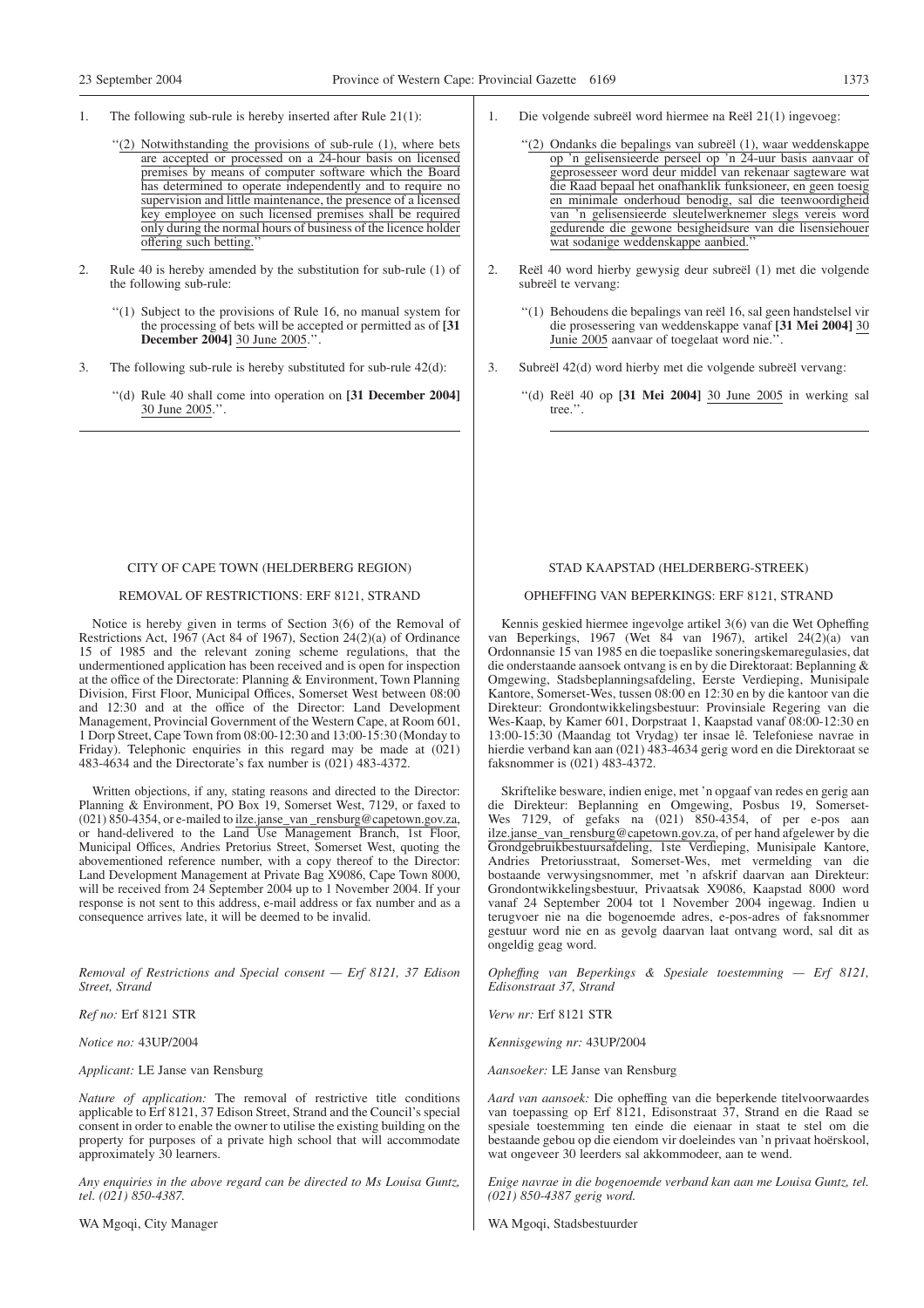### CITY OF CAPE TOWN (HELDERBERG REGION)

#### REMOVAL OF RESTRICTIONS: ERF 2594, SOMERSET WEST

Notice is hereby given in terms of Section 3(6) of the Removal of Restrictions Act, 1967 (Act 84 of 1967), Section 24(2)(a) of Ordinance 15 of 1985 and the relevant zoning scheme regulations, that the undermentioned application has been received and is open for inspection at the office of the Directorate: Planning & Environment, Town Planning Division, First Floor, Municipal Offices, Somerset West between 08:00 and 12:30 and at the office of the Director: Land Development Management, Provincial Government of the Western Cape, at Room 601, 1 Dorp Street, Cape Town from 08:00-12:30 and 13:00-15:30 (Monday to Friday). Telephonic enquiries in this regard may be made at (021) 483-4634 and the Directorate's fax number is (021) 483-4372.

Written objections, if any, stating reasons and directed to the Director: Planning & Environment, PO Box 19, Somerset West, 7129, or faxed to (021) 850-4354, or e-mailed to ilze.janse\_van\_rensburg@capetown.gov.za, or hand-delivered to the Land Use Management Branch, 1st Floor, Municipal Offices, Andries Pretorius Street, Somerset West, quoting the abovementioned reference number, with a copy thereof to the Director: Land Development Management at Private Bag X9086, Cape Town 8000, will be received from 24 September 2004 up to 1 November 2004. If your response is not sent to this address, e-mail address or fax number and as a consequence arrives late, it will be deemed to be invalid.

*Removal of Restrictions and Subdivision — Erf 2594, 9 Bergzicht Road (''The Lodge''), Somerset West*

*Ref no:* Erf 2594 SW

*Notice no:* 42UP/2004

*Applicant:* Dennis Moss Partnership (on behalf of Forest Hill 7055 Estate (Pty) Ltd)

*Nature of application:* The removal of a restrictive title condition applicable to Erf 2594, 9 Bergzicht Road (''The Lodge''), Somerset West to enable the owners to subdivide the property into 10 group housing erven, 3 private open space erven and a remainder private road.

*Any enquiries in the above regard can be directed to Mr Robert Fooy, tel. (021) 850-4370.*

WA Mgoqi, City Manager

#### CITY OF CAPE TOWN (CAPE TOWN REGION)

#### REMOVAL OF RESTRICTIONS AND DEPARTURE FROM THE PINELANDS ZONING SCHEME REGULATIONS: ERF 688, PINELANDS

Notice is hereby given in terms of Section 3(6) of the Removal of Restrictions Act no 84 of 1967 and in terms of the Pinelands Zoning Scheme that the undermentioned application has been received and is open for inspection at the office of the Manager: Land Use Management, City of Cape Town, 14th Floor, Civic Centre, Hertzog Boulevard, Cape Town, from 08:30 to 12:30 (Monday to Friday) and at the office of the Director: Land Development Management, Department of Environmental Affairs & Development Planning, Provincial Government of the Western Cape, at Room 10-12, 27 Wale Street, Cape Town from 08:00-12:30 and 13:00- 15:30 (Monday to Friday). Any objections or comments with full reasons, must be lodged in writing at the office of the abovementioned Director: Land Development Management, Private Bag X9086, Cape Town 8000, with a copy to the Manager: Land Use Management, City of Cape Town, PO Box 4529, Cape Town 8000, or faxed to (021) 421-1963 on or before the closing date, quoting, the above Act and Ordinance, the belowmentioned reference number, and the objector's erf and phone numbers and address. Objections and comments may also be handdelivered to the abovementioned street addresses by no later than the closing date. If your response is not sent to these addresses and/or fax number, and if, as a consequence it arrives late, it will be deemed to be invalid. The closing date for objections and comments is 25 October 2004.

*File ref:* SG 46/688 & LM 1750 (60946)

*Owner:* MB & TC Moletsane *Erf:* 688, Pinelands

#### *Address:* 60 Forest Drive Pinelands

*Nature of application:* Removal of restrictive title deed conditions applicable to Erf 688, no 60 Forest Drive, Pinelands, in order to enable the owner to erect a carport on the property.

A Departure from the Pinelands Zoning Scheme Regulations has been applied for, relating to a setback from the Pleasant Place boundary. WA Mgoqi, City Manager

#### STAD KAAPSTAD (HELDERBERG-STREEK)

#### OPHEFFING VAN BPERKINGS: ERF 2594, SOMERSET-WES

Kennis geskied hiermee ingevolge artikel 3(6) van die Wet Opheffing van Beperkings, 1967 (Wet 84 van 1967), artikel 24(2)(a) van Ordonnansie 15 van 1985 en die toepaslike soneringskemaregulasies, dat die onderstaande aansoek ontvang is en by die Direktoraat: Beplanning & Omgewing, Stadsbeplanningsafdeling, Eerste Verdieping, Munisipale Kantore, Somerset-Wes, tussen 08:00 en 12:30 en by die kantoor van die Direkteur: Grondontwikkelingsbestuur: Provinsiale Regering van die Wes-Kaap, by Kamer 601, Dorpstraat 1, Kaapstad vanaf 08:00-12:30 en 13:00-15:30 (Maandag tot Vrydag) ter insae lê. Telefoniese navrae in hierdie verband kan aan (021) 483-4634 gerig word en die Direktoraat se faksnommer is (021) 483-4372.

Skriftelike besware, indien enige, met 'n opgaaf van redes en gerig aan die Direkteur: Beplanning en Omgewing, Posbus 19, Somerset-Wes 7129, of gefaks na  $(0.021)$   $850-4354$ , of per e-pos aan ilze.janse\_van\_rensburg@capetown.gov.za, of per hand afgelewer by die Grondgebruikbestuursafdeling, 1ste Verdieping, Munisipale Kantore, Andries Pretoriusstraat, Somerset-Wes, met vermelding van die bostaande verwysingsnommer, met 'n afskrif daarvan aan Direkteur: Grondontwikkelingsbestuur, Privaatsak X9086, Kaapstad 8000 word vanaf 24 September 2004 tot 1 November 2004 ingewag. Indien u terugvoer nie na die bogenoemde adres, e-pos-adres of faksnommer gestuur word nie en as gevolg daarvan laat ontvang word, sal dit as ongeldig geag word.

*Opheffıng van Beperkings & Onderverdeling — Erf 2594, Bergzichtweg 9 (''The Lodge''), Somerset-Wes*

*Verw nr:* Erf 2594 SW

*Kennisgewing nr:* 42UP/2004

*Aansoeker:* Dennis Moss Vennootskap (namens Forest Hill 7055 Estate (Edms) Bpk)

*Aard van aansoek:* Die opheffing van 'n beperkende titelvoorwaarde van toepassing op Erf 2594, Bergzichtweg 9 (''The Lodge''), Somerset-Wes, ten einde die eienaars in staat te stel om die eiendom in 10 groepsbehuisingserwe, 3 privaat oopruimte erwe en 'n restant privaatpad te onderverdeel.

*Enige navrae in die bogenoemde verband kan aan mnr Robert Fooy, tel. (021) 850-4370 gerig word.*

WA Mgoqi, Stadsbestuurder

#### STAD KAAPSTAD (KAAPSTAD-STREEK)

#### OPHEFFING VAN BEPERKINGS EN AFWYKING VAN DIE PINELANDS-SONERINGSKEMAREGULASIES: ERF 688, PINELANDS

Kennis geskied hiermee ingevolge artikel 3(6) van die Wet op Opheffing van Beperkings (Wet 84/1967) en ingevolge die Pinelands-soneringskema dat die onderstaande aansoek ontvang is en van 08:00-12:30 (Maandag tot Vrydag) ter insae beskikbaar is by die kantoor van die Bestuurder: Grondgebruikbestuurtak, Stad Kaapstad, 14de Verdieping, Toringblok, Burgersentrum, Hertzog-boulevard 12, Kaapstad 8001, en by die kantoor van die Direkteur: Grondontwikkelingsbestuur, Departement Omgewingsake en Ontwikkelingsbeplanning, Provinsiale Regering van die Wes-Kaap, in kamer 10-12, Waalstraat 27, Kaapstad vanaf 08:00-12:30 en 13:00-15:30 (Maandag tot Vrydag). Enige besware of kommentaar, met die volledige redes daarvoor, moet skriftelik ingedien word by die kantoor van bogenoemde Direkteur: Grondontwikkelingsbestuur, Privaat Sak X9086, Kaapstad 8000, met 'n afskrif aan die kantoor van die Bestuurder: Grondbestuurstak, Stad Kaapstad, Posbus 4529, Kaapstad 8000 of gefaks na (021) 421-1963 voor of op die sluitingsdatum, met vermelding van bogenoemde Wet en die beswaarmaker se erf- en telefoonnommer en adres. Besware en kommentaar kan ook per hand afgelewer word by bogenoemde straatadresse teen nie later nie as die sluitingsdatum. Indien u reaksie nie na hierdie adresse en/of faksnommer gestuur word nie en gevolglik laat ontvang word, sal dit ongeldig geag word. Die sluitingsdatum vir besware en kommentaar is 25 Oktober 2004.

*Lêer verw:* SG 46/688 & LM 1750 (60946)

*Eienaar:* MB & TC Moletsane

*Erf:* 688, Pinelands

*Adres:* Forestrylaan 60

*Aard van aansoek:* Opheffing van beperkende titelvoorwaardes van toepassing op erf 688, Forestrylaan 60, Pinelands, ten einde die eienaar in staat te stel om 'n motorafdak op die eiendom op te rig.

Aansoek is gedoen om 'n afwyking van die Pinelands-soneringskemaregulasies ten opsigte van 'n inspringing van die grens met Pleasant Place. WA Mgoqi, Stadsbestuurder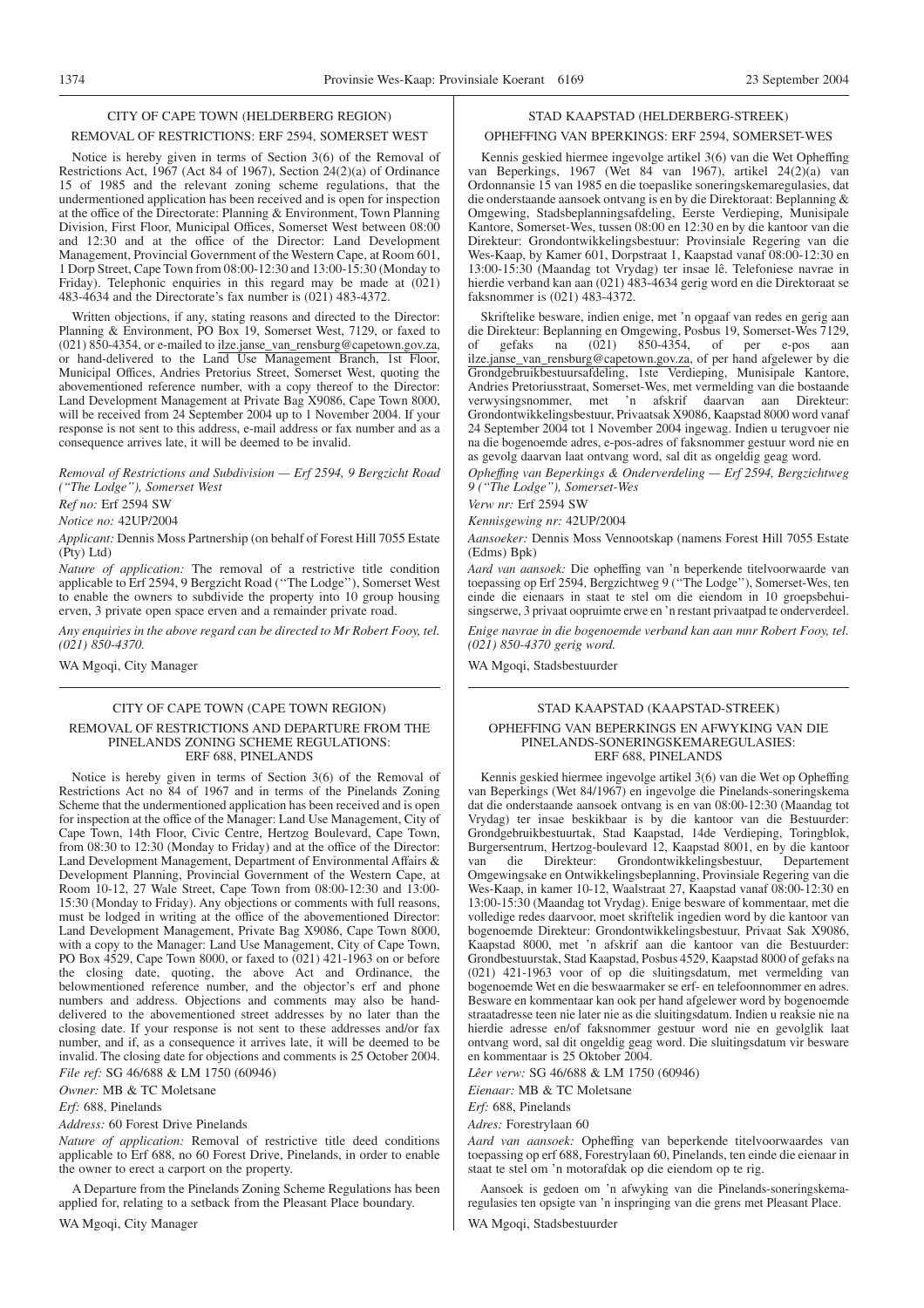#### REMOVAL OF RESTRICTIONS AND DEPARTURE: ERF 56598, CAPE TOWN AT CLAREMONT

Notice is hereby given in terms of Section 3(6) of the Removal of Restrictions Act no 84 of 1967 and Section 15(2)(a) of the Land Use Planning Ordinance no 15 of 1985 that the undermentioned application has been received and is open for inspection at the office of the Manager: Land Use Management, City of Cape Town, 14th Floor, Civic Centre, Hertzog Boulevard, Cape Town, from 08:30 to 12:30 (Monday to Friday) and at the office of the Director: Integrated Environmental Management (Region B2), Department of Environmental Affairs & Development Planning, Provincial Government of the Western Cape, at Room 604, 1 Dorp Street, Cape Town from 08:00-12:30 and 13:00-15:30 (Monday to Friday). Any objections or comments with full reasons, must be lodged in writing at the office of the abovementioned Director: Land Development Management, Private Bag X9086, Cape Town 8000, with a copy to the Manager: Land Use Management, City of Cape Town, PO Box 4529, Cape Town 8000, or faxed to  $(021)$  421-1963 on or before the closing date, quoting, the above Act and Ordinance, the below-mentioned reference number, and the objector's erf and phone numbers and address. Objections and comments may also be hand-delivered to the abovementioned street addresses by no later than the closing date. If your response is not sent to these addresses and/or fax number, and if, as a consequence it arrives late, it will be deemed to be invalid. For any further information contact Mrs Q Savahl, tel. (021) 400-4336.

#### The closing date for objections and comments is 25 October 2004.

*Erf 56598, Cape Town at Claremont*

*File ref:* LM1720 (60923)

*Applicant:* A Geach Land Surveyors

*Erf:* 56598, Cape Town at Claremont

*Address:* 24 Balfour Avenue, Claremont

*Nature of application:* Removal of a restrictive title condition applicable to Erf 56598, 24 Balfour Avenue, Claremont to enable the owners to erect a double garage within the 3,15 m street building line restriction.

A Departure from the Zoning Scheme Regulations have been applied for relating to Section  $47(1)$  to permit a double garage to be erected  $0,5$  m in lieu of 4,5 m from Balfour Avenue.

#### STAD KAAPSTAD (KAAPSTAD-STREEK)

#### OPHEFFING VAN BEPERKINGS EN AFWYKING: ERF 56598, KAAPSTAD TE CLAREMONT

Kennis geskied hiermee ingevolge artikel 3(6) van die Wet op Opheffing van Beperkings (Wet 84/1967) en artikel 15(2)(a) van die Ordonnansie op Grondgebruikbeplanning (nr 15 van 1985) dat die onderstaande aansoek ontvang is en van 08:00-12:30 (Maandag tot Vrydag) ter insae beskikbaar is by die kantoor van die Bestuurder: Grondgebruikbestuurtak, Stad Kaapstad, 14de Verdieping, Toringblok, Burgersentrum, Hertzog-boulevard 12, Kaapstad 8001, en by die kantoor van die Direkteur: Geïntegreerde Omgewingsbestuur (Streek B2), Departement Omgewingsake en Ontwikkelingsbeplanning, Provinsiale Regering van die Wes-Kaap, in kamer 604, Dorpstraat 1, Kaapstad vanaf 08:00-12:30 en 13:00-15:30 (Maandag tot Vrydag). Enige besware of kommentaar, met die volledige redes daarvoor, moet skriftelik ingedien word by die kantoor van bogenoemde Direkteur: Grondontwikkelingsbestuur, Privaat Sak X9086, Kaapstad 8000, met 'n afskrif aan die kantoor van die Bestuurder: Grondbestuurstak, Stad Kaapstad, Posbus 4529, Kaapstad 8000 of gefaks na (021) 421-1963 voor of op die sluitingsdatum, met vermelding van bogenoemde Wet en die beswaarmaker se erf- en telefoonnommer en adres. Besware en kommentaar kan ook per hand afgelewer word by bogenoemde straatadresse teen nie later nie as die sluitingsdatum. Indien u reaksie nie na hierdie adresse en/of faksnommer gestuur word nie en gevolglik laat ontvang word, sal dit ongeldig geag word. Om nadere besonderhede, skakel mev Q Savahl, tel.  $(021)$  400-4336.

Die sluitingsdatum vir besware en kommentaar is 25 Oktober 2004.

*Erf 56598, Kaapstad te Claremont*

*Lêer verw:* LM1720 (60923)

*Aansoeker:* A Geach Landmeters

*Erf:* 56598, Kaapstad te Claremont

*Adres:* Balfourlaan 24

*Aard van aansoek:* Opheffing van 'n beperkende titelvoorwaarde van toepassing op erf 56598, Balfourlaan 24, Claremont om die eienaars in staat te stel om 'n dubbelmotorhuis binne die straatboulynbeperking van 3,15 m op te rig.

Aansoek is gedoen om 'n afwyking van die soneringskemaregulasies ten opsigte van artikel 47(1) ten einde toe te laat dat 'n dubbelmotorhuis 0,5 m in plaas van 4,5 m vanaf Balfourlaan opgerig word.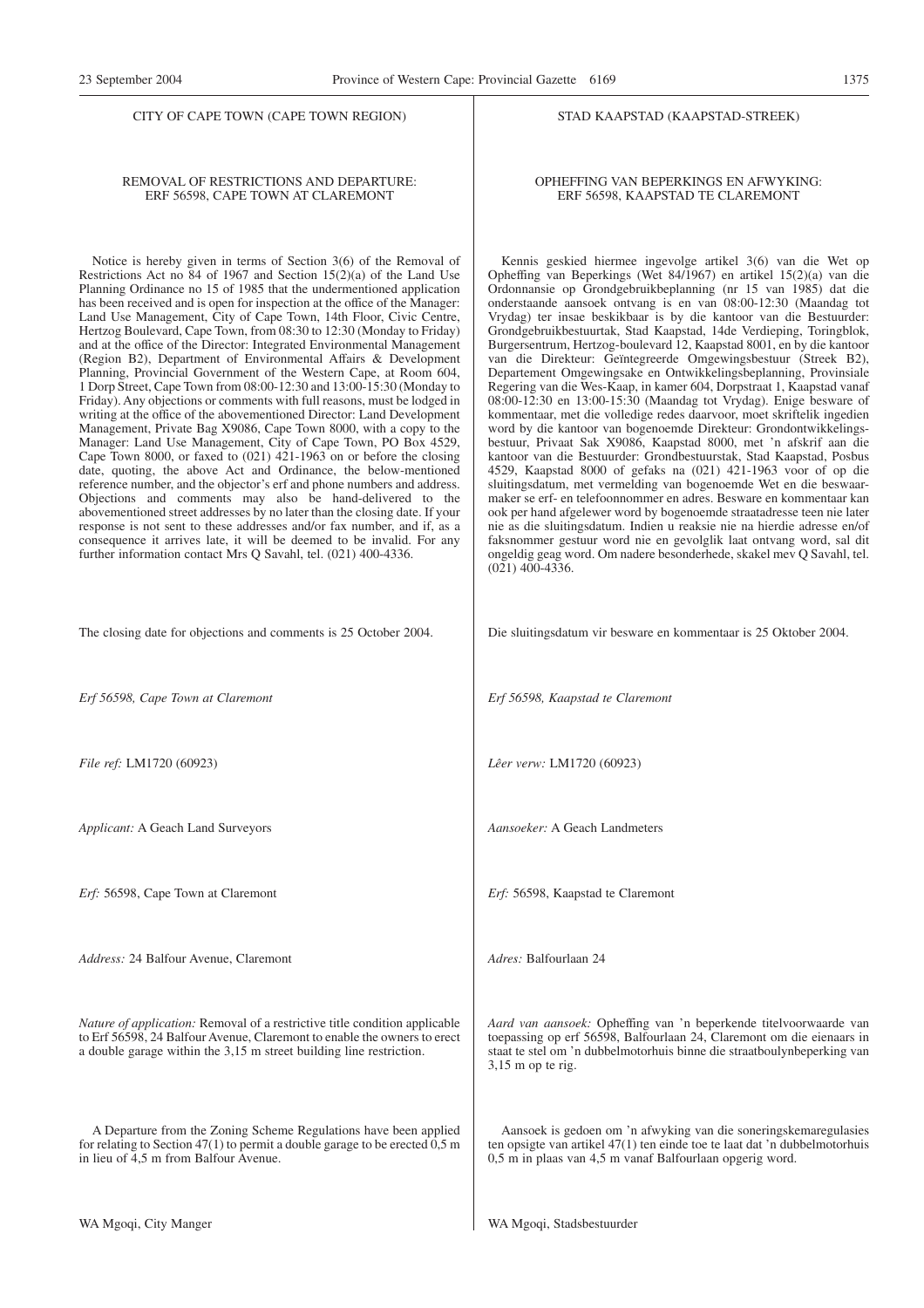#### REMOVAL OF RESTRICTIONS, DEPARTURES AND CONSENT: ERF 777, CAMPS BAY

Notice is hereby given in terms of Section 3(6) of the Removal of Restrictions Act no  $84$  of 1967 and Section 15(2)(a) of the Land Use Planning Ordinance no 15 of 1985 and Section 9 of the Zoning Scheme Regulations that the undermentioned application has been received and is open for inspection at the office of the Manager: Land Use Management, City of Cape Town, 14th Floor, Civic Centre, Hertzog Boulevard, Cape Town, from 08:30 to 12:30 (Monday to Friday) and at the office of the Director: Land Development Management, Department of Environmental Affairs & Development Planning, Provincial Government of the Western Cape, at Room 10-12, 27 Wale Street, Cape Town from 08:00-12:30 and 13:00-15:30 (Monday to Friday). Any objections or comments with full reasons, must be lodged in writing at the office of the abovementioned Director: Land Development Management, Private Bag X9086, Cape Town 8000, with a copy to the Manager: Land Use Management, City of Cape Town, PO Box 4529, Cape Town 8000, or faxed to (021) 421-1963 on or before the closing date, quoting, the above Act and Ordinance, the below-mentioned reference number, and the objector's erf and phone numbers and address. Objections and comments may also be hand-delivered to the abovementioned street addresses by no later than the closing date. If your response is not sent to these addresses and/or fax number, and if, as a consequence it arrives late, it will be deemed to be invalid. The closing date for objections and comments is 25 October 2004.

*Erf 777, Camps Bay*

*File ref:* LM1670 (60878)

*Owner:* Rapidough Properties 472 CC

*Erf:* 777, Camps Bay

*Address:* 2 Montana Road

*Nature of application:*

*Removal of Restrictive Title Condition:* To enable the owners to erect a double dwelling (two dwellings) on the property.

Departures from the Zoning Scheme Regulations have been applied for relating to:

Section  $47(1)$  — to permit the garages and the first floor deck setback 1,565 m and 1,5 m respectively in lieu of 4,5 m from Montana Road and

Section  $54(2)$  — to permit the pool structure to be setback 2,675 m in lieu of 3,0 m from the north boundary

*Consent:* To enable the owner to erect a double dwelling on the property.

#### STAD KAAPSTAD (KAAPSTAD-STREEK)

#### OPHEFFING VAN BEPERKINGS, AFWYKINGS EN TOESTEMMING: ERF 777, KAMPSBAAI

Kennis geskied hiermee ingevolge artikel 3(6) van die Wet op Opheffing van Beperkings (Wet 84/1967), artikel 15(2)(a) van die Ordonnansie op Grondgebruikbeplanning (nr 15 van 1985) en artikel 9 van die Soneringskemaregulasies dat die onderstaande aansoek ontvang is en van 08:00-12:30 (Maandag tot Vrydag) ter insae beskikbaar is by die kantoor van die Bestuurder: Grondgebruikbestuurtak, Stad Kaapstad, 14de Verdieping, Toringblok, Burgersentrum, Hertzog-boulevard 12, Kaapstad 8001, en by die kantoor van die Direkteur: Grondontwikkelingsbestuur, Departement Omgewingsake en Ontwikkelingsbeplanning, Provinsiale Regering van die Wes-Kaap, in kamer 10-12, Waalstraat 27, Kaapstad vanaf 08:00-12:30 en 13:00-15:30 (Maandag tot Vrydag). Enige besware of kommentaar, met die volledige redes daarvoor, moet skriftelik ingedien word by die kantoor van bogenoemde Direkteur: Grondontwikkelingsbestuur, Privaat Sak X9086, Kaapstad 8000, met 'n afskrif aan die kantoor van die Bestuurder: Grondbestuurstak, Stad Kaapstad, Posbus 4529, Kaapstad 8000 of gefaks na (021) 421-1963 voor of op die sluitingsdatum, met vermelding van bogenoemde Wet en die beswaarmaker se erf- en telefoonnommer en adres. Besware en kommentaar kan ook per hand afgelewer word by bogenoemde straatadresse teen nie later nie as die sluitingsdatum. Indien u reaksie nie na hierdie adresse en/of faksnommer gestuur word nie en gevolglik laat ontvang word, sal dit ongeldig geag word. Die sluitingsdatum vir besware en kommentaar is 25 Oktober 2004.

*Erf 777, Kampsbaai Lêer verw:* LM1670 (60878) *Eienaar:* Rapidough Properties 472 BK *Erf:* 777, Kampsbaai *Adres:* Montanaweg 2 *Aard van aansoek: Opheffıng van beperkende titelvoorwaarde:* Om die eienaars in staat te stel om 'n dubbelwoning (twee wonings) op die eiendom op te rig. Aansoek is gedoen om afwykings van die soneringskemaregulasies ten opsigte van die volgende: Artikel  $47(1)$  — om 'n inspringing toe te laat ten opsigte van die motorhuise en dek op die eerste verdieping van onderskeidelik 1,565 m en 1,5 m in plaas van 4,5 m vanaf Montanaweg en Artikel 54(2) — om 'n inspringing ten opsigte van die swembadstruktuur toe te laat van 2,675 m in plaas van 3,0 m vanaf die noordelike grens

*Toestemming:* Om die eienaar in staat te stel om 'n dubbelwoning op die eiendom op te rig.

WA Mgoqi, Stadsbestuurder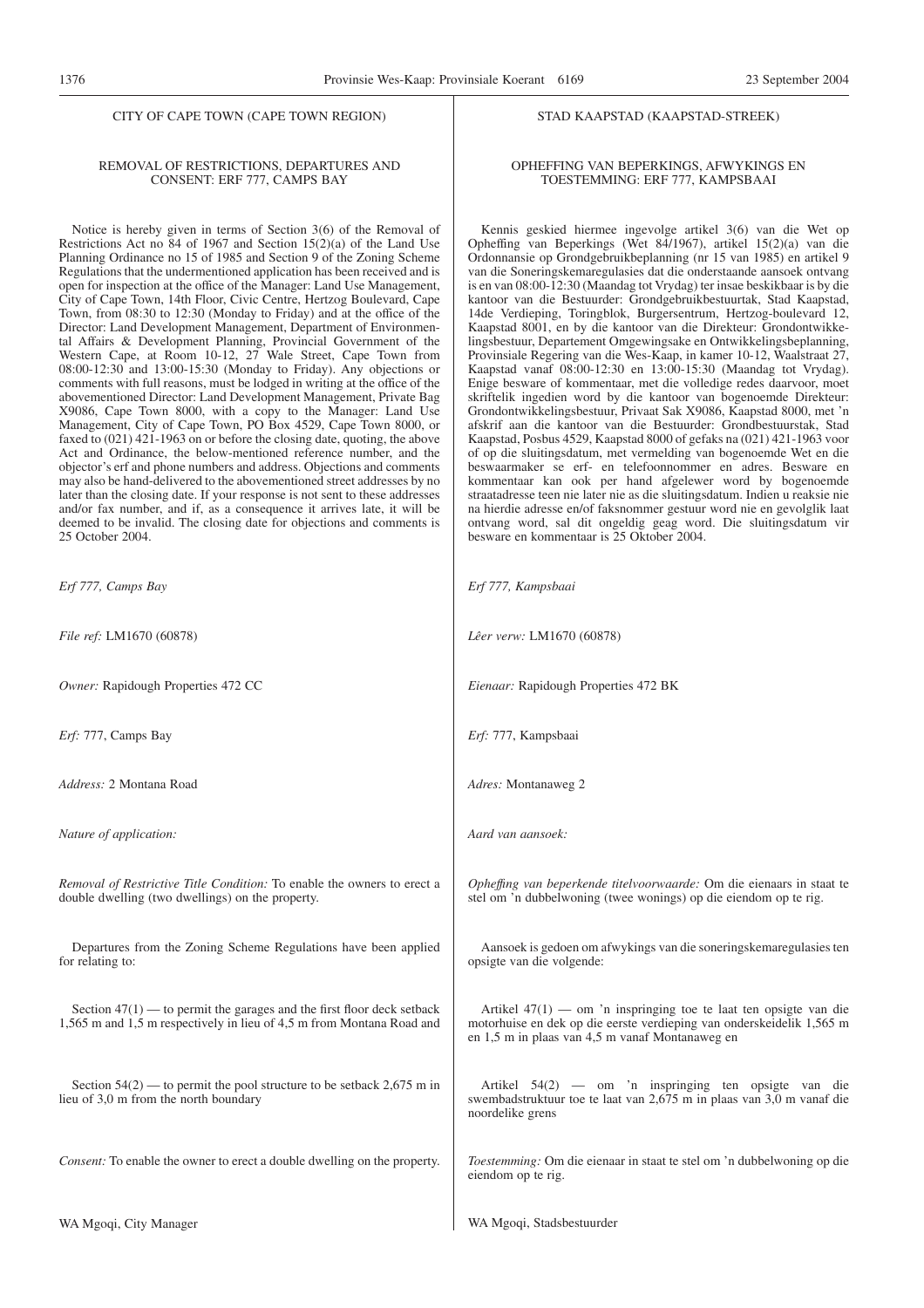#### REMOVAL OF RESTRICTIONS, SUBDIVISION AND DEPARTURES: ERF 2375, CAMPS BAY

Notice is hereby given in terms of Section 3(6) of the Removal of Restrictions Act no 84 of 1967 and Section 24(2)(a) of the Land Use Planning Ordinance no 15 of 1985 that the undermentioned application is re-advertised and is once again open for inspection at the office of the Manager: Land Use Management, City of Cape Town, 14th Floor, Civic Centre, Hertzog Boulevard, Cape Town, from 08:30 to 12:30 (Monday to Friday) and at the office of the Director: Land Development Management, Department of Environmental Affairs & Development Planning, Provincial Government of the Western Cape (Ref no E17/2/2/2/AC3/ ERF2375), at Room 10-12, 27 Wale Street, Cape Town from 08:00-12:30 and 13:00-15:30 (Monday to Friday). Any objections or comments with full reasons, must be lodged in writing at the office of the abovementioned Director: Land Development Management, Private Bag X9086, Cape Town 8000, with a copy to the Manager: Land Use Management, City of Cape Town, PO Box 4529, Cape Town 8000, or faxed to (021) 421-1963 on or before the closing date, quoting, the above Act and Ordinance, the below-mentioned reference number, and the objector's erf and phone numbers and address. Objections and comments may also be hand-delivered to the abovementioned street addresses by no later than the closing date. If your response is not sent to these addresses and/or fax number, and if, as a consequence it arrives late, it will be deemed to be invalid. The closing date for objections and comments is 25 October 2004.

*Erf 2375, Camps Bay*

*File ref:* LM2053 (62385)

*Owner:* Corpcio

*Erf: 2375, Camps Bay*

*Address:* 20 Fulham Road, Camps Bay

*Nature of application:*

*Removal of Restrictive Title Conditions:* To permit the owner to remove relevant title conditions in order to subdivide the property into three portions. These would each be utilised for single dwelling residential purposes.

*Subdivision:* To subdivide the property into 3 (three) units to accommodate a dwelling house on each portion. (It was originally proposed to subdivide the property into four portions. The application was revised as stated.)

*Departure:* The following departures are applicable to this application:

Portion 1: To permit the first floor balcony to be setback to 4,5 m in lieu of 6,0 m from the west boundary.

Portion 2: To permit the first floor with overlooking features to be setback 0 m in lieu of 2,95 m from the north boundary.

Portion 3 (existing dwelling): To permit the existing bedroom at 0 m on the north boundary to have a height of 3,757 m in lieu of 3,3 m permitted.

#### STAD KAAPSTAD (KAAPSTAD-STREEK)

#### OPHEFFING VAN BEPERKINGS, ONDERVERDELING EN AFWYKINGS: ERF 2375, KAMPSBAAI

Kennis geskied hiermee ingevolge artikel 3(6) van die Wet op Opheffing van Beperkings (Wet 84/1967) en artikel 24(2)(a) van die Ordonnansie op Grondgebruikbeplanning (nr 15 van 1985) dat die onderstaande aansoek heradverteer word en weer van 08:00-12:30 (Maandag tot Vrydag) ter insae beskikbaar is by die kantoor van die Bestuurder: Grondgebruikbestuurtak, Stad Kaapstad, 14de Verdieping, Toringblok, Burgersentrum, Hertzog-boulevard 12, Kaapstad 8001, en by die kantoor van die Direkteur: Grondontwikkelingsbestuur, Departement Omgewingsake en Ontwikkelingsbeplanning, Provinsiale Regering van die Wes-Kaap (verwysnr. E17/2/2/2/AC3/ERF2375), in kamer 10-12, Waalstraat 27, Kaapstad vanaf 08:00-12:30 en 13:00-15:30 (Maandag tot Vrydag). Enige besware of kommentaar, met die volledige redes daarvoor, moet skriftelik ingedien word by die kantoor van bogenoemde Direkteur: Grondontwikkelingsbestuur, Privaat Sak X9086, Kaapstad 8000, met 'n afskrif aan die kantoor van die Bestuurder: Grondbestuurstak, Stad Kaapstad, Posbus 4529, Kaapstad 8000 of gefaks na (021) 421-1963 voor of op die sluitingsdatum, met vermelding van bogenoemde Wet en die beswaarmaker se erf- en telefoonnommer en adres. Besware en kommentaar kan ook per hand afgelewer word by bogenoemde straatadresse teen nie later nie as die sluitingsdatum. Indien u reaksie nie na hierdie adresse en/of faksnommer gestuur word nie en gevolglik laat ontvang word, sal dit ongeldig geag word. Die sluitingsdatum vir besware en kommentaar is 25 Oktober 2004.

*Erf 2375, Kampsbaai*

*Lêer verw:* LM2053 (62385)

*Eienaar:* Corpcio

*Erf:* 2375, Kampsbaai

*Adres:* Fulhamweg 20, Kampsbaai

*Aard van aansoek:*

*Opheffıng van beperkende titelvoorwaardes:* Om die eienaar in staat te stel om die betrokke titelvoorwaardes te verwyder ten einde die eiendom in drie gedeeltes te onderverdeel. Almal sal vir enkelwoning-residensiële doeleindes gebruik word.

*Onderverdeling:* Om die eiendom in 3 (drie) eenhede te onderverdeel ten einde voorsiening te maak vir 'n woonhuis op elke gedeelte. (Daar is oorspronklik beoog om die eiendom in vier gedeeltes te onderverdeel. Die aansoek is hersien soos gemeld.)

*Afwyking:* Die volgende afwykings is op hierdie aansoek van toepassing:

Gedeelte 1: Om 'n inspringing ten opsigte van die balkon op die eerste verdieping toe te laat  $4,5$  m in plaas van  $6,0$  m vanaf die westelike grens.

Gedeelte 2: Om 'n inspringing ten opsigte van die eerste verdieping met uitkykkenmerke toe te laat 0 m in plaas van 2,95 m vanaf die noordelike grens.

Gedeelte 3 (bestaande woning): Om toe te laat dat die bestaande slaapkamer teen 0 m aan die noordelike grens 'n hoogte van 3,757 m in plaas van 3,3 m het.

WA Mgoqi, Stadsbestuurder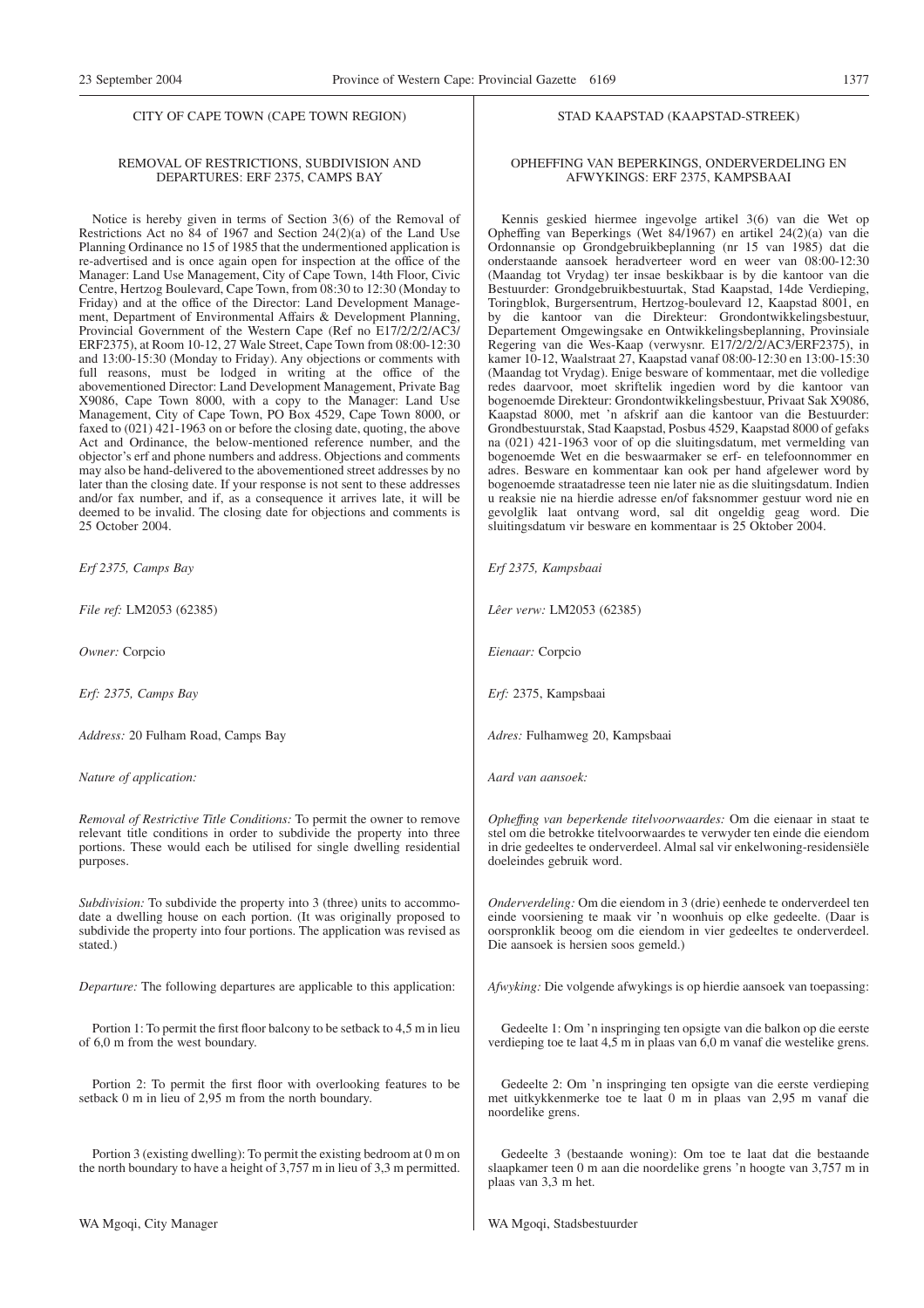#### REMOVAL OF RESTRICTIONS AND DEPARTURE: ERF 40161, CAPE TOWN AT ATHLONE

Notice is hereby given in terms of Section 3(6) of the Removal of Restrictions Act no 84 of 1967 and Section 15(2)(a) of the Land Use Planning Ordinance no 15 of 1985 that the undermentioned application has been received and is open for inspection at the office of the Manager: Land Use Management, City of Cape Town, 14th Floor, Civic Centre, Hertzog Boulevard, Cape Town, from 08:30 to 12:30 (Monday to Friday) and at the office of the Director: Integrated Environmental Management (Region B2), Department of Environmental Affairs & Development Planning, Provincial Government of the Western Cape, at Room 604, 1 Dorp Street, Cape Town from 08:00-12:30 and 13:00-15:30 (Monday to Friday). Any objections or comments with full reasons, must be lodged in writing at the office of the abovementioned Director: Land Development Management, Private Bag X9086, Cape Town 8000, with a copy to the Manager: Land Use Management, City of Cape Town, PO Box 4529, Cape Town 8000, or faxed to  $(021)$  421-1963 on or before the closing date, quoting, the above Act and Ordinance, the belowmentioned reference number, and the objector's erf and phone numbers and address. Objections and comments may also be hand-delivered to the abovementioned street addresses by no later than the closing date. If your response is not sent to these addresses and/or fax number, and if, as a consequence it arrives late, it will be deemed to be invalid. For any further information contact Ms A Solomons, tel. (021) 400-5346.

#### The closing date for objections and comments is 25 October 2004.

*Erf 40161, Cape Town at Athlone*

*File ref:* LM1577(60823)

*Applicant:* BA Fisher

*Erf:* 40161 Cape Town at Athlone

*Address:* 5 Andrews Road, Newfields Estate

*Nature of application:* Removal of restrictive title conditions applicable to Erf 40161, 5 Andrews Road, Newfields Estate, Athlone, to enable the owners to erect a carport on the property and to extend the entertainment area. The street and lateral building lines restriction will be encroached.

A Departure from the Zoning Scheme Regulations has been applied for relating to Section 47(1) to enable the lounge to be extended 3,2 metres in lieu of 4,5 metres from Andrews Road.

*Adres:* Andrewsweg 5, Newfields-landgoed

*Aard van aansoek:* Opheffing van beperkende titelvoorwaardes van toepassing op erf 40161, Andrewsweg 5, Newfields-landgoed, Athlone, om die eienaars in staat te stel om 'n motorafdak op die eiendom op te rig en die ontspanningsarea te vergroot. Die straat- en syboulynbeperkings sal oorskry word.

Aansoek is gedoen om 'n afwyking van die soneringskemaregulasies ten opsigte van artikel 47(1) om dit moontlik te maak om die sitkamer tot 3,2 m in plaas van 4,5 m vanaf Andrewsweg te vergroot.

WA Mgoqi, Stadsbestuurder

#### STAD KAAPSTAD (KAAPSTAD-STREEK)

#### OPHEFFING VAN BEPERKINGS EN AFWYKING: ERF 40161, KAAPSTAD TE ATHLONE

Kennis geskied hiermee ingevolge artikel 3(6) van die Wet op Opheffing van Beperkings (Wet 84/1967) en artikel 15(2)(a) van die Ordonnansie op Grondgebruikbeplanning (nr 15 van 1985) dat die onderstaande aansoek ontvang is en van 08:00-12:30 (Maandag tot Vrydag) ter insae beskikbaar is by die kantoor van die Bestuurder: Grondgebruikbestuurtak, Stad Kaapstad, 14de Verdieping, Toringblok, Burgersentrum, Hertzog-boulevard 12, Kaapstad 8001, en by die kantoor van die Direkteur: Geïntegreerde Omgewingsbestuur (Streek B2), Departement Omgewingsake en Ontwikkelingsbeplanning, Provinsiale Regering van die Wes-Kaap, in kamer 604, Dorpstraat 1, Kaapstad vanaf 08:00-12:30 en 13:00-15:30 (Maandag tot Vrydag). Enige besware of kommentaar, met die volledige redes daarvoor, moet skriftelik ingedien word by die kantoor van bogenoemde Direkteur: Grondontwikkelingsbestuur, Privaat Sak X9086, Kaapstad 8000, met 'n afskrif aan die kantoor van die Bestuurder: Grondbestuurstak, Stad Kaapstad, Posbus 4529, Kaapstad 8000 of gefaks na (021) 421-1963 voor of op die sluitingsdatum, met vermelding van bogenoemde Wet en die beswaarmaker se erf- en telefoonnommer en adres. Besware en kommentaar kan ook per hand afgelewer word by bogenoemde straatadresse teen nie later nie as die sluitingsdatum. Indien u reaksie nie na hierdie adresse en/of faksnommer gestuur word nie en gevolglik laat ontvang word, sal dit ongeldig geag word. Om nadere besonderhede, skakel me A Solomon, tel. (021) 400-5346.

Die sluitingsdatum vir besware en kommentaar is 25 Oktober 2004.

*Erf 40161, Kaapstad te Athlone*

*Lêer verw:* LM 1577 (60823)

*Erf:* 40161 Kaapstad te Athlone

*Aansoeker:* BA Fisher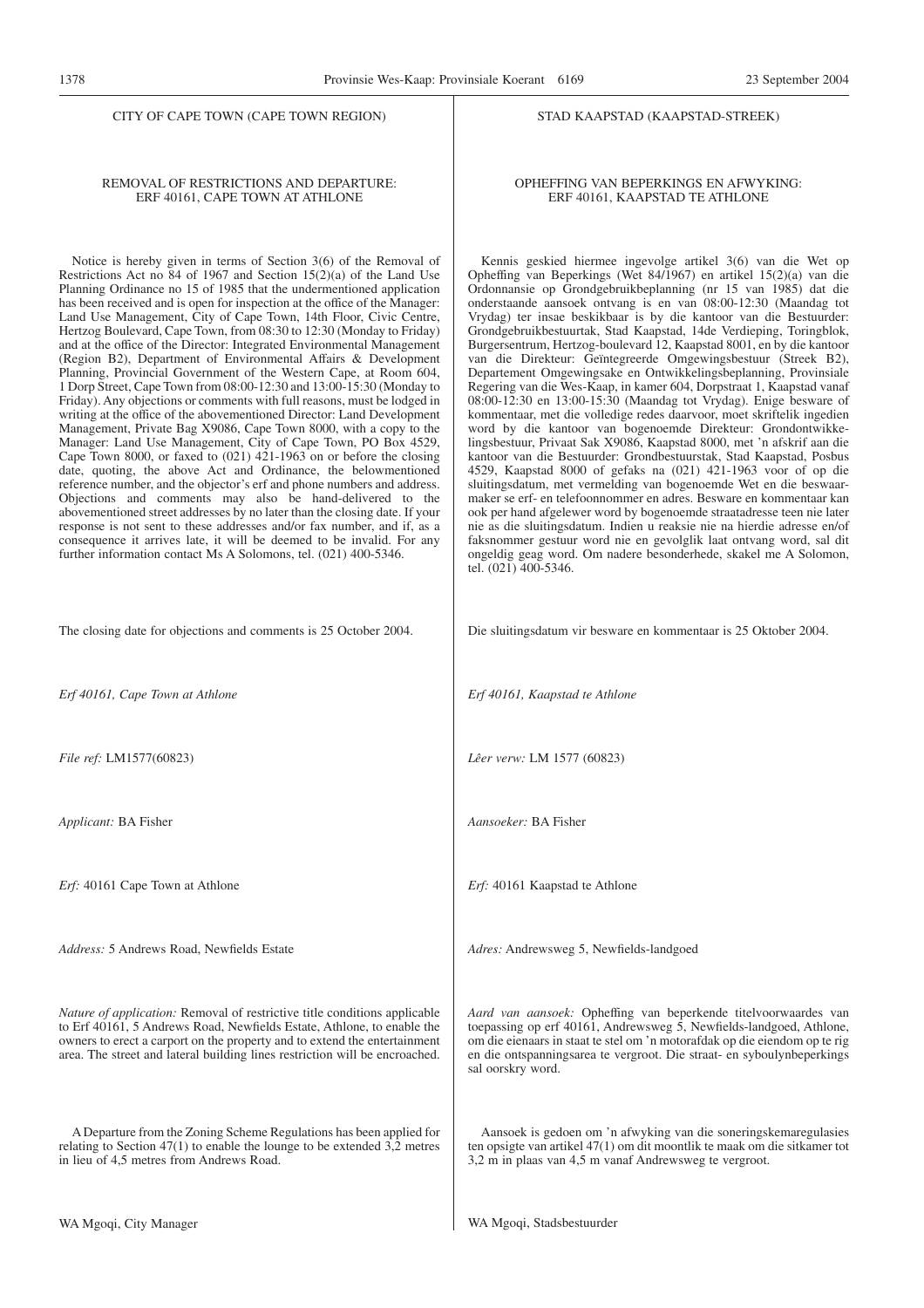#### REMOVAL OF RESTRICTIONS, SUBDIVISION, DEPARTURES AND CONSENT: ERF 154, GREEN POINT

Notice is hereby given in terms of Section 3(6) of the Removal of Restrictions Act no 84 of 1967, Sections  $24(2)(a)$  and  $15(2)(a)$  of the Land Use Planning Ordinance no 15 of 1985 and Section 9 of the Cape Town Zoning Scheme Regulations that the undermentioned application has been received and is open for inspection at the office of the Manager: Land Use Management, City of Cape Town, 14th Floor, Civic Centre, Hertzog Boulevard, Cape Town, from 08:30 to 12:30 (Monday to Friday) and at the office of the Director: Land Development Management, Department of Environmental Affairs & Development Planning, Provincial Government of the Western Cape, at Room 10-12, 27 Wale Street, Cape Town from 08:00-12:30 and 13:00-15:30 (Monday to Friday). Any objections or comments with full reasons, must be lodged in writing at the office of the abovementioned Director: Land Development Management, Private Bag X9086, Cape Town 8000, with a copy to the Manager: Land Use Management, City of Cape Town, PO Box 4529, Cape Town 8000, or faxed to (021) 421-1963 on or before the closing date, quoting, the above Act and Ordinance, the below-mentioned reference number, and the objector's erf and phone numbers and address. Objections and comments may also be hand-delivered to the abovementioned street addresses by no later than the closing date. If your response is not sent to these addresses and/or fax number, and if, as a consequence it arrives late, it will be deemed to be invalid. The closing date for objections and comments is 25 October 2004.

*Erf 154, Green Point*

*File ref:* SG 21/154 & LM 1675 (60883)

*Owner:* Xaax Trust

*Erf:* 154 Green Point

*Address:* 93 Ocean View Drive

*Nature of application:* Removal/amendment of restrictive title conditions applicable to Erf 154, no 93 Ocean View Drive, Green Point, to enable the owner to subdivide the property into two portions (Portion  $1 \pm 367$  m<sup>2</sup> and Remainder  $\pm 297$  m<sup>2</sup>), in order to erect a double dwelling on Portion 1.

The application includes a subdivision, departures and consent for the property to enable the subdivision of the property into 2 portions and to develop a double dwelling on the subdivided portion.

Departures from the Zoning Scheme Regulations have been applied for, relating to setbacks.

#### STAD KAAPSTAD (KAAPSTAD-STREEK)

#### OPHEFFING VAN BEPERKINGS, ONDERVERDELING, AFWYKINGS EN TOESTEMMING: ERF 154, GROENPUNT

Kennis geskied hiermee ingevolge artikel 3(6) van die Wet op Opheffing van Beperkings (Wet 84/1967), artikels 24(2)(a) en 15(2)(a) van die Ordonnansie op Grondgebruikbeplanning (nr 15 van 1985) en artikel 9 van die Kaapstad-soneringskemaregulasies dat die onderstaande aansoek ontvang is en van 08:00-12:30 (Maandag tot Vrydag) ter insae beskikbaar is by die kantoor van die Bestuurder: Grondgebruikbestuurtak, Stad Kaapstad, 14de Verdieping, Toringblok, Burgersentrum, Hertzog-boulevard 12, Kaapstad 8001, en by die kantoor van die Direkteur: Grondontwikkelingsbestuur, Departement Omgewingsake en Ontwikkelingsbeplanning, Provinsiale Regering van die Wes-Kaap, in kamer 10-12, Waalstraat 27, Kaapstad vanaf 08:00-12:30 en 13:00-15:30 (Maandag tot Vrydag). Enige besware of kommentaar, met die volledige redes daarvoor, moet skriftelik ingedien word by die kantoor van bogenoemde Direkteur: Grondontwikkelingsbestuur, Privaat Sak X9086, Kaapstad 8000, met 'n afskrif aan die kantoor van die Bestuurder: Grondbestuurstak, Stad Kaapstad, Posbus 4529, Kaapstad 8000 of gefaks na (021) 421-1963 voor of op die sluitingsdatum, met vermelding van bogenoemde Wet en die beswaarmaker se erf- en telefoonnommer en adres. Besware en kommentaar kan ook per hand afgelewer word by bogenoemde straatadresse teen nie later nie as die sluitingsdatum. Indien u reaksie nie na hierdie adresse en/of faksnommer gestuur word nie en gevolglik laat ontvang word, sal dit ongeldig geag word. Die sluitingsdatum vir besware en kommentaar is 25 Oktober 2004.

*Erf 154, Groenpunt*

*Lêer verw:* SG 21/154 & LM 1675 (60883)

*Eienaar:* Xaax Trust

*Erf:* 154 Groenpunt

*Adres:* Ocean Viewrylaan 93

*Aard van aansoek:* Opheffing/wysiging van beperkende titelvoorwaardes van toepassing op erf 154, Ocean Viewrylaan 93, Groenpunt, om die eienaar in staat te stel om die eiendom te twee gedeeltes (gedeelte  $1 \pm 367$  $m<sup>2</sup>$  en restant  $\pm$  297 m<sup>2</sup>) te onderverdeel, ten einde 'n dubbelwoning op gedeelte 1 op te rig.

Die aansoek sluit 'n onderverdeling, afwykings en toestemming ten opsigte van die eiendom in ten einde die onderverdeling van die eiendom in 2 gedeeltes moontlik te maak en om 'n dubbelwoning op die onderverdeelde gedeelte te kan oprig.

Aansoek is gedoen om afwykings van die soneringskemaregulasies ten opsigte van inspringings.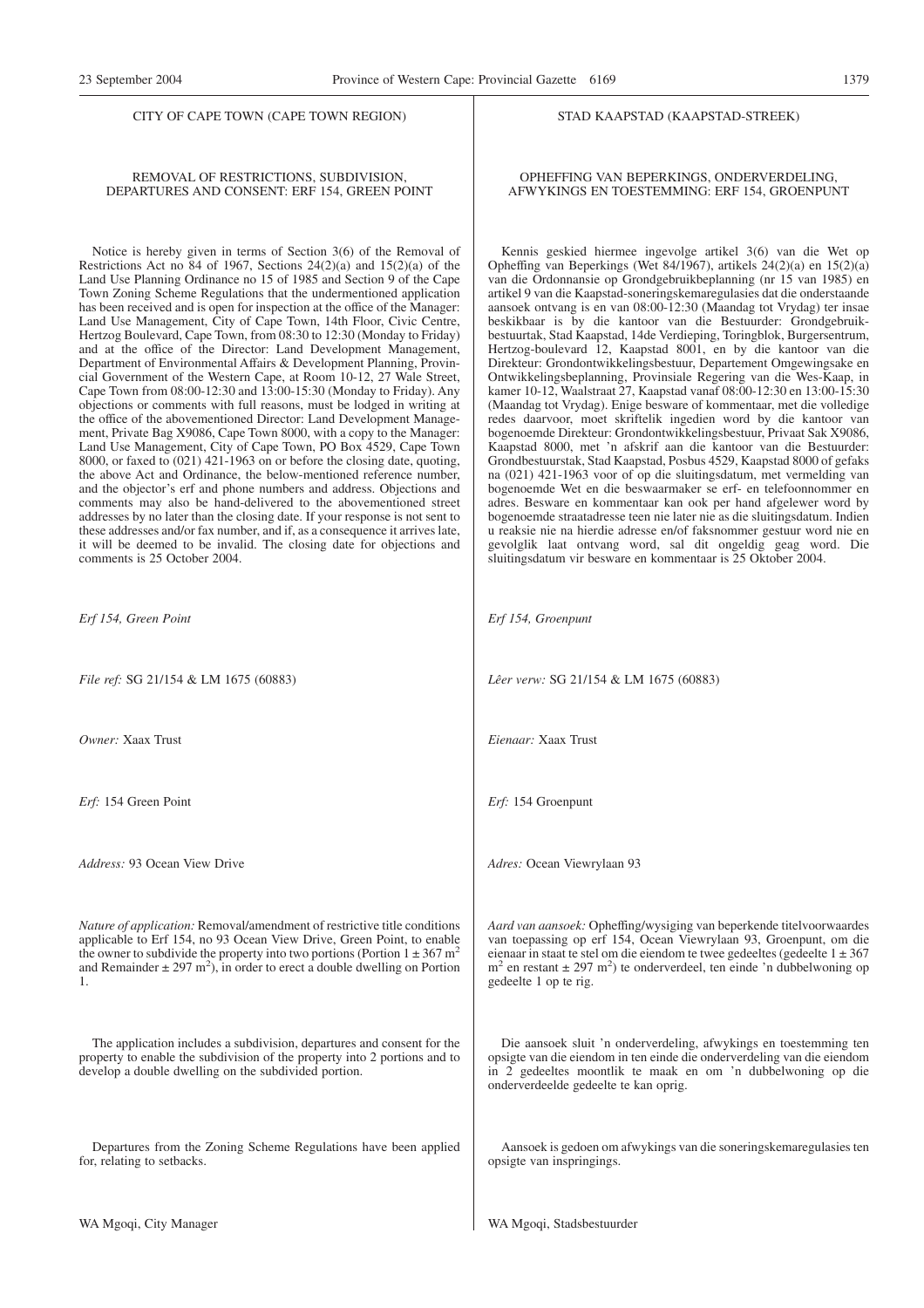#### REMOVAL OF RESTRICTIONS AND SUBDIVISION: ERF 103070, CAPE TOWN AT LANSDOWNE

Notice is hereby given in terms of Section 3(6) of the Removal of Restrictions Act no  $\overline{84}$  of 1967 and Section 24(2)(a) of the Land Use Planning Ordinance no 15 of 1985 that the undermentioned application has been received and is open for inspection at the office of the Manager: Land Use Management, City of Cape Town, 14th Floor, Civic Centre, Hertzog Boulevard, Cape Town, from 08:30 to 12:30 (Monday to Friday) and at the office of the Director: Integrated Environmental Management (Region B2), Department of Environmental Affairs & Development Planning, Provincial Government of the Western Cape, at Room 604, 1 Dorp Street, Cape Town from 08:00-12:30 and 13:00-15:30 (Monday to Friday). Any objections or comments with full reasons, must be lodged in writing at the office of the abovementioned Director: Land Development Management, Private Bag X9086, Cape Town 8000, with a copy to the Manager: Land Use Management, City of Cape Town, PO Box 4529, Cape Town 8000, or faxed to (021) 421-1963 on or before the closing date, quoting, the above Act and Ordinance, the below-mentioned reference number, and the objector's erf and phone numbers and address. Objections and comments may also be hand-delivered to the abovementioned street addresses by no later than the closing date. If your response is not sent to these addresses and/or fax number, and if, as a consequence it arrives late, it will be deemed to be invalid. For any further information, contact Ms V Macdonald, tel. (021) 400-4253.

The closing date for objections and comments is 25 October 2004.

*File ref:* LM1703

*Applicant:* Arvind Bhawan Land Surveyors

*Erf:* 103070, Cape Town at Lansdowne

*Address:* 52 Joanne Road

*Nature of application:* Removal of restrictive title conditions applicable to Erf 103070, 52 Joanne Road, Lansdowne, to enable the owners to subdivide the property into two portions (Portion  $1 \pm 221$  m<sup>2</sup> and Remainder  $\pm$  567 m<sup>2</sup> in extent. This application includes the subdivision into 2 residential land units.

WA Mgoqi, City Manager

#### LANGEBERG MUNICIPALITY

#### REMOVAL OF RESTRICTION ACT 1967 (ACT 84 OF 1967): ERVEN 2463 MAIN ROAD STILBAAI WEST

Notice is hereby given in terms of Section 3(6) of the above Act that the undermentioned application has been received and is open to inspection at the office of the Municipal Manager Langeberg Municipality. Any enquiries may be directed to the office of the undersigned. The application is also open to inspection at the office Of the Director, Integrated Environmental Management, Provincial Government of the Western Cape, at Utilitas Building, 1 Dorp Street, Cape Town, from 08:00-12:30 and 13:00-15:30 (Monday to Friday). Telephonic enquiries in this regard may be made at 021 483 4114, and the Directorate's fax number is 021 483 3633.

Any objections, with full reasons therefor, should be lodged in writing at the office of the above-mentioned Director: Integrated Environmental Management at Private Bag X9086, Cape Town, 8000, with a copy to the above-mentioned Municipal Manager not later than 22/10/2004 quoting the above Act and the objector's erf number. Any comments received after the aforementioned closing date may be disregarded.

#### *Applicant Nature of Application*

Bekker en Houterman on behalf of David Zacharias De Jager

Removal of restrictive title condition applicable to Erf 2463 Stilbaai West to enable the owner to subdivide the property

Municipal Manager, Langeberg Municipality, P.O. Box 2, Stilbaai, 6674.

TEL. NO 028-754 6000 FAX NO. 028-754 1140

#### STAD KAAPSTAD (KAAPSTAD-STREEK)

#### OPHEFFING VAN BEPERKINGS EN ONDERVERDELING: ERF 103070, KAAPSTAD TE LANSDOWNE

Kennis geskied hiermee ingevolge artikel 3(6) van die Wet op Opheffing van Beperkings (Wet 84 van 1967) en artikel 24(2)(a) van die Ordonnansie op Grondgebruikbeplanning, nr 15 van 1985 dat die onderstaande aansoek ontvang is en tussen 08:00-12:30 (Maandag tot Vrydag) by die kantoor van die Bestuurder: Grondgebruikbestuurstak, Stad Kaapstad, 14de Verdieping, Burgersentrum, Hertzog-boulevard 12, Kaapstad 8001 ter insae beskikbaar is en ook vanaf 08:00-12:30 en 13:00-15:30 (Maandag tot Vrydag) by die kantoor van die Direkteur: Geïntegreerde Omgewingsbestuur (Streek B2), Departement Omgewingsake en Ontwikkelingsbeplanning, Provinsiale Administrasie van die Wes-Kaap, kamer 604, Dorpstraat 1, Kaapstad. Enige besware of kommentaar moet skriftelik, tesame met volledige redes, voor of op die sluitingsdatum by die kantoor van die bogemelde Direkteur: Grondontwikkelingsbestuur, Privaat Sak X9086, Kaapstad 8000, met 'n afskrif aan die Bestuurder: Grondgebruikbestuur, Stad Kaapstad, Posbus 4529, Kaapstad 8000 ingedien word of per faks gerig word aan (021) 421-1963 of e-pos trevor.upsher@capetown.gov.za, met vermelding van bogenoemde Wet en Ordonnansie en die beswaarmaker se erf- en telefoonnommers. Besware en kommentaar kan ook per hand afgelewer word by bogenoemde straatadresse teen nie later nie as die sluitingsdatum. Enige kommentaar wat na die voormelde sluitingsdatum ontvang word, mag buite rekening gelaat word. Om nadere besonderhede, skakel me V Macdonald, tel. (021) 400-4253.

Die sluitingsdatum vir besware en kommentaar is 25 Oktober 2004.

*Lêer verw:* LM 1703

*Aansoeker:* Arvind Bhawan Landmeters

*Erf:* 103070, Kaapstad te Lansdowne

*Adres:* Joanneweg 52

Aard van aansoek: Opheffing van beperkende titelvoorwaardes van toepassing op erf 103070, Joanneweg 52, Lansdowne, om die eienaars in staat te stel om die eiendom in twee gedeeltes te onderverdeel (gedeelte 1 ± 221 m<sup>2</sup> en restant ± 567 m<sup>2</sup> groot). Hierdie aansoek sluit die onderverdeling in 2 residensiële eenhede in.

WA Mgoqi, Stadsbestuurder

#### LANGEBERG MUNISIPALITEIT

#### WET OPHEFFING VAN BEPERKINGS, 1967 (Wet 84 VAN 1967): ERF 2463 DIENSPAD HOOFWEG-WES STILBAAI-WES

Kragtens Artikel 3(6) van bostaande Wet word hiermee kennis gegee dat die onderstaande aansoek ontvang is en ter insae lê by die kantoor van die Munisipale Bestuurder, Langeberg Munisipaliteit en enige navrae kan gerig word aan die ondergetekende. Die aansoek lê ook ter insae by die Kantoor van die Direkteur, Geïntegreerde Omgewingsbestuur, Provinsiale Regering van die Wes-Kaap, by Utilitasgebou, Dorpstraat 1, Kaapstad, vanaf 08:00-12:30 en 13:00-15:30 (Maandag tot Vrydag). Telefoniese navrae in hierdie verband kan gerig word by, tel. No 021 483 4114 en die Direktoraat se faksnammer is (021) 483-3633.

Enige besware, met die volledige redes daarvoor, moet skriftelik by die kantoor van die bogenoemde Direkteur: Geïntegreerde Omgewingsbestuur, Privaatsak X9086, Kaapstad, 8000, met 'n afskrif aan die bogenoemde Munisipale Bestuurder, ingedien word nie later as 22/10/ 2004 met vermelding van bogenoemde Wet en die beswaarmaker se erfnommer. Enige kommentaar wat na die voorgemelde sluitingsdatum ontvang word, mag moontlik nie in ag geneem word nie.

#### *Aansoeker Aard van Aansoek*

Bekker en Houterman namens David Zacharias De Jager Opheffing van beperkende titelvoorwaardes

van toepassing op Erf 2463 Stilbaai-Wes om die eienaar in staat te stel om die perseel onder te verdeel.

Munisipale Bestuurder, Langeberg Munisipaliteit, Posbus 2, Stilbaai, 6674.

TEL. NO 028-754 6000 FAKS NO. 028-754-1140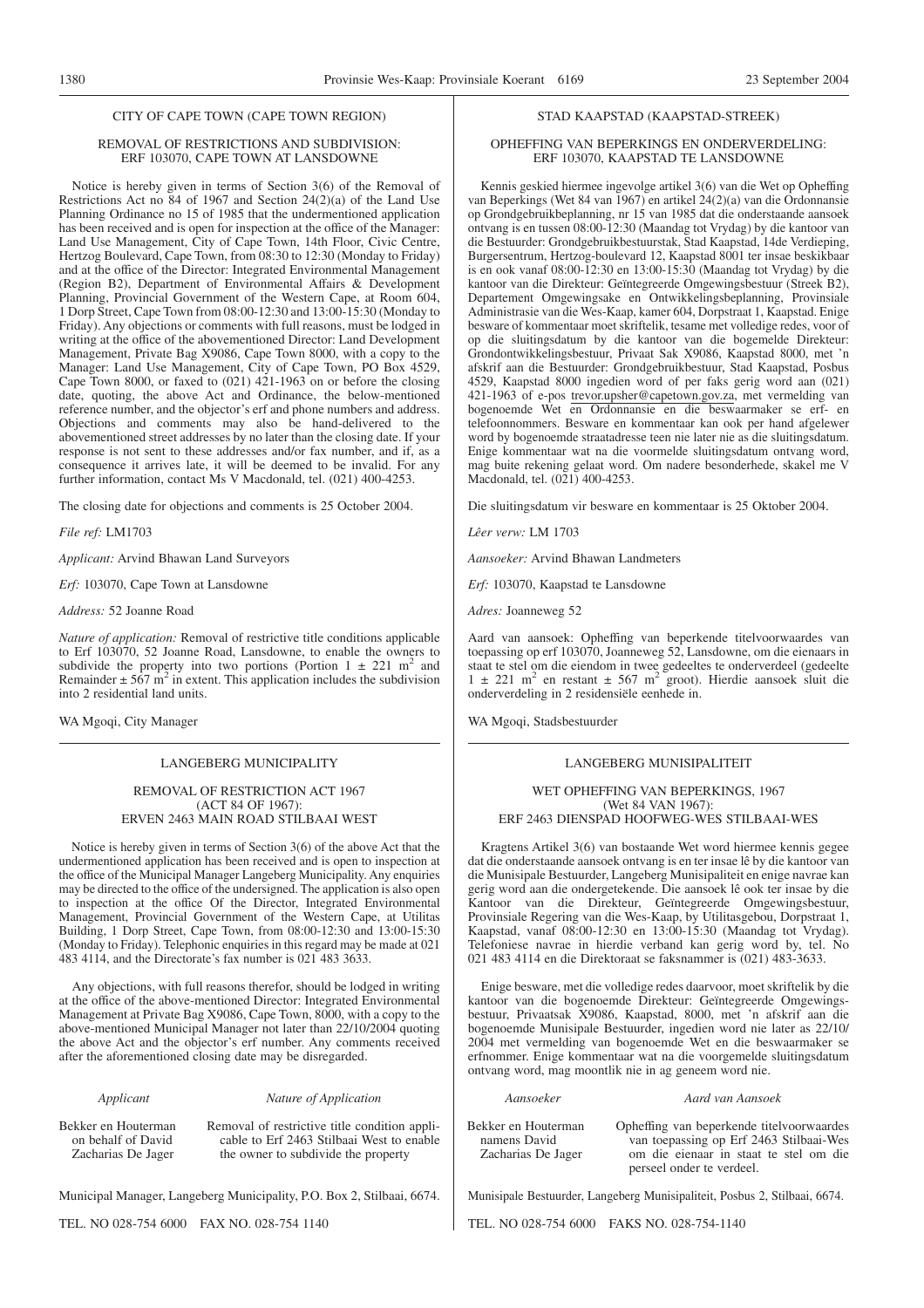MOSSEL BAY MUNICIPALITY

REMOVAL OF RESTRICTIONS ACT, 1967 (ACT 84 OF 1967)

ORDINANCE ON LAND USE PLANNING, 1985 (ORD. 15 OF 1985)

LOCAL GOVERNMENT ACT: MUNICIPAL SYSTEMS, 2000 (ACT 32 OF 2000)

#### ERF 61 HARTENBOS, MOSSEL BAY: REMOVAL OF RESTRICTIONS AND SUBDIVISION

Notice is hereby given in terms of Section 3(6) of the above Act that the undermentioned application has been received and is open for inspection at the office of the Municipal Manager, P.O. Box 25, Mossel Bay, 6500 and any enquiries may be directed to telephone number (044) 606 5000 or fax number (044) 606 5062.

The application is also open to inspection at the office of the Director: Integrated Environmental Management — Region A, Utilitas Building, 1 Dorp Street, Cape Town, from 08:00-12:30 and 13:00-15:30 (Monday to Friday). Telephonic enquiries in this regard may be made at telephone number (021) 483 4114 and the Directorate's fax number is (021) 483 3633.

Any objections, with full reasons therefor, should be lodged in writing at the Office of the abovementioned Director: Integrated Environmental Management — Region A at Private Bag X9086, Cape Town, 8000 with a copy to the abovementioned Municipal Manager on or before Monday, 18 October 2004 quoting the above Act and the objector's erf number. Any comments received after the aforementioned closing date may be disregarded.

In terms of Section 21 of Act 32 of 2000 persons who cannot write of read are invited to come to any one of the five Customer Care Managers of Council at Mossel Bay, D'Almeida, Kwanonqaba, Hartenbos and Great Brak River where assistance will be given to transcribe their comments or objections.

*Applicant Nature of Application*

H.G.J. Retief on behalf of L.v.d. Westhuizen

Removal of restrictive title conditions applicable to Erf 61 Hartenbos, Mossel Bay, to enable the owner to subdivide the property.

Application is also made in terms of Section 24 of the Ordinance on Land Use Planning, 1985 (Ord. 15 of 1985) for the subdivision of Erf 61 Hartenbos Mossel Bay for single residential purposes.

E17/2/2/2/AH5/Erf: 61 Hartenbos

File Reference: 15/4/37/1 x 15/4/37/2

C Zietsman, Municipal Manager

MUNISIPALITEIT MOSSELBAAI

WET OP OPHEFFING VAN BEPERKINGS, 1967 (WET 84 VAN 1967)

ORDONNANSIE OP GRONDGEBRUIKBEPLANNING, 1985 (ORD. 15 VAN 1985)

WET OP PLAASLIKE REGERING: MUNISIPALE STELSELS, 2000 (WET 32 VAN 2000)

#### ERF 61 HARTENBOS MOSSELBAAI: OPHEFFING VAN BEPERKINGS EN ONDERVERDELING

Kragtens Artikel 3(6) van bogenoemde Wet word hiermee kennis gegee dat die onderstaande aansoek ontvang is en ter insae lê by die kantoor van die Munisipale Bestuurder, Posbus 25, Mosselbaai, 6500 en enige navrae kan gerig word by telefoonnommer (044) 606 5000 of faksnommer (044) 606 5062.

Die aansoek lê ook ter insae by die kantoor van die Direkteur: Geïntegreerde Omgewingsbestuur — Streek A, Utilitasgebou, Dorpstraat 1, Kaapstad, vanaf 08:00-12:30 en 13:00-15:30 (Maandag tot Vrydag). Telefoniese navrae in hierdie verband kan gerig word by (021) 483 4114 en die Direktoraat se faksnommer is (021) 483 3633.

Enige besware, met volledige redes daarvoor, moet by die kantoor van bogenoemde Direkteur: Geïntegreerde Omgewingsbestuur, Streek A, Privaatsak X9086, Kaapstad, 8000 met 'n afskrif aan bogenoemde Munisipale Bestuurder ingedien word op of voor Maandag, 18 Oktober 2004, met vermelding van bogenoemde Wet en beswaarmaker se erfnommer. Enige kommentaar wat na die voorgemelde sluitingsdatum ontvang word, mag moontlik nie in ag geneem word nie.

In terme van Artikel 21 van Wet 32 van 2000 word persone wat nie kan lees of skryf nie, versoek om gedurende normale kantoorure enige van die vyf Klantediensbestuurders van die Raad te Mosselbaai, D'Almeida, Kwanonqaba, Hartenbos en Groot-Brakrivier onderskeidelik, te nader waar sodanige persoon gehelp sal word om sy/haar kommentaar of besware op skrif te stel.

*Aansoeker Aard van Aansoek*

G.H.J. Retief namens L.v.d. Westhuizen

Opheffing van beperkende titelvoorwaardes van toepassing op Erf 61, Hartenbos, Mosselbaai, ten einde die eienaar in staat te stel om die eiendom onder te verdeel.

Daar word ook aansoek gedoen kragtens Artikel 24 van die Ordonnansie op Grondgebruikbeplanning, 1985 (Ord. 15 van 1985) vir die onderverdeling van Erf 61 Hartenbos Mosselbaai vir enkel residensiële doeleindes.

E17/2/2/2/AH5/Erf: 61 Hartenbos

Lêer Verwysing: 15/4/37/1 x15/4/37/2

C Zietsman, Munisipale Bestuurder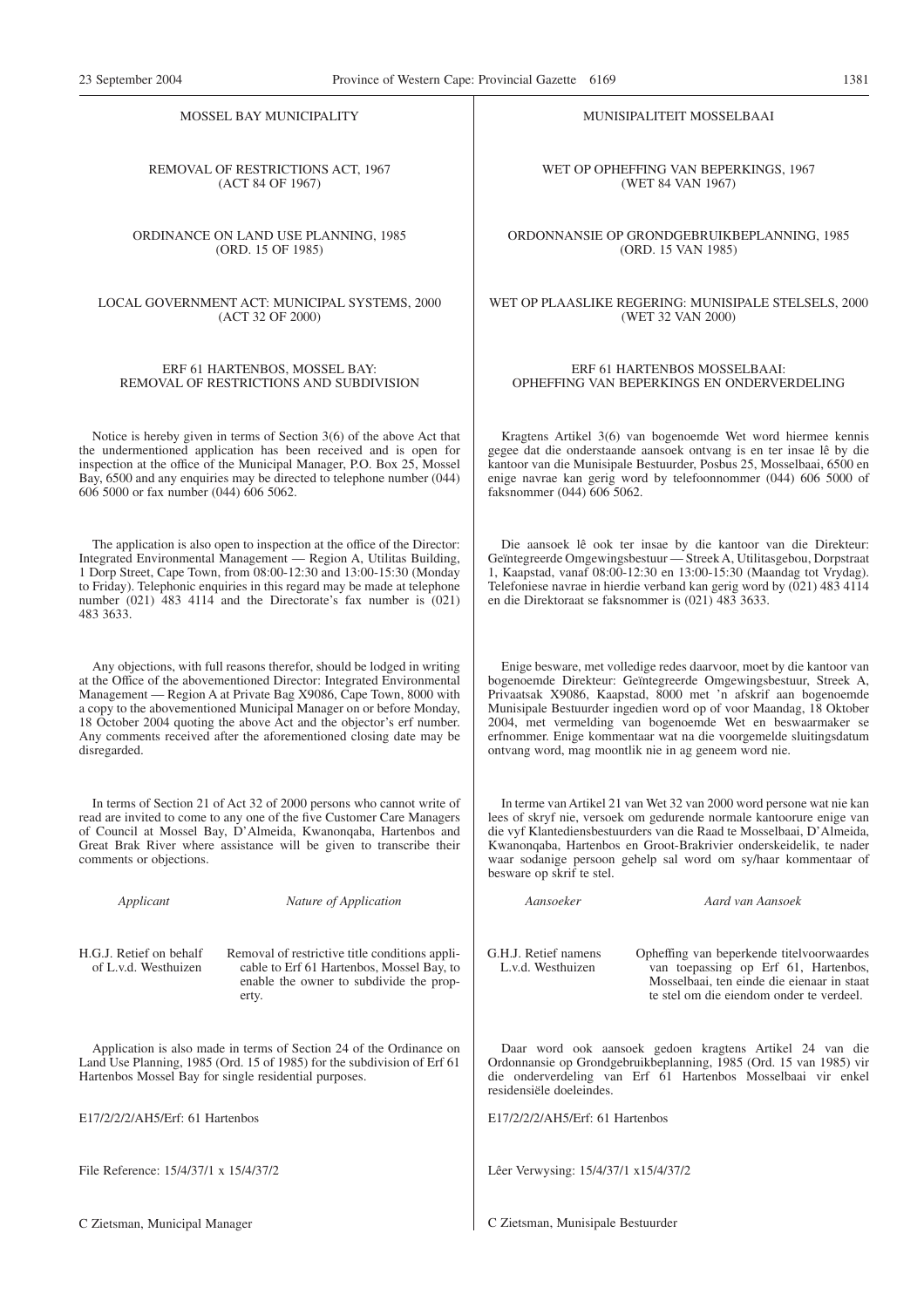## OVERSTRAND MUNICIPALITY

### HERMANUS ADMINISTRATION

#### REMOVAL OF RESTRICTIONS ACT, 1967 (ACT 84 OF 1967)

Notice is hereby given in terms of section 3[6] of the above Act that the under-mentioned application has been received and is open to inspection at the office of the Municipal Manager, Overstrand, and any enquiries may be directed to L Bruiners, P O Box 20, Hermanus, 7200, (028) 313 8179 and at fax number (028) 312 1894.

The application is also open to inspection at the office of the Director, Land Development Management, Provincial Government of the Western Cape, at Room 601, 1 Dorp Street, Cape Town, from 08:00-12:30 and 13:00-15:30 (Monday to Friday). Telephonic enquiries in this regard may be made at (021) 483 8780 and the Directorate's fax number is (021) 483 4372.

Any objections, with full reasons therefore should be lodged in writing at the Office of the above-mentioned Director: Land Development Management, Private Bag X9086, Cape Town, 8000, with a copy to the above-mentioned Municipal Manager, on or before *5 November 2004* quoting the above Act and the objector's erf number. Any comments received after the aforementioned closing date may be disregarded.

(on behalf of Office Park Trust)

*Applicant Nature of Application*

Spronk & Associates Inc. Removal of restrictive title conditions applicable to Erf 717, 7 Paterson Street, Hermanus, to enable the owner to rezone the property for business purposes (offices).

J F Koekemoer, Municipal Manager, Municipal Offices, Hermanus.

Notice no. 88/2004 24 September 2004

#### CITY OF CAPE TOWN (SOUTH PENINSULA REGION) REMOVAL OF RESTRICTIVE TITLE CONDITIONS AND DEPARTURES: ERF 273, BERGVLIET

1) Notice is hereby also given in terms of Section 3(6) of the Removal of Restrictions Act, Act 84 of 1967 that the undermentioned application is being considered:

#### *Applicant:* PCW Myers & DM Myers

*Nature of applications:* Removal of Restrictive Title condition applicable to Erf 273, 4 Childrens Way, Bergvliet, in order to convert the existing servant quarters into a second dwelling on the property:

Details are available for inspection from 08:00-12:30 at the City of Cape Town, 1st Floor, Victoria Road, Plumstead 7800 (tel. (021) 710-8202) and at the Hout Bay libraries. Details are also available for inspection at Provincial Administration of the Western Cape, Land Development Management, 27 Wale Street, Cape Town (Room 601) from 08:00-12:30 and 13:00-15:30 (tel. (021) 483-4033 & fax (021) 483-4372). Any objections, in respect of the removal of restriction, with full reasons, should be lodged in writing at the office of the abovementioned Director: Land Development Management, Private Bag X9086, Cape Town 8000 with a copy to the abovementioned local authority on or before 22 October 2004, quoting the above Act and the objector's erf number.

2) Notice is hereby given in terms of Section 15(2)(a) of the Land Use Planning Ordinance 15 of 1985 that the undermentioned application is being considered:

*Nature of application:* Proposed departure to permit a second dwelling on the property.

#### *Ref:* LUM/18/273

Opportunity is given for public participation in respect of proposals under consideration by the Council. Any comment or objection together with reasons, must be lodged in writing, preferably by registered mail, with reference quoted, to the City Manager, Private Bag X5, Plumstead, 7801 or forwarded to fax (021) 710-8283 (M Barnes) by no later than 22 October 2004.

In terms of Section 21(4) of the Municipal Systems Act, Act 32 of 2000 any person who cannot write may come during office hours to the above office and will be assisted to transcribe his/her comment or representations.

WA Mgoqi, City Manager

## MUNISIPALITEIT OVERSTRAND

#### HERMANUS ADMINISTRASIE

#### WET OP OPHEFFING VAN BEPERKINGS, 1967 (WET 84 VAN 1967)

Kragtens artikel 3[6] van bostaande Wet word hiermee kennis gegee dat die onderstaande aansoek ontvang is en ter insae lê by die kantoor van die Munisipale Bestuurder, Overstrand, en enige navrae kan gerig word aan L Bruiners, Posbus 20, Hermanus, 7200, (028) 313 8179 en by faksnommer (028) 312 1894.

Die aansoek lê ook ter insae by die kantoor van die Direkteur, Grondontwikkelingsbestuur, Provinsiale Regering van die Wes-Kaap, by Kamer 601, Dorpstraat 1, Kaapstad, vanaf 08:00-12:30 en 13:00-15:30 (Maandag tot Vrydag). Telefoniese navrae in hierdie verband kan gerig word aan (021) 483 8780 en die Direktoraat se faksnommer is (021) 483 4372.

Enige besware, met die volledige redes daarvoor, moet skriftelik by die kantoor van die bogenoemde Direkteur: Grondontwikkelingsbestuur, Privaatsak X9086, Kaapstad 8000 met 'n afskrif aan die bogenoemde Munisipale Bestuurder, ingedien word op of voor *5 November 2004* met vermelding van bogenoemde Wet en die beswaarmaker se erfnommer. Enige kommentaar wat na die voorgemelde sluitingsdatum, ontvang word, mag moontlik nie in ag geneem word nie.

#### *Aansoeker Aard van Aansoek*

Spronk & Medewerkers Ing. (namens Office Park Trust)

Opheffing van beperkende titelvoorwaardes van toepassing op Erf 717, Patersonstraat 7, Hermanus, ten einde die eienaar in staat te stel om die eiendom te hersoneer om vir besigheidsdoeleindes (kantore) te gebruik.

J F Koekemoer, Munisipale Bestuurder, Munisipale Kantoor, Hermanus.

Kennisgewing no. 88/2004 24 September 2004

#### STAD KAAPSTAD (SUIDSKIEREILAND-STREEK)

#### OPHEFFING VAN BEPERKENDE TITELVOORWAARDES EN AFWYKINGS: ERF 273, BERGVLIET

1) Kennis geskied hiermee ingevolge artikel 3(6) van die Wet op Opheffing van Beperkings, 1967 (Wet 84 van 1967) dat die ondergenoemde aansoek ontvang is:

#### *Aansoeker:* PCW Myers & DM Myers

*Aard van aansoek:* Opheffing van beperkende titelvoorwaarde van toespassing op erf 273, Childrensweg 4, Bergvliet, ten einde die bestaande bediendekwartiere op die eiendom in 'n tweede woning te omskep.

Besonderhede is ter insae beskikbaar tussen 08:30-12:30 by die kantoor van die Stad Kaapstad, Eerste Verdieping, Victoriaweg, Plumstead (tel. (021) 710-8202), asook by die Houtbaai biblioteke. Hierdie aansoek is ook ter insae vir inspeksie by die kantoor van die Direkteur: Grondontwikkelingsbestuur, Wes-Kaapse Provinsiale Regering, Kamer 601, Waalstraat 27, Kaapstad, van 08:00-12:30 en 13:00-15:30 (Maandag tot Vrydag). Telefoniese navrae kan gerig word aan (021) 483-4033 en die direktoraat se faksnommer is (021) 483-4372. Enige besware, met volledige redes, moet skriftelik ingedien word by die kantoor van die bogenoemde Direkteur: Grondontwikkelingsbestuur, Privaat Sak X9086, Kaapstad 8000, met 'n afskrif aan die bogenoemde plaaslike owerheid, op of voor 22 Oktober 2004, met verwysing na die bogenoemde Wet en die beswaarmaker se erfnommer.

2) Kennis geskied hiermee ingevolge artikel 15(2)(a) van die Ordonnansie op Grondgebruikbeplanning (nr 15 van 1985) dat die onderstaande aansoek oorweeg word:

*Aard van aansoek:* Voorgestelde afwyking ter toelating van 'n tweede woning op die eiendom.

#### *Verw:* LUM/18/273

Geleentheid word gebied vir openbare deelname ten opsigte van voorstelle wat deur die Raad oorweeg word. Enige kommentaar of beswaar, met redes, moet skriftelik, verkieslik per aangetekende pos, ingedien word by die Stadsbestuurder, Privaat Sak X5, Plumstead 7801 of gefaks word na (021) 710-8283 (M Barnes) teen nie later nie as 22 Oktober 2004.

Ingevolge artikel 21(4) van die Wet op Munisipale Stelsels, Wet 32 van 2000 kan enige persoon wat nie kan lees of skryf nie, gedurende kantoorure na bogenoemde kantoor kom waar hy/sy gehelp sal word om sy/haar kommentaar of vertoë neer te skryf.

WA Mgoqi, Stadsbestuurder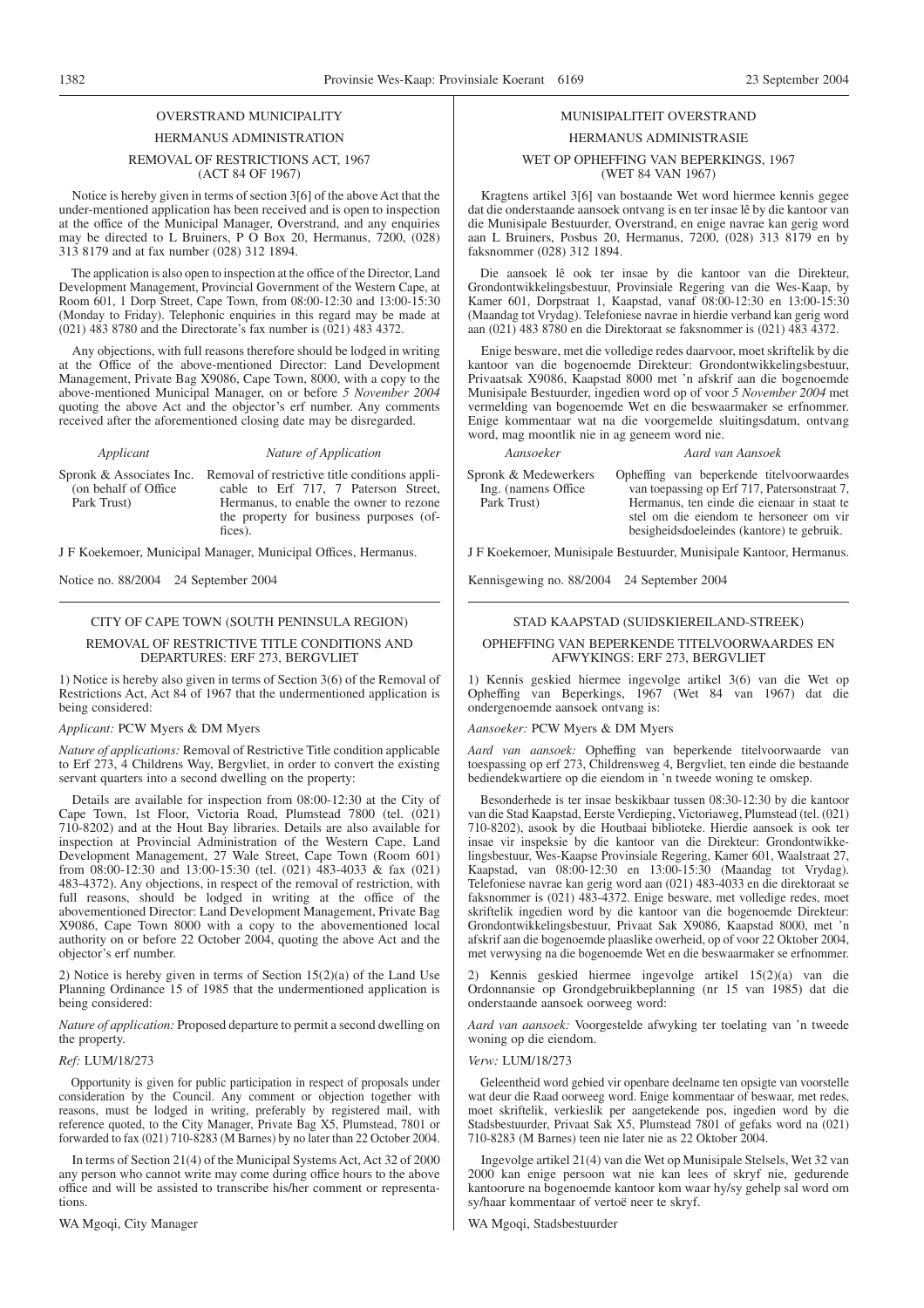#### **TENDERS**

**N.B.** Tenders for commodities/services, the estimated value of which exceeds R20 000, are published in the Government Tender Bulletin, which is obtainable from the Government Printer, Private Bag X85, Pretoria, on payment of a subscription.

#### CITY OF CAPE TOWN (CAPE TOWN REGION)

#### REZONING AND CONSENT: ERF 16090, MITCHELLS PLAIN

Notice is hereby given in terms of Section 17(2)(a) of the Land Use Planning Ordinance no 15 of 1985 and Section 9 of the Cape Town Zoning Scheme Regulations that the undermentioned application has been received and is open for inspection at the office of the Manager: Land Use Management, City of Cape Town, 14th Floor, Civic Centre, Hertzog Boulevard, Cape Town, from 08:30 to 12:30 (Monday to Friday). Any objections and/or comments, with full reasons, must be submitted in writing, quoting the relevant reference number, the objector's street and postal address and contact telephone numbers to the Manager: Land Use Management, PO Box 4529, Cape Town 8000, or hand-delivered to the abovementioned address, or faxed to (021) 421-1963 or e-mailed to trevor.upsher@capetown.gov.za on or before the closing date. If your response is not sent to these addresses or fax number, and if, as a consequence it arrives late, it will be deemed to be invalid. The closing date for objections and comments is 25 October 2004.

*File ref:* LM 1967 (62033)

*Owner:* City of Cape Town *Erf:* 16090 Mitchells Plain

*Address:* Miami Way, Portlands

*Nature of application:* This application includes rezoning of and consent for the property to permit the development of a building to be used as a Place of Worship, Place of Instruction and Place of Assembly.

Notice is hereby given in terms of Regulation 4(6) of the Regulations published by Government Notice no R1183 (as amended) in terms of Section 26 of the Environmental Conservation Act, 1989 (Act no 73 of 1989), of the intent to carry out a listed activity as identified in Schedule 1 of Government Notice no R1182 of 5 September 1997, and that an application has been made for authorisation from the Department of Environmental Affairs & Development Planning of the Provincial Government of the Western Cape.

WA Mgoqi, City Manager

23 September 2004 10673

### CITY OF CAPE TOWN (CAPE TOWN REGION)

#### REZONING: ERF 32529, MITCHELLS PLAIN

Notice is hereby given in terms of Section 17(2)(a) of the Land Use Planning Ordinance no 15 of 1985 that the undermentioned application has been received and is open for inspection at the office of the Manager: Land Use Management, City of Cape Town, 14th Floor, Civic Centre, Hertzog Boulevard, Cape Town, from 08:30 to 12:30 (Monday to Friday). Any objections and/or comments, with full reasons, must be submitted in writing, quoting the relevant reference number, the objector's street and postal address and contact telephone numbers to the Manager: Land Use Management, PO Box 4529, Cape Town 8000, or hand-delivered to the abovementioned address, or faxed to (021) 421-1963 or e-mailed to trevor.upsher@capetown.gov.za on or before the closing date. If your response is not sent to these addresses or fax number, and if, as a consequence it arrives late, it will be deemed to be invalid. The closing date for objections and comments is 25 October 2004.

*File ref:* LM 1998 (62457)

*Applicant:* City of Cape Town

*Erf:* 32529 Mitchells Plain

*Address:* corner Morgenster and Gymkhana Street, Beacon Valley

*Nature of application:* This application is to enable/permit the owner to dispose of the land, by public competition, for Community Facilities Purposes.

WA Mgoqi, City Manager

23 September 2004 10674

#### **TENDERS**

**L.W.** Tenders vir kommoditeite/dienste waarvan die beraamde waarde meer as R20 000 beloop, word in die Staatstenderbulletin gepubliseer wat by die Staatsdrukker, Privaatsak X85, Pretoria, teen betaling van 'n intekengeld verkrygbaar is.

#### **NOTICES BY LOCAL AUTHORITIES EXERCISE ASSESSED ASSESSED AT A RENNISGEWINGS DEUR PLAASLIKE OWERHEDE**

#### STAD KAAPSTAD (KAAPSTAD-STREEK)

HERSONERING EN TOESTEMMING: ERF 16090, MITCHELLS PLAIN

Kennis geskied ingevolge artikel 17(2)(a) van die Ordonnansie op Grondgebruikbeplanning (nr 15 van 1985) en artikel 9 van die Kaapstadsoneringskemaregulasies dat die onderstaande aansoek ontvang is en ter insae beskikbaar is vanaf 08:30 tot 12:30 (Maandag tot Vrydag) by die kantoor van die Bestuurder: Grondgebruikbestuur, Stad Kaapstad, 14de Verdieping, Burgersentrum, Hertzog-boulevard 12, Kaapstad. Enige besware en/of kommentaar, met volledige redes en die betrokke verwysingsnommer, die beswaarmaker se straat- en posadres en kontaktelefoonnommers, moet skriftelik ingedien word by die Bestuurder: Grondgebruikbestuur, Posbus 4529, Kaapstad 8000, of per hand afgelewer word by die bostaande adres, of gefaks word na (021) 421-1963 of per e-pos na trevor.upsher@capetown.gov.za, voor of op die sluitingsdatum. Indien u reaksie nie na hierdie adresse of faksnommer gestuur word nie en gevolglik laat ontvang word, sal dit as ongeldig beskou word. Die sluitingsdatum vir besware en kommentaar is 25 Oktober 2004.

*Lêer verw:* LM 1967 (62033)

*Eienaar:* Stad Kaapstad

*Erf:* 16090 Mitchells Plain

*Adres:* Miamiweg, Portlands

*Aard van aansoek:* Hierdie aansoek sluit in hersonering en toestemming vir die eiendom om die ontwikkeling van 'n gebou vir gebruik as 'n plek van aanbidding, plek van onderrig en plek van samekoms toe te laat.

Kennis geskied hiermee ingevolge regulasie 4(6) van die regulasies gepubliseer ingevolge Regeringskennisgewing nr R1183 (soos gewysig) kragtens artikel 26 van die Wet op Omgewingsbewaring, 1989 (Wet nr 73 van 1989), van die voorneme om 'n gelyste aktiwiteit uit voer, soos geidentifiseer in skedule 1 van Regeringskennisgewing nr R1182 van 5 September 1997, en van die voorneme om aansoek te doen om magtiging by die Departement van Omgewingsake en Ontwikkelingsbeplanning van die Provinsiale Regering van die Wes-Kaap.

WA Mgoqi, Stadsbestuurder

23 September 2004 10673

#### STAD KAAPSTAD (KAAPSTAD-STREEK)

#### HERSONERING: ERF 32529, MITCHELLS PLAIN

Kennis geskied ingevolge artikel 17(2)(a) van die Ordonnansie op Grondgebruikbeplanning (nr 15 van 1985) dat die onderstaande aansoek ontvang is en ter insae beskikbaar is vanaf 08:30 tot 12:30 (Maandag tot Vrydag) by die kantoor van die Bestuurder: Grondgebruikbestuur, Stad Kaapstad, 14de Verdieping, Burgersentrum, Hertzog-boulevard 12, Kaapstad. Enige besware en/of kommentaar, met volledige redes en die betrokke verwysingsnommer, die beswaarmaker se straat- en posadres en kontaktelefoonnommers, moet skriftelik ingedien word by die Bestuurder: Grondgebruikbestuur, Posbus 4529, Kaapstad 8000, of per hand afgelewer word by die bostaande adres, of gefaks word na (021) 421-1963 of per e-pos na trevor.upsher@capetown.gov.za, voor of op die sluitingsdatum. Indien u reaksie nie na hierdie adresse of faksnommer gestuur word nie en gevolglik laat ontvang word, sal dit as ongeldig beskou word. Die sluitingsdatum vir besware en kommentaar is 25 Oktober 2004.

*Lêer verw:* LM 1998 (62457)

*Aansoeker:* Stad Kaapstad

*Erf:* 32529 Mitchells Plain

*Adres:* Hoek van Morgenster- en Gymkhanastraat, Beacon Valley

*Aard van aansoek:* Deur hierdie aansoek word die eienaar in staat gestel/toegelaat om per openbare tender met die grond weg te doen vir gemeenskapsfasiliteitsdoeleindes.

WA Mgoqi, Stadsbestuurder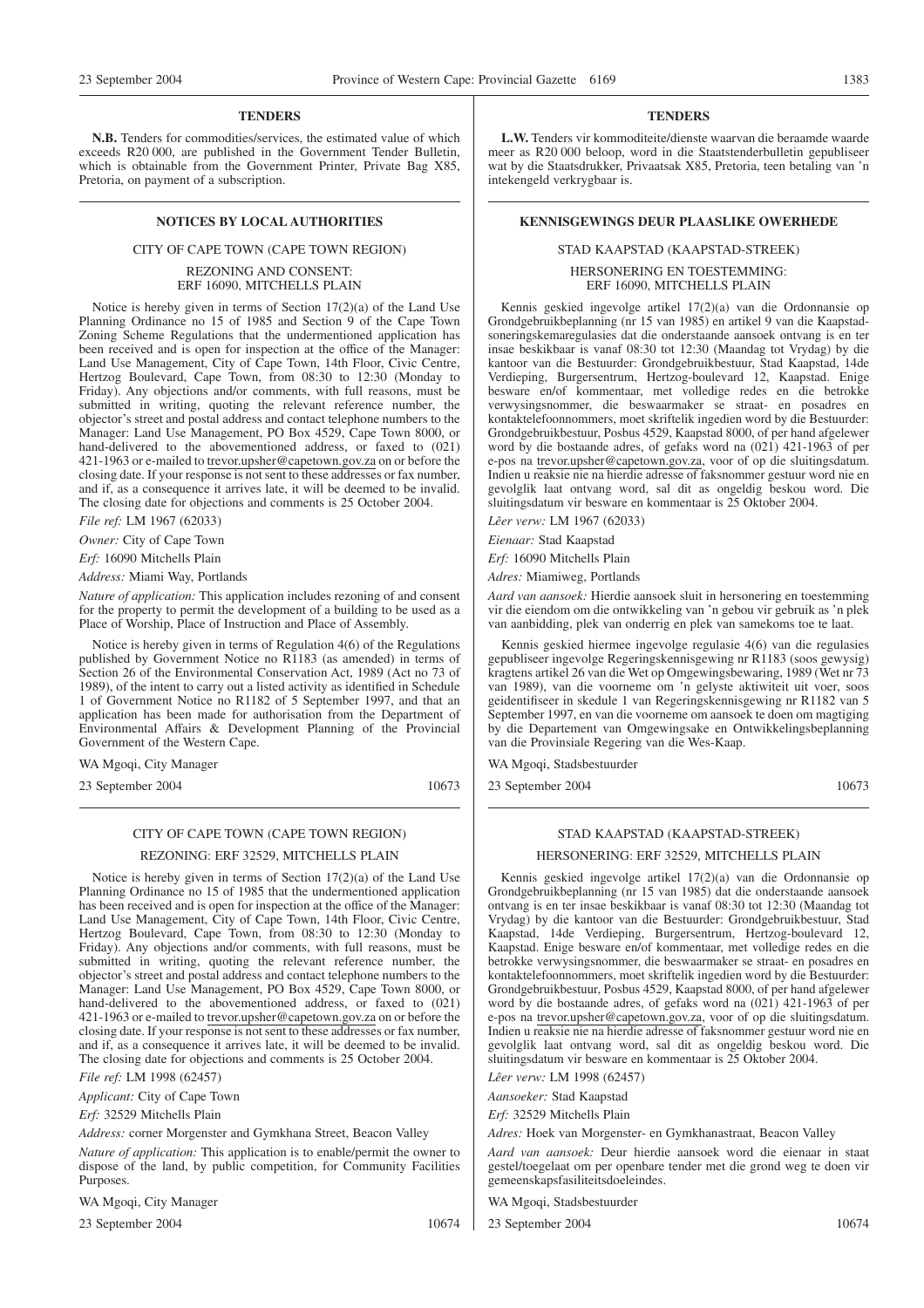### REZONING: ERF 1045, MITCHELLS PLAIN

Notice is hereby given in terms of Section 17(2)(a) of the Land Use Planning Ordinance no 15 of 1985 that the undermentioned application has been received and is open for inspection at the office of the Manager: Land Use Management, City of Cape Town, 14th Floor, Civic Centre, Hertzog Boulevard, Cape Town, from 08:30 to 12:30 (Monday to Friday). Any objections and/or comments, with full reasons, must be submitted in writing, quoting the relevant reference number, the objector's street and postal address and contact telephone numbers to the Manager: Land Use Management, PO Box 4529, Cape Town 8000, or hand-delivered to the abovementioned address, or faxed to (021) 421-1963 or e-mailed to trevor.upsher@capetown.gov.za on or before the closing date. If your response is not sent to these addresses or fax number, and if, as a consequence it arrives late, it will be deemed to be invalid. The closing date for objections and comments is 25 October 2004.

*Erf 1045, Mitchells Plain*

*File ref:* LM 2000 (62474)

*Applicant:* City of Cape Town

*Erf:* 1045 Mitchells Plain

*Address:* corner Silversands and Park Avenue, Westridge

*Nature of application:* This application is to enable/permit the owner to dispose of the land, by public competition, for Community Facilities Purposes.

Notice is hereby given in terms of Regulation 4(6) of the Regulations published by Government Notice no R1183 (as amended) in terms of Section 26 of the Environmental Conservation Act, 1989 (Act no 73 of 1989), of the intent to carry out a listed activity as identified in Schedule 1 of Government Notice no. R1182 of 5 September 1997, and of the intent to apply for authorisation from the Department of Environmental Affairs and Development Planning of the Provincial Government of the Western Cape.

WA Mgoqi, City Manager

23 September 2004 10675

#### CITY OF CAPE TOWN (OOSTENBERG REGION)

#### REZONING, SUBDIVISION, REGULATION DEPARTURE AND APPROVAL OF SITE DEVELOPMENT PLAN: FARM 429, KUILS RIVER

Notice is hereby given in terms of Section 24 of the Land Use Planning Ordinance, no 15 of 1985, that Council has received an application for the subdivision of Farm 429, Kuils River into two portions. Application is also made in terms of Sections 17 and 24 of the same Ordinance for the rezoning of one of the abovementioned portions (vacant site on the eastern side of the New Nooiensfontein Road/Grove Street intersection) from Railway Purposes to Subdivisional Area, as well as for the subdivision thereof into 45 Single Residential erven, Public Open Space and Public Road. Notice is also given in terms of Section 15 of the abovementioned Ordinance for departure from the Kuils River Scheme Regulations with regard to the relaxation of building lines, only in so far as to accommodate the proposed development as depicted on the submitted site development plan. Further details of the proposal are open for inspection during normal office hours at Council's Town Planning Section, First Floor, Omniforum Building, 94 Van Riebeeck Road, Kuils River. Written comments and/or objections against the proposal, with reasons, must be sent to The City Manager, City of Cape Town (Att: Mrs M-A van Schalkwyk), Private Bag X16, Kuils River 7579 or 94 Van Riebeeck Road, Kuils River 7580 and must be received by the Council's Registration Office, 2nd Floor, 94 Van Riebeeck Road, Kuils River on or before 25 October 2004.

Objections received after this date will not be considered. (Notice number: 57/2004)

WA Mgoqi, City Manager

23 September 2004 10678

#### STAD KAAPSTAD (KAAPSTAD-STREEK)

#### HERSONERING: ERF 1045, MITCHELLS PLAIN

Kennis geskied ingevolge artikel 17(2)(a) van die Ordonnansie op Grondgebruikbeplanning (nr 15 van 1985) dat die onderstaande aansoek ontvang is en ter insae beskikbaar is vanaf 08:30 tot 12:30 (Maandag tot Vrydag) by die kantoor van die Bestuurder: Grondgebruikbestuur, Stad Kaapstad, 14de Verdieping, Burgersentrum, Hertzog-boulevard 12, Kaapstad. Enige besware en/of kommentaar, met volledige redes en die betrokke verwysingsnommer, die beswaarmaker se straat- en posadres en kontaktelefoonnommers, moet skriftelik ingedien word by die Bestuurder: Grondgebruikbestuur, Posbus 4529, Kaapstad 8000, of per hand afgelewer word by die bostaande adres, of gefaks word na (021) 421-1963 of per e-pos na trevor.upsher@capetown.gov.za, voor of op die sluitingsdatum. Indien u reaksie nie na hierdie adresse of faksnommer gestuur word nie en gevolglik laat ontvang word, sal dit as ongeldig beskou word. Die sluitingsdatum vir besware en kommentaar is 25 Oktober 2004.

*Erf 1045, Mitchells Plain*

*Lêer verw:* LM 2000 (62474)

*Aansoeker:* Stad Kaapstad

*Erf:* 1045 Mitchells Plain

*Adres:* Hoek van Silversands- en Parklaan, Westridge

*Aard van aansoek:* Deur hierdie aansoek word die eienaar in staat gestel/toegelaat om per openbare tender met die grond weg te doen vir gemeenskapsfasiliteitsdoeleindes.

Kennis geskied hiermee ingevolge regulasie 4(6) van die regulasies gepubliseer ingevolge Regeringskennisgewing nr R1183 (soos gewysig) kragtens artikel 26 van die Wet op Omgewingsbewaring, 1989 (Wet nr 73 van 1989), van die voorneme om 'n gelyste aktiwiteit uit voer, soos geidentifiseer in skedule 1 van Regeringskennisgewing nr R1182 van 5 September 1997, en van die voorneme om aansoek te doen om magtiging by die Departement van Omgewingsake en Ontwikkelingsbeplanning van die Provinsiale Regering van die Wes-Kaap.

WA Mgoqi, Stadsbestuurder

23 September 2004 10675

#### STAD KAAPSTAD (OOSTENBERG-STREEK)

#### HERSONERING, ONDERVERDELING, REGULASIE AFWYKING EN GOEDKEURING VAN DIE TERREINONTWIKKELINGSPLAN: PLAAS 429, KUILSRIVIER

Kennis geskied hiermee ingevolge artikel 24 van die Ordonnansie op Grondgebruikbeplanning, nr. 15 van 1985, dat die Raad 'n aansoek ontvang het om die onderverdeling van Plaas 429, Kuilsrivier in twee gedeeltes. Aansoek word ook gedoen ingevolge artikels 17 en 24 van dieselfde Ordonnansie om die hersonering van een van die bogenoemde gedeeltes (vakante perseel aan die oostelike kant van die nuwe Nooiensfonteinweg/Grovestraat-interseksie) vanaf Spoorwegdoeleindes na Onderverdelingsgebied, asook die onderverdeling daarvan in 45 Enkel Residensiële persele, Publieke Oopruimte en Publieke Pad. Verder word aansoek gedoen ingevolge artikel 15 van dieselfde Ordonnansie om afwyking van die Kuilsrivier-skemaregulasies vir die verslapping van boulyne, slegs in soverre dit die voorgestelde ontwikkeling akkommodeer, soos aangetoon op die terreinontwikkelingplan. Verdere besonderhede van die aansoek lê gedurende kantoorure ter insae by die Raad se Stadsbeplanningsafdeling, Eerste Verdieping, Omniforumgebou, Van Riebeeckweg 94, Kuilsrivier. Skriftelike kommentare en/of besware teen die aansoek, met redes daarvoor, moet aan Die Stadsbestuurder, Stad Kaapstad (Aandag: Mev M-A van Schalkwyk), Privaatsak X16, Kuilsrivier 7579 of Van Riebeeckweg 94, Kuilsrivier 7580 gerig word en moet voor of op 25 Oktober 2004 deur die Raad se Registrasiekantoor, 2de Verdieping, Van Riebeeckweg 94, Kuilsrivier ontvang word.

Besware wat na die sluitingsdatum ontvang is, sal nie oorweeg word nie. (Kennisgewingnr: 57/2004)

WA Mgoqi, Stadsbestuurder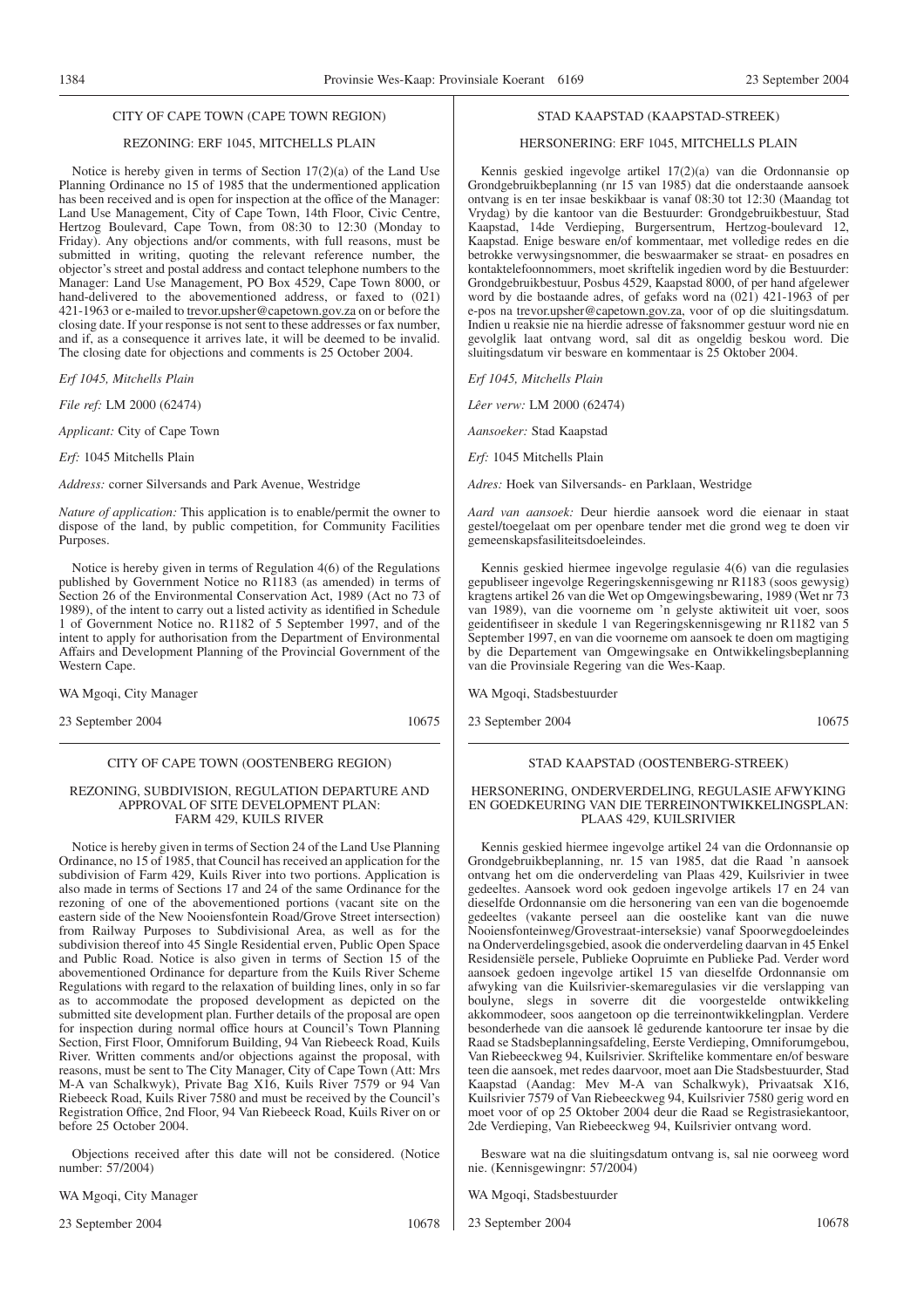CITY OF CAPE TOWN (TYGERBERG REGION)

#### REMOVAL OF RESTRICTIONS AND DEPARTURES: ERF 274, 31 KOMMANDEUR STREET, WELGEMOED, **BELLVILLE**

Notice is hereby given in terms of section 3(6) of the Removal of Restrictions Act, 1967 (Act 84 of 1967) that the undermentioned application has been received and is open to inspection at the office of the Area Planner: East, Tygerberg Area: Town Planning, Bellville Municipal Offices, Voortrekker Road, Bellville (PO Box 2, Bellville 7535). Enquiries may be directed to Mrs A Smit, tel. (021) 918-2351.

The application is also open to inspection at the office of the Director: Land Development Management, Provincial Administration of the Western Cape, at Room 601, 27 Wale Street, Cape Town from 08:00-12:30 and 13:00-15:30 (Monday to Friday). Telephonic enquiries in this regard may be made at telephone number (021) 483-4114 and the Directorate's fax number is (021) 483-3633.

Any objections, with full reasons, should be lodged in writing at the office of the abovementioned Director: Land Development Management, Private Bag X9086, Cape Town 8000, with a copy to the abovementioned local authority, on or before 1 November 2004, quoting the above Act and the objector's erf number. Any comments received after the aforementioned closing date may be disregarded.

*Applicant:* Albertyn and Associates

*Nature of application:* Removal of restrictive title conditions applicable to Erf 274, 31 Kommandeur Street, Welgemoed, Bellville, to enable the owner to use the property as an art gallery and to depart from a lateral building line with the placement of a pre-fabricated storage room (''Wendy-house'').

Notice is also hereby given in terms of the Land Use Planning Ordinance, 1985 (Ordinance 15 of 1985), that an application has been received for departures from the Bellville Zoning Scheme to allow the abovementioned uses. The proposed art gallery will have a total of 4 employees: one of whom will reside on the property. 14 Parking bays will be provided on the property of which 3-10 should be sufficient for the daily parking requirements of the proposed gallery. The applicant also obtained approval from the lessee of the nearby karate club and the Bellville Sports Federation to use the parking facilities at the club after hours, if required, for the 2 large exhibitions and 2-3 single-person exhibitions held per year. An application for the lease of a portion of the adjacent Private Open Space was also submitted recently with the intention to provide additional parking for visitors, as substitution for the arrangement with the Sports Federation as mentioned above. (This proposal can however only be advertised later if Council grants in-principle approval therefore.) Further detail is available on appointment from Mrs A Smit, Municipal Offices, Voortrekker Road, Bellville (tel. (021) 918-2351) during office hours. Any objections to the proposed use, should be fully motivated and lodged in writing to the Area Planner: East, Municipal Building, Voortrekker Road, Bellville (PO Box 2, Bellville 7535) not later than 1 November 2004.

WA Mgoqi, City Manager

#### STAD KAAPSTAD (TYGERBERG-STREEK)

#### OPHEFFING VAN BEPERKINGS EN AFWYKINGS: ERF 274, KOMMANDEURSTRAAT 31, WELGEMOED, BELLVILLE

Kragtens artikel 3(6) van die Wet op Opheffing van Beperkings, 1967 (wet 84 van 1967) word hiermee kennis gegee dat die onderstaande aansoek ontvang is en ter insae lê by die kantoor van die Areabeplanner: Oos, Stadsbeplanning, Tygerberg Area, Bellville Munisipale Kantore, Voortrekkerweg, Bellville (Posbus 2, Bellville 7535). Navrae kan gerig word aan mev A Smit, tel. (021) 918-2351.

Die aansoek lê ook ter insae by die Kantoor van die Direkteur, Grondontwikkelingsbestuur, Provinsiale Administrasie van die Wes-Kaap, by Kamer 601, Waalstraat 27, Kaapstad, vanaf 08:00-12:30 en 13:00-15:30 (Maandag tot Vrydag). Telefoniese navrae in die verband kan gedoen word by telefoonnommer (021) 483-4114 en die Direktoraat se faksnommer is (021) 483-3633.

Enige besware, met die volledige redes daarvoor, moet skriftelik by die kantoor van die bogenoemde Direkteur: Grondontwikkelingsbestuur, Privaatsak X9086, Kaapstad 8000 met 'n afskrif aan die bogenoemde plaaslike owerheid, ingedien word op of voor 1 November 2004. Enige kommentaar wat na die voorgemelde sluitingsdatum ontvang word mag moontlik nie in ag geneem word nie.

*Aansoeker:* Albertyn & Assosiate namens Lindy van Niekerk Arts BK.

*Aard van aansoek:* Opheffing van beperkende titelvoorwaardes van toepassing op Erf 274, Bellville om die eienaar in staat te stel om die eiendom te benut as 'n kunsgalery en om 'n sygrens te oorskrei met die plasing van 'n voorafvervaardigde stoorkamer (''Wendy- huis'').

Kennis geskied ook hiermee ingevolge die Ordonnansie op Grondgebruikbeplanning, 1985 (Ordonnansie 15 van 1985), dat aansoeke gedoen is vir afwykings van die Bellville- soneringskema vir die goedkeuring van die bovermelde gebruike. Die voorgestelde kunsgalery sal vier werknemers in diens hê waarvan een inwonend op die perseel sal wees. 14 Parkeerplekke word op die perseel voorgestel waarvan 3-10 voldoende behoort te wees vir die daaglikse parkeerbehoefte van die kunsgalery. Die aansoeker het ook goedkeuring verkry vanaf die huurder van die nabygeleë karateklub en die Bellville Sportfederasie vir die na-uurse aanwending van die klub se parkeerfasiliteite indien benodig tydens die 2 groot uitstallings en 2-3 eenmansuitstallings wat per jaar gehou word. 'n Aansoek vir die huur van 'n aangrensende gedeelte van 'n Privaat Oopruimte vir die voorsiening van addisionele parkering vir besoekers, ter vervanging van die reëling met die Sportfederasie hierbo vermeld, is ook ontvang en sal later apart geadverteer word. (Dié aansoek sal eers later amptelik adverteer kan word indien die Raad die transaksie in-beginsel ondersteun). Nadere besonderhede is gedurende kantoorure op afspraak van mev A Smit, Munisipale Kantore, Bellville (tel. (021) 918-2351) verkrygbaar. Enige besware teen die voorgestelde gebruik, met die volledige redes daarvoor, moet skriftelik op die kantoor van die Areabeplanner: Oos, Voortrekkerweg, Bellville (Posbus 2, Bellville 7535) beteken word nie later nie as 1 November 2004.

WA Mgoqi, Stadsbestuurder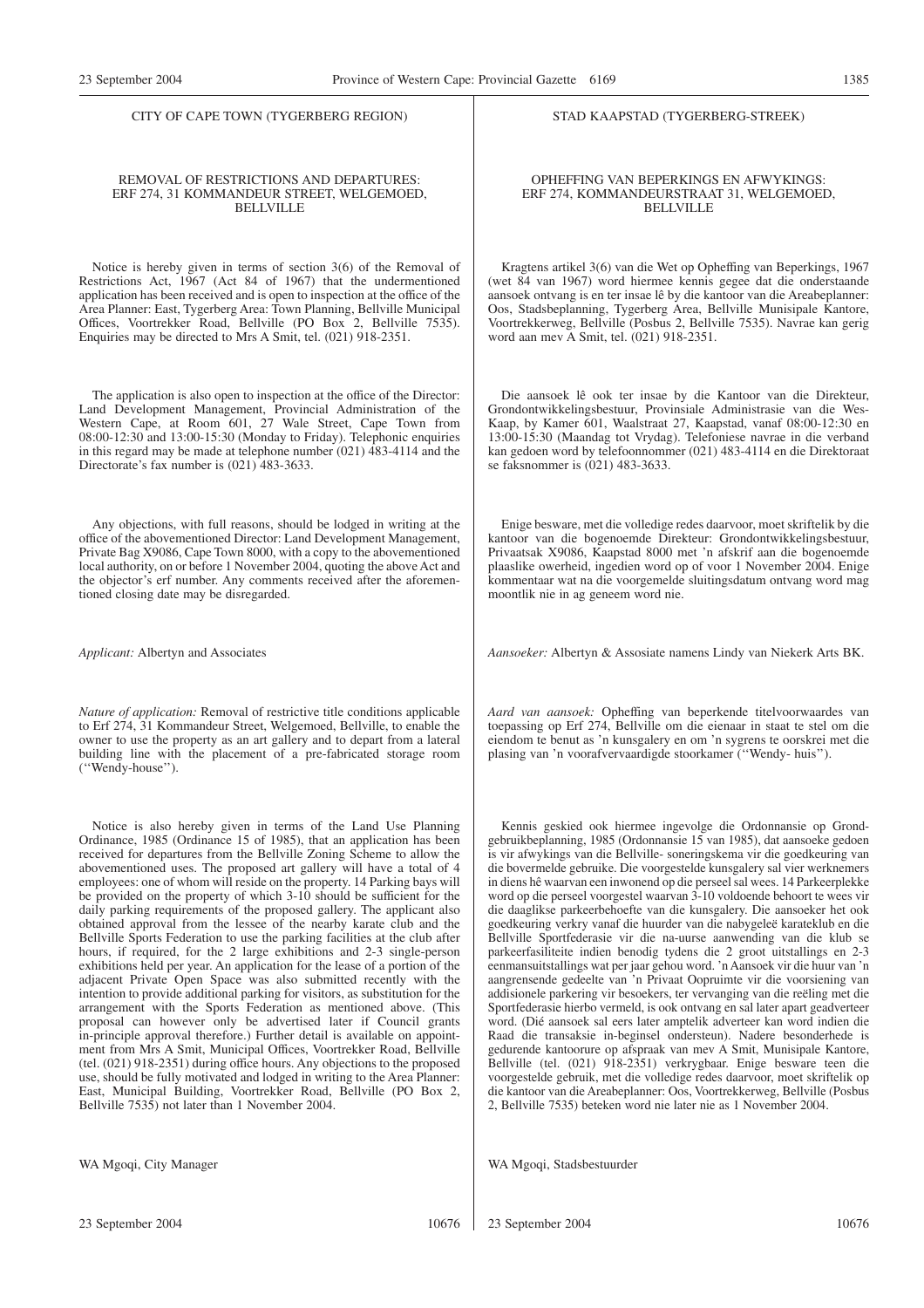#### CITY OF CAPE TOWN (HELDERBERG REGION)

## REZONING AND DEPARTURE: ERF 4788, STRAND

Notice is hereby given in terms of Sections 15 & 17(2)(a) of Ordinance 15 of 1985 that the Council has received the undermentioned application, which is available for inspection during office hours (08:00-12:30), at the First Floor, Directorate: Planning & Environment, Land Use Management Branch, Municipal Offices, Somerset West. Written objections, if any, stating reasons and directed to the Director: Planning & Environment, PO Box 19, Somerset West, 7129, or faxed to (021) 850-4354, or e-mailed to ilze.janse\_van\_rensburg@capetown.gov.za, or hand-delivered to the Land Use Management Branch, 1st Floor, Municipal Offices, Andries Pretorius Street, Somerset West, quoting the undermentioned reference number, will be received from 24 September 2004 up to 25 October 2004. If your response is not sent to this address, e-mail address or fax number and as a consequence arrives late, it will be deemed to be invalid.

*Rezoning & Departure — Erf 4788, 27-29 School Street, Strand*

*Ref no:* Erf 4788 STR

*Notice no:* 44UP/2004

*Applicant:* Messrs Bestvest 64 CC

*Nature of application:*

- 1. The rezoning of Erf 4788, 27-29 School Street, Strand from Single Residential Zone to General Residential Zone I purposes for the construction of a duplex apartment complex (flats) consisting of 11 duplex units:
- 2. The departure from the Zoning Scheme Regulations on Erf 4788, School Street, Strand in order to allow for:
	- The encroachment of the 6,0 m street building line to 2,0 m for the construction of a duplex apartment complex;
	- The encroachment of the 4,5 m lateral building line (adjacent to Erf 4786) to 3,0 m for the construction of a duplex apartment complex;
	- The encroachment of the 3,0 m rear building line (adjacent to Railway Line) to 2,1 m for the construction of a duplex apartment complex;
	- The encroachment of half height of the building rear building line for purposes of a duplex apartment complex;
	- The encroachment of the permissible coverage of  $6.66\%$  to  $13\%$ for garage purposes.

*Any enquiries in the above regard can be directed to Ms Louisa Guntz, tel. (021) 850-4387.*

WA Mgoqi, City Manager

23 September 2004 10677

#### STAD KAAPSTAD (HELDERBERG-STREEK)

#### HERSONERING EN AFWYKING: ERF 4788, STRAND

Kennis geskied hiermee ingevolge artikels 15 & 17(2)(a) van Ordonnansie 15 van 1985 dat die Raad die onderstaande aansoek ontvang het, wat gedurende kantoorure (08:00-12:30) by die Eerste Verdieping, Direktoraat: Beplanning & Omgewing, Grondgebruikbeplanningafdeling, Munisipale Kantore, Somerset-Wes, ter insae lê. Skriftelike besware, indien enige, met 'n opgaaf van redes en gerig aan die Direkteur: Beplanning & Omgewing, Posbus 19, Somerset-Wes, 7129, of gefaks na (021) 850-4354, of per e-pos aan ilze.janse\_van\_rensburg@capetown.gov.za, of per hand afgelewer by die Grondgebruikbestuursafdeling, 1ste Verdieping, Munisipale Kantore, Andries Pretoriusstraat, Somerset-Wes, met vermelding van die onderstaande verwysingsnommer, word vanaf 24 September 2004 tot 25 Oktober 2004 ingewag. Indien u terugvoer nie na die bogenoemde adres, e-pos-adres of faksnommer gestuur word nie en as gevolg daarvan laat ontvang word, sal dit as ongeldig geag word.

*Hersonering en Afwyking — Erf 4788, Skoolstraat 27-29, Strand*

*Verw nr:* Erf 4788 STR

*Kennisgewing nr:* 44UP/2004

*Aansoeker:* Mnre Bestvest 64 CC

*Aard van aansoek:*

- 1. Die hersonering van Erf 4788, Skoolstraat 27-29, Strand vanaf Enkelwoningsone na Algemene Woonsone I doeleindes vir die konstruksie van 'n duplekswoonstelkompleks (woonstelle) bestaande uit 11 duplekseenhede;
- 2. Die afwyking van die Soneringskemaregulasies van toepassing op Erf 4788, Skoolstraat, Strand ten einde die volgende toe te laat:
	- Die oorskryding van die 6,0 m straatboulyn na 2,0 m vir die konstruksie van 'n duplekswoonstelontwikkeling;
	- Die oorskryding van die 4,5 m syboulyn (aangrensend aan Erf 4786) na 3,0 m vir die konstruksie van 'n duplekswoonstelontwikkeling;
	- Die oorskryding van die 3,0 m agterboulyn (aangrensend aan die spoorlyn) na 2,1 m vir die konstruksie van 'n duplekswoonstelontwikkeling;
	- Die oorskryding van helfte van die hoogte van die gebou agterboulyn vir doeleindes van 'n duplekswoonstelontwikkleling;
	- Die oorskryding van die toelaatbare dekking van 6,66% na 13% vir doeleindes van motorhuise.

*Enige navrae in die bogenoemde verband kan aan me Louisa Guntz, tel. (021) 850-4387 gerig word.*

WA Mgoqi, Stadsbestuurder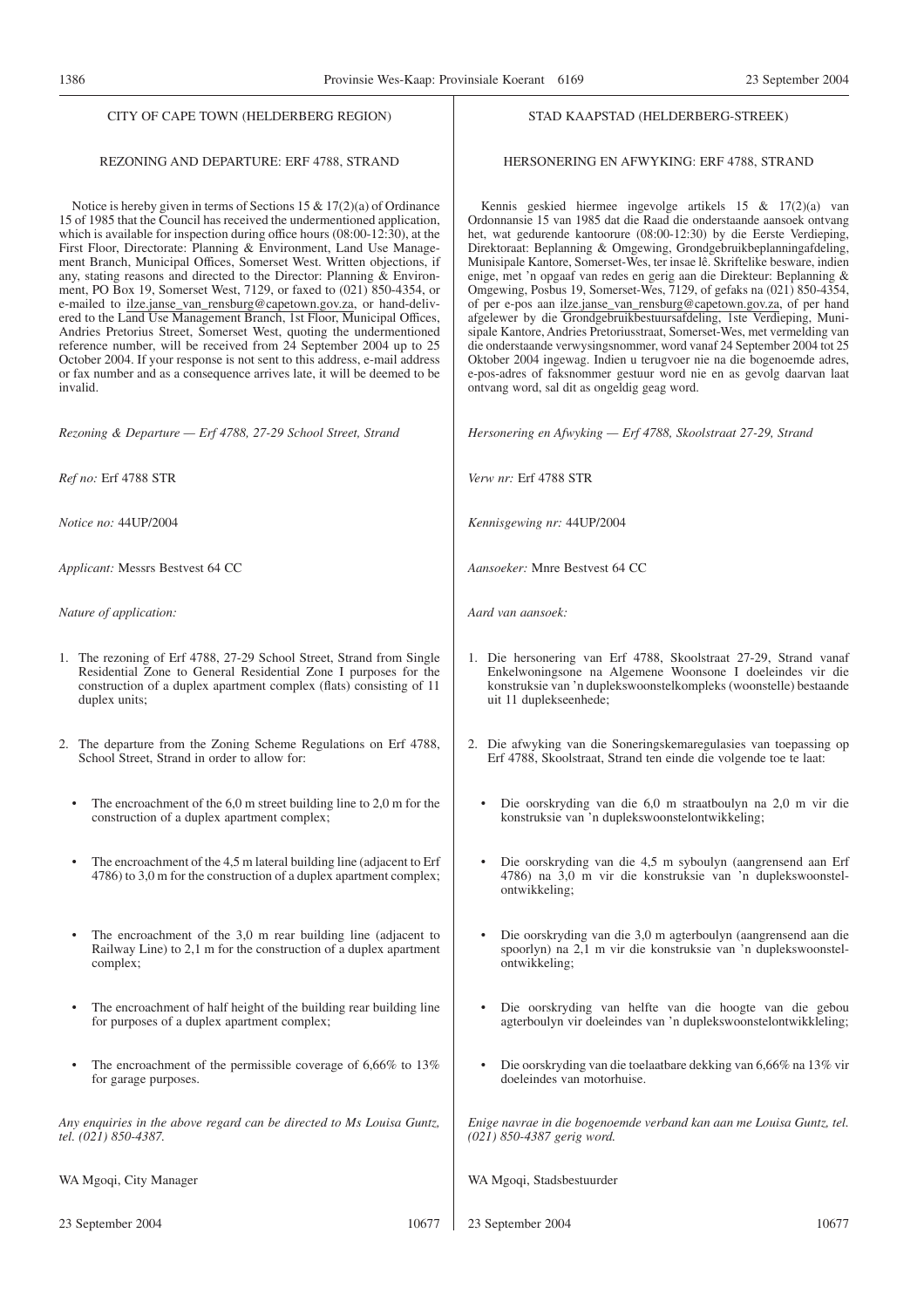#### CITY OF CAPE TOWN (OOSTENBERG REGION)

#### REZONING, SUBDIVISION AND REGULATION DEPARTURE: ERF 1410, 101 VAN RIEBEECK ROAD, KUILS RIVER

Notice is hereby given in terms of Section 17 and Section 24 of the Land Use Planning Ordinance, no 15 of 1985, that Council has received an application for the rezoning of Erf 1410, Kuils River (101 Van Riebeeck Road) from Single Residential Zone to Subdivisional Area (for the purpose of a private group housing development) and the subdivision thereof into 31 group housing units and private open space and a private road. Notice is also given in terms of Section 15 of the abovementioned ordinance for departure from the Kuils River Scheme Regulations with regard to the following:

relaxation of the street building line from 5,0 m to 2,0 m;

relaxation of the rear building line from 3,0 m to 1,5 m;

relaxation of maximum density of 30 units/ha to 93,8 units/ha;

relaxation of minimum requirement regarding communal open space and private outdoor space.

Further details of the proposal are open for inspection during normal office hours at Council's Town Planning Section, First Floor, Omniforum Building, 94 Van Riebeeck Road, Kuils River. Written comments and/or objections against the proposal, with reasons, must be sent to The City Manager, City of Cape Town (Att: Mrs M-A van Schalkwyk), Private Bag X16, Kuils River 7579 or 94 Van Riebeeck Road, Kuils River 7580 and must be received by the Council's Registration Office, 2nd Floor, 94 Van Riebeeck Road, Kuils River on or before 25 October 2004. Objections received after this date will not be considered. (Notice number: 56/2004)

WA Mgoqi, City Manager

23 September 2004 10679

#### CITY OF CAPE TOWN (SOUTH PENINSULA REGION)

#### REZONING, AMENDMENT OF THE URBAN STRUCTURE PLAN, AMENDMENT OF CONDITIONS OF REZONING APPROVAL

Opportunity is given for public participation in respect of proposals under consideration by the Council. Any comment and/or objection together with reasons, must be lodged in writing, preferably by registered mail, with reference quoted, to the Director: Land Use Development, Private Bag X5, Plumstead 7801 or forwarded to fax (021) 710-8283 by no later than 23 November 2004.

Details are available for inspection from 08:30-12:30 at the City of Cape Town, 1st Floor, 3 Victoria Road, Plumstead 7800 (tel. (021) 710-8284 — enquiries: M Collison). In terms of Section 21(4) of the Municipal Systems Act, Act 32 of 2000 any person who cannot write may come during office hours to the above office and will be assisted to transcribe his/her comment or representation. Notice is hereby given in terms of Sections 17(2) of the Land Use Planning Ordinance No 15 of 1985 that the under-mentioned application is being considered:

Application for: Rezoning of Erf 28 Capricorn at Muizenberg East

#### STAD KAAPSTAD (OOSTENBERG-STREEK)

#### HERSONERING, ONDERVERDELING EN REGULASIE AFWYKING: ERF 1410, VAN RIEBEECKWEG 101, KUILSRIVIER

Kennis geskied hiermee ingevolge artikel 17 en 24 van die Ordonnansie op Grondgebruikbeplanning, nr. 15 van 1985, dat die Raad 'n aansoek ontvang het om die hersonering van erf 1410, Kuilsrivier (Van Riebeeckweg 101) vanaf Enkel Residensiële Sone na Onderverdelingsgebied (vir die doel van 'n privaat-groepbehuisingsontwikkeling) en die onderverdeling daarvan in 31 groepbehuisingseenhede, privaat oopruimte en 'n privaat pad. Kennis geskied ook ingevolge artikel 15 van dieselfde Ordonnansie dat aansoek ingedien is om afwyking van die Kuilsrivier-skemaregulasies met betrekking tot die volgende:

verslapping van die straatboulyn vanaf 5,0 m tot 2,0 m;

verslapping van die agterste boulyn vanaf 3,0 m tot 1,5 m;

verslapping van die maksimum digtheid van 30 eenhede/ha tot 93,8 eenhede/ha;

verslapping van die minimum vereiste met betrekking tot gemeenskaplike oopruimte en privaat buitelugspasie.

Verdere besonderhede van die aansoek lê gedurende kantoorure ter insae by die Raad se Stadsbeplanningsafdeling, Eerste Verdieping, Omniforumgebou, Van Riebeeckweg 94, Kuilsrivier. Skriftelike kommentare en/of besware teen die aansoek, met redes daarvoor, moet aan Die Stadsbestuurder, Stad Kaapstad (Aandag: Mev M-A van Schalkwyk), Privaat Sak X16, Kuilsrivier 7579 of Van Riebeeckweg 94, Kuilsrivier 7580 gerig word en moet voor of op 25 Oktober 2004 deur die Raad se Registrasiekantoor, 2de Verdieping, Van Riebeeckweg 94, Kuilsrivier ontvang word. Besware wat na die sluitingsdatum ontvang is, sal nie oorweeg word nie. (Kennisgewingnr: 56/2004)

WA Mgoqi, Stadsbestuurder

23 September 2004 10679

#### STAD KAAPSTAD (SUIDSKIEREILAND-STREEK)

#### HERSONERING, WYSIGING VAN DIE STEDELIKE STRUKTUURSPLAN, WYSIGING VAN VOORWAARDES VAN HERSONERINGSGOEDKEURING

Geleentheid word gebied vir openbare deelname ten opsigte van voorstelle wat deur die Raad oorweeg word. Enige kommentaar en/of beswaar met redes en verwysing moet skriftelik, verkieslik per aangetekende pos, ingedien word by die Direkteur: Grondgebruiksontwikkeling, Privaat Sak X5, Plumstead 7801 of faks (021) 710-8283 teen nie later nie as 23 November 2004.

Besonderhede is vanaf 08:00-12:30 ter insae beskikbaar by die Stad Kaapstad, 1ste Verdieping, Victoriaweg 3, Plumstead 7800 (tel (021) 710-8284 — navrae: M Collison). Ingevolge artikel 21(4) van die Wet op Munisipale Stelsels, wet 32 van 2000 kan enige persoon wat nie kan lees of skryf nie, gedurende kantoorure na bogenoemde kantoor kom waar hy/sy gehelp sal word om sy/haar kommentaar of vertoë neer te skryf. Kennis geskied hiermee ingevolge artikel 17(2) van die Ordonnansie op Grondgebruikbeplanning, nr 15 van 1985 dat die onderstaande aansoek oorweeg word:

Aansoek om: Hersonering van Erf 28 Capricorn te Muizenberg-Oos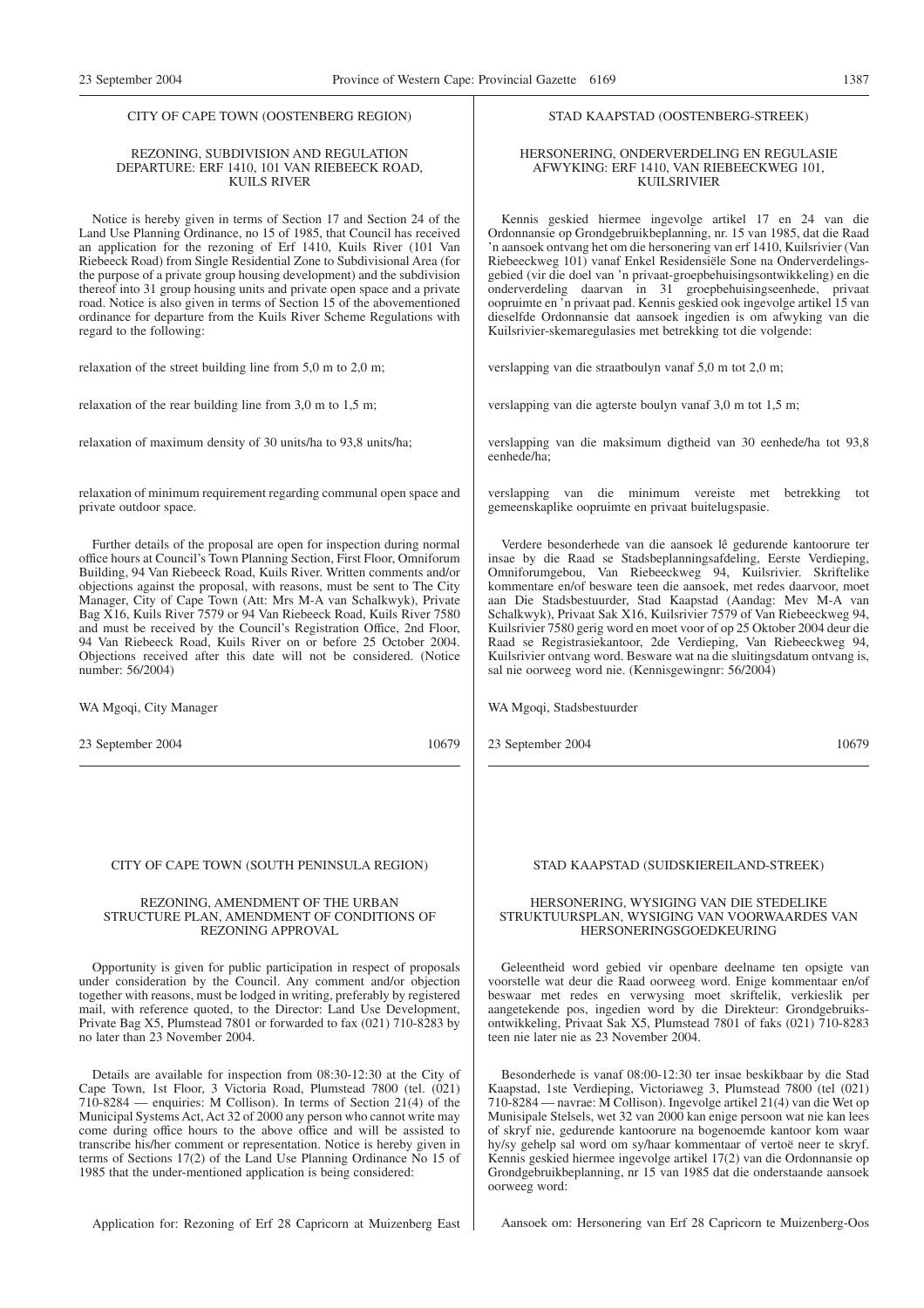23 September 2004

| from General Commercial Use Zone (Subzone C2) to Noxious Industrial<br>Use Zone: Bright Weights Ballast System (Pty) Ltd Amendment of the<br>Urban Structure Plan in terms of Section $4(5)$ read with Section $4(7)$ of<br>the Land Use Planning Ordinance no 15 of 1985 to permit an Industrial<br>Development at the abovementioned designated location.                                                                                                                                                               | van algemeenkommersiële-gebruiksone (subsone C2) na hinderlike-<br>industriëlegebruiksone: Bright Weights Ballast System (Edms) Bpk.<br>Wysiging van die stedelike struktuursplan ingevolge artikel 4(5)<br>saamgelees met artikel 4(7) van die Ordonnansie op Grondgebruik-<br>beplanning nr 15 van 1985 om 'n industriële ontwikkeling op die<br>bogenoemde aangewese plek toe te laat.                                                                                   |
|---------------------------------------------------------------------------------------------------------------------------------------------------------------------------------------------------------------------------------------------------------------------------------------------------------------------------------------------------------------------------------------------------------------------------------------------------------------------------------------------------------------------------|-----------------------------------------------------------------------------------------------------------------------------------------------------------------------------------------------------------------------------------------------------------------------------------------------------------------------------------------------------------------------------------------------------------------------------------------------------------------------------|
| Amendment in terms of Section 42(3) of the Land Use Planning<br>Ordinance no 15 of 1985 of the Conditions of Rezoning Approval for<br>Erven 93284 and 87374 Cape Town to (i) specifically permit a Scuba<br>Diving Weights Manufacturing Plant and (ii) the allocation of a Noxious<br>Industry Zone to the designated site to accommodate the Scuba Diving<br>Weights Manufacturing Plant under the Subdivisional Area Approval.                                                                                         | Wysiging ingevolge artikel 42(3) van die Ordonnansie op<br>Grondgebruikbeplanning nr 15 van 1985 van die voorwaardes van die<br>hersoneringsgoedkeuring vir erwe 93284 en 87374 Kaapstad om (i) 'n<br>skubaduikgewig-vervaardigingsaanleg spesifiek toe te laat en (ii) 'n<br>hinderlike-industries one ring to ete ken aan die aangewese perseel om die<br>skubaduikgewig-vervaardigingsaanleg onder die onderverdelings-<br>gebied-goedkeuring te akkommodeer.            |
| Nature of application:                                                                                                                                                                                                                                                                                                                                                                                                                                                                                                    | Aard van aansoek:                                                                                                                                                                                                                                                                                                                                                                                                                                                           |
| The City of Cape Town is considering an application for rezoning of Erf<br>28 Capricorn at Muizenberg East from General Commercial Use Zone<br>(Sub Zone C2) to Noxious Industrial Use Zone to permit the manufac-<br>turing of customised weights used in the SCUBA diving industry.                                                                                                                                                                                                                                     | Die Stad Kaapstad oorweeg 'n aansoek om die hersonering van erf 28<br>Capricorn te Muizenberg-Oos van algemeenkommersiële-gebruiksone<br>(subsone C2) na hinderlike-industriëlegebruiksone om die vervaardiging<br>van pasgemaakte gewigte vir gebruik in die skubaduikindustrie, toe te<br>laat.                                                                                                                                                                           |
| The sensitive nature of the manufacturing of customised SCUBA<br>diving weights dictates that the plant be located in an environmentally<br>clean area, free of other industrial emissions and needs to be associated<br>with a hi-tech park image exactly for which reasons Capricorn has been<br>developed. Furthermore the SCUBA diving weights manufacturing plant<br>will need to comply with the ISO 14001 Environmental Management<br>System ensuring sound environmental management applicable to Capri-<br>corn. | As gevolg van die sensitiewe aard van die vervaardiging van<br>pasgemaakte skubaduikgewigte moet die aanleg in 'n omgewingskoon<br>gebied geleë wees, vry van ander industriële uitlate en behoeftes verwant<br>aan 'n hoëtegnologie-parkbeeld, waarvoor Capricorn juis ontwikkel is.<br>Die skubaduikgewig-vervaardigingsaanleg moet voorts voldoen aan die<br>ISO 14001-omgewingsbestuurstelsel waardeur verseker word dat<br>gesonde omgewingsbestuur by Capricorn geld. |
| Since the manufacturing of customised weights used in SCUBA diving<br>involves a scheduled process in terms of the Atmospheric Pollution<br>Prevention Act No 45 of 1965, the existing conditions applicable to<br>Capricorn will require an amendment to accommodate a SCUBA diving<br>weights manufacturing plant at the proposed location in Capricorn.                                                                                                                                                                | Aangesien die vervaardiging van pasgemaakte gewigte vir gebruik in<br>skubaduik 'n geskeduleerde proses behels ingevolge die Wet op die<br>Voorkoming van Atmosferiese Besoedeling, Wet nr 45 van 1965, sal die<br>bestaande voorwaardes van toepassing op Capricorn 'n wysiging verg<br>om 'n skubaduikgewig-vervaardigingsaanleg by die voorgestelde plek te<br>akkommodeer.                                                                                              |
| In considering the application therefore notice is given for the<br>following:                                                                                                                                                                                                                                                                                                                                                                                                                                            | By die oorweging van die aansoek word daar dus kennis gegee van die<br>volgende:                                                                                                                                                                                                                                                                                                                                                                                            |
| Amendment of the Urban Structure Plan in terms of Section 4(5)<br>a)<br>read with Section 4(7) of the Land Use Planning Ordinance No 15 of<br>1985 to permit an industrial development at the abovementioned<br>designated location.                                                                                                                                                                                                                                                                                      | (a)<br>Wysiging van die stedelike struktuursplan ingevolge artikel 4(5)<br>saamgelees met artikel 4(7) van die Ordonnansie op<br>Grondgebruikbeplanning nr 15 of 1985 om 'n industriële<br>ontwikkeling by die bogenoemde aangewese plek toe te laat.                                                                                                                                                                                                                       |
| Amendment in terms of Section 42(3) of the Land Use Planning<br>b)<br>Ordinance No 15 of 1985 of the conditions of rezoning approval for<br>Erven 93284 and 87374 Cape Town to (i) specifically permit a<br>SCUBA diving weights manufacturing plant and (ii) the allocation<br>of a Noxious Industry Zone to the designated site to accommodate<br>the SCUBA diving weights manufacturing plant under the<br>Subdivisional Area approval.                                                                                | (b) Wysiging ingevolge artikel 42(3) van die Ordonnansie op<br>Grondgebruikbeplanning nr 15 van 1985 van die voorwaardes van<br>die hersoneringsgoedkeuring vir erwe 93284 en 87374 Kaapstad om<br>i) 'n skubaduikgewig-vervaardigingsaanleg spesifiek toe te laat en<br>(ii) 'n hinderlike-industriesonering toe te ken aan die aangewese<br>perseel om die skubaduikgewig-vervaardigingsaanleg onder die<br>onderverdelingsgebied-goedkeuring te akkommodeer.             |
| A rezoning in terms of Section 17(2) of the Land Use Planning<br>C)<br>Ordinance No 15 of 1985 to permit the rezoning of Erf 28 Capricorn<br>from General Commercial Use Zone Sub Zone C <sub>2</sub> to Noxious<br>Industrial Use Zone to accommodate the proposed development.                                                                                                                                                                                                                                          | 'n Hersonering ingevolge artikel 17(2) van die Ordonnansie op<br>(c)<br>Grondgebruikbeplanning nr 15 van 1985 om die hersonering van erf<br>28 Capricorn vanaf algemeenkommersiële-gebruiksone, subsone<br>C <sub>2</sub> na hinderlike-industriële-gebruiksone om die voorgestelde<br>ontwikkeling te akkommodeer.                                                                                                                                                         |
| Copies of the application are also available for inspection at the<br>Capricorn Head Office at Capricorn, and the Muizenberg and Retreat<br>Libraries.                                                                                                                                                                                                                                                                                                                                                                    | Afskrifte van die aansoek is ook ter insae beskikbaar by die<br>Capricorn-hoofkantoor in Capricorn, en by die biblioteke in Muizenberg<br>en Retreat.                                                                                                                                                                                                                                                                                                                       |
| WA Mgoqi, City Manager                                                                                                                                                                                                                                                                                                                                                                                                                                                                                                    | WA Mgoqi, Stadsbestuurder                                                                                                                                                                                                                                                                                                                                                                                                                                                   |
|                                                                                                                                                                                                                                                                                                                                                                                                                                                                                                                           |                                                                                                                                                                                                                                                                                                                                                                                                                                                                             |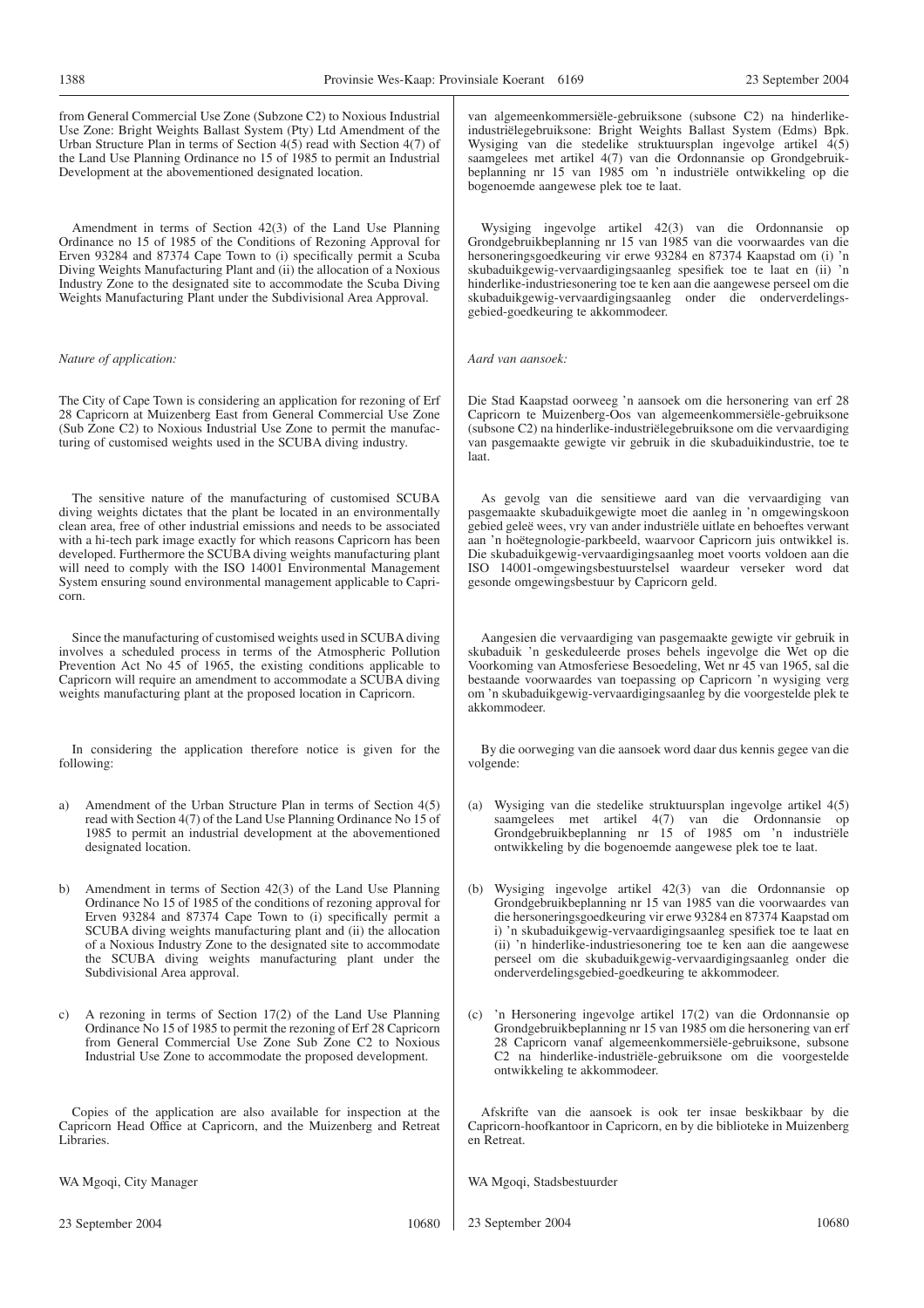#### CITY OF CAPE TOWN (SOUTH PENINSULA REGION)

#### REZONING AND ZONING SCHEME DEPARTURES: ERF 1120, HOUT BAY

Opportunity is given for public participation in respect of proposals under consideration by the Council. Any comment or objection together with reasons, must be lodged in writing, preferably by registered mail, with reference quoted, to the City Manager, Private Bag X5, Plumstead 7801 or forwarded to fax (021) 710-8283 by no later than 15 October 2004.

Details are available for inspection from 08:00-12:45 at the City of Cape Town, 1st Floor, 3 Victoria Road, Plumstead 7800 (tel. (021) 710-8202 — M Barnes). This application may also be viewed at your local public library at Hout Bay. Notice is hereby given in terms of Sections 17 & 15(2)(a) of the Land Use Planning Ordinance (no 15 of 1985) that the undermentioned application is being considered:

*Property:* Erf 1120, Beach Crescent, Hout Bay, as shown on plan no. SPA-HBY 876.

#### *Ref:* LUM/33/1120

*Nature of application:* Proposed rezoning from single residential to commercial to permit a self-catering hotel and various departures to permit the relaxations the street, rear and side building lines as per application.

In terms of Section 21(4) of the Municipal Systems Act, Act 32 of 2000 any person who cannot write may come during office hours to the above office and will be assisted to transcribe his/her comment or representations.

WA Mgoqi, City Manager

23 September 2004 10681

#### CITY OF CAPE TOWN (SOUTH PENINSULA REGION)

#### TEMPORARY DEPARTURE: ERF 3567, HOUT BAY

Notice is hereby given in terms of Section 15(2) of the Land Use Planning Ordinance of 1985 that the undermentioned application is being considered. Opportunity is given for public participation in respect of proposals under consideration by the Council. Any comment or objection together with reasons, must be lodged in writing, preferably by registered mail, with reference quoted, to the City Manager, Private Bag X5, Plumstead 7801 or forwarded to fax (021) 710-8283 by no later than 15 October 2004.

Details are available for inspection from 08:00-12:30 at the City of Cape Town, 1st Floor, 3 Victoria Road, Plumstead, 7800 (enquiries: M Barnes, tel. (021) 710-8202). In terms of Section 21(4) of the Municipal Systems Act, Act 32 of 2000 any person who cannot write may come during office hours to the above office and will be assisted to transcribe his/hers comment or representations.

#### *Erf 3567, Hout Bay*

*Applicant:* Graffo cc

*Property:* Erf 3567, Marlin Crescent, Hout Bay as shown on plan no. SPA-HBY 887

#### *Ref:* LUM/33/3567

*Nature of application:* Application for a temporary departure to permit the installation of cellular mast with antennae mounted at a height of 15 m and a base station.

WA Mgoqi, City Manager

23 September 2004 10682

# STAD KAAPSTAD (SUIDSKIEREILAND-STREEK)

#### HERSONERING EN AFWYKING VAN DIE SONERINGSKEMA: ERF 1120, HOUTBAAI

Geleentheid word gebied vir openbare deelname ten opsigte van voorstelle wat deur die Raad oorweeg word. Enige kommentaar of beswaar met redes en verwysing moet skriftelik, verkieslik per aangetekende pos, ingedien word by die Stadsbestuurder, Privaat Sak X5, Plumstead 7801 of faks (021) 710-8283 teen nie later nie as 15 Oktober 2004.

Volledige besonderhede is vanaf 08:00-12:30 ter insae beskikbaar by die Stad Kaapstad, 1ste Verdieping, Victoriaweg 3, Plumstead 7800 — (tel. (021) 710-8202 — M Barnes). Hierdie aansoek is ook ter insae beskikbaar by die Houtbaai openbare biblioteek. Kennis geskied hiermee ingevolge artikels 17 & 15(2)(a) van die Ordonnansie op Grondgebruikbeplanning (nr 15 van 1985) dat die onderstaande aansoek oorweeg word:

*Eiendom:* Erf 1120, Strandsingel, Houtbaai, soos aangedui op plan nr. SPA-HBY 876.

*Verw:* LUM/33/1120

*Aard van aansoek:* Voorgestelde hersonering vanaf enkelresidensieel na kommersieel ter toelating van 'n selfsorghotel en verskeie afwykings ter toelating van die verslappings van die straat-, agter en kantboulyne soos per aansoek.

Ingevolge artikel 21(4) van die Wet op Munisipale Stelsels, Wet 32 van 2000 kan enige persoon wat nie kan lees of skryf nie, gedurende kantoorure na bogenoemde kantoor kom waar hy/sy gehelp sal word om sy/haar kommentaar of vertoë neer te skryf.

WA Mgoqi, Stadsbestuurder

23 September 2004 10681

#### STAD KAAPSTAD (SUIDSKIEREILAND-STREEK)

#### TYDELIKE AFWYKING: ERF 3567, HOUTBAAI

Kennis geskied hiermee ingevolge artikel 15(2) van die Ordonnansie op Grondgebruikbeplanning (nr 15 van 1985) dat die onderstaande aansoek oorweeg word. Geleentheid word gebied vir openbare deelname ten opsigte van voorstelle wat deur die Raad oorweeg word. Enige kommentaar of beswaar met redes en verwysing moet skriftelik, verkieslik per aangetekende pos, ingedien word by die Stadsbestuurder, Privaat Sak X5, Plumstead 7801 of faks (021) 710-8283 teen nie later nie as 15 Oktober 2004.

Volledige besonderhede is vanaf 08:00-12:30 ter insae beskikbaar by die Stad Kaapstad, 1ste Verdieping, Victoriaweg 3, Plumstead 7800 — (tel. (021) 710-8202 — M Barnes). Ingevolge artikel 21(4) van die Wet op Munisipale Stelsels, Wet 32 van 2000 kan enige persoon wat nie kan lees of skryf nie, gedurende kantoorure na bogenoemde kantoor kom waar hy/sy gehelp sal word om sy/haar kommentaar of vertoë neer te skryf.

*Erf 3567, Houtbaai*

*Aansoeker:* Graffo cc

*Eiendom:* Erf 3567, Marlinsingel, Houtbaai soos aangedui op plan nr. SPA-HBY 887

*Verw:* LUM/33/3567

*Aard van aansoek:*Aansoek om 'n tydelike afwyking ter toelating van die installering van 'n sellulêre mas met antennas, wat gemonteer sal word op 'n hoogte van 15 m, asook 'n basisstasie.

WA Mgoqi, Stadsbestuurder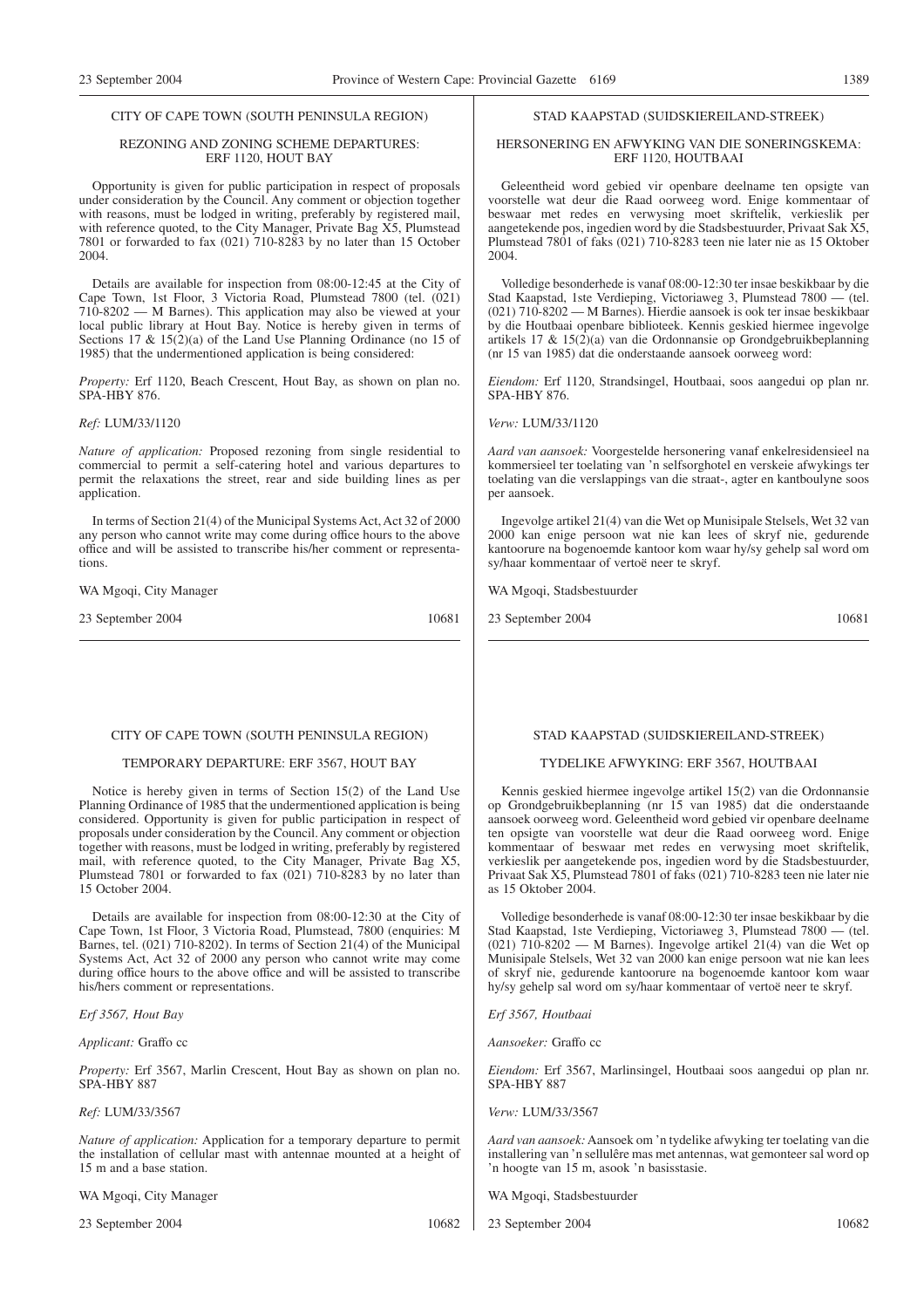#### CITY OF CAPE TOWN (SOUTH PENINSULA REGION)

## TEMPORARY DEPARTURE: ERF 4033, HOUT BAY

Notice is hereby given in terms of Section 15(2) of the Land Use Planning Ordinance of 1985 that the undermentioned application is being considered. Opportunity is given for public participation in respect of proposals under consideration by the Council. Any comment or objection together with reasons, must be lodged in writing, preferably by registered mail, with reference quoted, to the City Manager, Private Bag X5, Plumstead 7801 or forwarded to fax (021) 710-8283 by no later than 15 October 2004.

Details are available for inspection from 08:00-12:30 at the City of Cape Town, 1st Floor, 3 Victoria Road, Plumstead, 7800 (enquiries: M Barnes, tel. (021) 710-8202). In terms of Section 21(4) of the Municipal Systems Act, Act 32 of 2000 any person who cannot write may come during office hours to the above office and will be assisted to transcribe his/hers comment or representations.

*Erf 4033, Hout Bay*

*Applicant:* Graffo cc

*Property:* Erf 4033 off Valley Road, Hout Bay as shown on plan no. SPA-HBY 838

*Ref:* LUM/33/4033

*Nature of application:* Application for a temporary departure to permit the installation of additional antennae on an existing cellular mast, which will be mounted at a height of 11 m.

WA Mgoqi, City Manager

23 September 2004 10683

#### CITY OF CAPE TOWN (SOUTH PENINSULA REGION)

#### SUBDIVISION, REZONING, CLOSURE AND ALIENATION: PORTION OF ERF 1211, HOUT BAY

Opportunity is given for public participation in respect of proposals under consideration by the Council. Any comment or objection together with reasons, must be lodged in writing, preferably by registered mail, with reference quoted, to the City Manager, Private Bag X5, Plumstead 7801 or forwarded to fax (021) 710-8283 by no later than 15 October 2004.

Details are available for inspection from 08:00-12:30 at the City of Cape Town, 1st Floor, 3 Victoria Road, Plumstead 7800 (tel. (021) 710-8202 — M Barnes). This application may also be viewed at your local public library of Hout Bay. Notice is hereby given in terms of Sections 24 & 17(2)(a) of the Land Use Planning Ordinance (no 15 of 1985) that the undermentioned application is being considered:

*Property:* Portion of Erf 1211 Gibraltar Road, Hout Bay, as shown on plan no. SPA-HBY 886

#### *Ref:* LUM/33/1211

*Nature of application:* Proposed subdivision and rezoning of portion of Erf 1211, Hout Bay from Public Street to Single Residential to permit the alienation of land to JF Vickers and KN Roberts or their successors-intitle.

Notice is hereby given that Council intends to close and sell approximately 414 m<sup>2</sup> (2 portions of 207 m<sup>2</sup>) of the public street being portion of Erf 1211, Gibraltar Street, Hout Bay, to JF Vickers and KN Roberts or their successors-in-title for R100 000 for each portion. Details are available for inspection from 08:30-16:45 at the City of Cape Town, Property Management Services, Ground Floor, 3 Victoria Road, Plumstead 7800 (tel. (021) 710-8382 — Ms B Isaacs). In terms of Section 21(4) of the Municipal Systems Act, Act 32 of 2000 any person who cannot write may come during office hours to the above office and will be assisted to transcribe his/her comment or representations.

WA Mgoqi, City Manager

23 September 2004 10684

#### STAD KAAPSTAD (SUIDSKIEREILAND-STREEK)

#### TYDELIKE AFWYKING: ERF 4033, HOUTBAAI

Kennis geskied hiermee ingevolge artikel 15(2) van die Ordonnansie op Grondgebruikbeplanning (nr 15 van 1985) dat die onderstaande aansoek oorweeg word. Geleentheid word gebied vir openbare deelname ten opsigte van voorstelle wat deur die Raad oorweeg word. Enige kommentaar of beswaar met redes en verwysing moet skriftelik, verkieslik per aangetekende pos, ingedien word by die Stadsbestuurder, Privaat Sak X5, Plumstead 7801 of faks (021) 710-8283 teen nie later nie as 15 Oktober 2004.

Volledige besonderhede is vanaf 08:00-12:30 ter insae beskikbaar by die Stad Kaapstad, 1ste Verdieping, Victoriaweg 3, Plumstead 7800 — (tel. (021) 710-8202 — M Barnes). Ingevolge artikel 21(4) van die Wet op Munisipale Stelsels, Wet 32 van 2000 kan enige persoon wat nie kan lees of skryf nie, gedurende kantoorure na bogenoemde kantoor kom waar hy/sy gehelp sal word om sy/haar kommentaar of vertoë neer te skryf.

*Erf 4033, Houtbaai*

*Aansoeker:* Graffo cc

*Eiendom:* Erf 4033 vanuit Valleyweg, Houtbaai soos aangedui op plan nr. SPA-HBY 838

*Verw:* LUM/33/4033

*Aard van aansoek:*Aansoek om 'n tydelike afwyking ter toelating van die installering van addisionele antennas op die bestaande sellulêre mas, wat gemonteer sal word op 'n hoogte van 11 m.

WA Mgoqi, Stadsbestuurder

23 September 2004 10683

#### STAD KAAPSTAD (SUIDSKIEREILAND-STREEK)

#### ONDERVERDELING, HERSONERING, SLUITING EN VERVREEMDING: GEDEELTE VAN ERF 1211, HOUTBAAI

Geleentheid word gebied vir openbare deelname ten opsigte van voorstelle wat deur die Raad oorweeg word. Enige kommentaar of beswaar met redes en verwysing moet skriftelik, verkieslik per aangetekende pos, ingedien word by die Stadsbestuurder, Privaat Sak X5, Plumstead 7801 of faks (021) 710-8283 teen nie later nie as 15 Oktober 2004.

Volledige besonderhede is vanaf 08:00-12:30 ter insae beskikbaar by die Stad Kaapstad, 1ste Verdieping, Victoriaweg 3, Plumstead 7800 — (tel. (021) 710-8202 — M Barnes). Hierdie aansoek is ook ter insae beskikbaar by die Houtbaai openbare biblioteek. Kennis geskied hiermee ingevolge artikels 24 & 17(2)(a) van die Ordonnansie op Grondgebruikbeplanning (nr 15 van 1985) dat die onderstaande aansoek oorweeg word:

*Eiendom:* Gedeelte van erf 1211 Gibraltarstraat, Houtbaai, soos aangedui op plan nr. SPA-HBY 886

#### *Verw:* LUM/33/1211

*Aard van aansoek:* Voorgestelde onderverdeling en hersonering van erf 1211, Houtbaai vanaf openbarestraat na enkelresidensieel ter toelating van die vervreemding van die grond aan JF Vickers en KN Roberts of hulle opvolgers-in-titel.

Kennis geskied hiermee dat die Raad van voorneme is om ongeveer  $414 \text{ m}^2$  (2 gedeeltes van 207 m<sup>2</sup>) van openbare straat, synde gedeelte van erf 1211, Gibraltarstraat, Houtbaai te sluit en aan JF Vickers en KN Roberts of hulle opvolgers-in-titel te verkoop teen 'n bedrag van R100 000 vir elke gedeelte. Om nadere besonderhede van die transaksie, skakel asseblief weeksdae tussen 08:30-16:45 vir me B Isaacs, tel. (021) 710-8382, Stad Kaapstad, Eiendomsbestuursdienste, Grondverdieping, Victoriaweg 3, Plumstead 7800. Ingevolge artikel 21(4) van die Wet op Munisipale Stelsels, Wet 32 van 2000 kan enige persoon wat nie kan lees of skryf nie, gedurende kantoorure na bogenoemde kantoor kom waar hy/sy gehelp sal word om sy/haar kommentaar of vertoë neer te skryf.

WA Mgoqi, Stadsbestuurder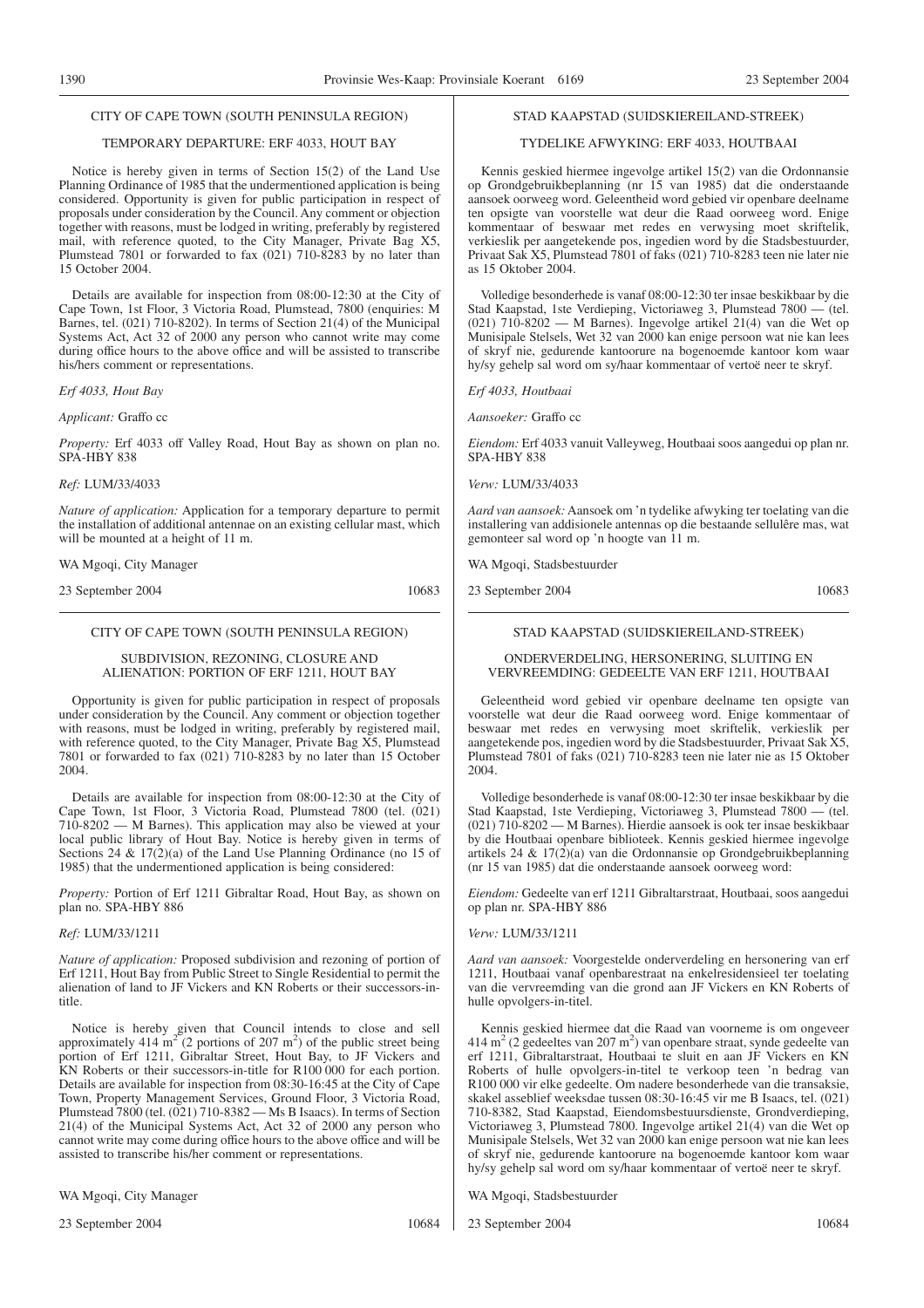#### GEORGE MUNICIPALITY

#### NOTICE NO 266/2004

Notice is hereby given in terms of the provision of Section 137(1) of Ordinance 20 of 1974 that the Council has closed Public Place Erf 11688, George and that such closure will take effect from the date on which this notice appears.

(Geor 197 v5 p.30)

G W Louw, Acting Municipal Manager

Civic Centre, York Street, George, 6530

23 September 2004 10685

#### KNYSNA MUNICIPALITY

#### LAND USE PLANNING ORDINANCE, 1985 (ORDINANCE 15 OF 1985)

#### LOCAL GOVERNMENT ACT: MUNICIPAL SYSTEMS, 2000 (ACT 32 OF 2000)

#### PROPOSED SUBDIVISION AND CONSENT USE: ERF 1659, SEDGEFIELD (LANDFALL CARAVAN PARK)

Notice is hereby given in terms of Paragraph 2.4.4 of the Sedgefield Zoning Scheme (1980) and in terms of Section 25 of the Land Use Planning Ordinance 15 of 1985, that the undermentioned application has been received by the Municipal Manager and is open for inspection at the Municipal Building, Clyde Street, Knysna and at the Municipal offices, Flamingo Avenue, Sedgefield. Any objections, with full reasons therefor, should be lodged in writing with the Municipal Manager, PO Box 21, Knysna, 6570 on or before *Monday, 18 October 2004* quoting the above Ordinance and objector's erf number.

Notice is further given in terms of Section 21(4) of the Local Government Act: Municipal Systems 2000 (Act 32 of 2000) that people who cannot write can approach the Town Planning Section during normal office hours at the Municipal Offices where the Secretary will refer you to the responsible official whom will assist you in putting your comments or objections in writing.

| Applicant                                                      | Nature of Application                                                                                                                                                                                                                      | Aansoeker                                                |
|----------------------------------------------------------------|--------------------------------------------------------------------------------------------------------------------------------------------------------------------------------------------------------------------------------------------|----------------------------------------------------------|
| RTJ Consulting (on<br>behalf of Landfall Cara-<br>van Park cc) | 1. Application for consent use for Erf 1659,<br>1 Pelican Street, Sedgefield, to erect<br>Group Housing in a General Residential<br>(Caravan Park) zone;                                                                                   | RTJ Consulting<br>(namens Landfall)<br>Karavaan Park cc) |
|                                                                | 2. Application for subdivision of Erf 1659<br>Sedgefield into 37 group housing unit<br>erven, private open space erven and a<br>remainder private road in accordance<br>with site development plan, drawing no.<br>$D$ :/Southern/1005/03. |                                                          |
| File reference: 1659 SED                                       |                                                                                                                                                                                                                                            | Lêerverwysing: 1659 SE                                   |
| D. Daniels, Municipal Manager                                  |                                                                                                                                                                                                                                            | D. Daniels, Munisipale I                                 |

#### 23 September 2004 10687

#### MUNISIPALITEIT GEORGE

KENNISGEWING NR 266/2004

Kennisgewing geskied hiermee ingevolge die bepalings van Artikel 137(1) van Ordonnansie 20 van 1974 dat die Raad Openbare Plek Erf 11688, George gesluit het en dat gemelde sluiting vanaf die datum waarop hierdie kennisgewing verskyn van krag sal wees.

(Geor 197 v5 p.30)

G W Louw, Waarnemende Munisipale Bestuurder

Bugersentrum, Yorkstraat, George, 6530

23 September 2004 10685

#### KNYSNA MUNISIPALITEIT

#### ORDONNANSIE OP GRONDGEBRUIKBEPLANNING, 1985 (ORDONNANSIE 15 VAN 1985)

#### WET OP PLAASLIKE REGERING: MUNISIPALE STELSELS, 2000 (WET 32 VAN 2000)

#### VOORGESTELDE ONDERVERDELING EN VERGUNNINGSGEBRUIK: ERF 1659, SEDGEFIELD (LANDFALL WOONWAPARK)

Kennis geskied hiermee ingevolge Paragraaf 2.4.4 vir die Sedgefield Soneringskema, 1980 en ingevolge Artikel 25 van die Ordonnansie op Grondgebruikbeplanning, 15 van 1985, dat die onderstaande aansoek deur die Munisipale Bestuurder ontvang is en ter insae lê by die Munisipale Gebou, Clydestraat, Knysna en by die Munisipale kantore, Flamingolaan, Sedgefield. Enige besware met volledige redes daarvoor, moet skriftelik by die Munisipale Bestuurder, Posbus 21, Knysna, 6570 ingedien word op of voor *Maandag, 18 Oktober 2004* met vermelding van bogenoemde Ordonnansie en beswaarmaker se erfnommer.

lngevolge Artikel 21(4) van die Wet op Plaaslike Regering: Munisipale Stelsels 2000 (Wet 32 van 2000) word verder kennis gegee dat persone wat nie kan skryf nie die Stadsbeplanningsafdeling kan nader tydens normale kantoorure waar die Sekretaresse u sal verwys na die betrokke amptenaar wat u sal help om u kommentaar of besware op skrif te stel.

*Aansoeker Aard van Aansoek*

1. Aansoek om vergunningsgebruik vir Erf 1659, 1 Pelican, Sedgefield, vir die oprig van Groepsbehuising in 'n Algemene Residensiële (Woonwapark) sone;

2. Aansoek om onderverdeling van Erf 1659 Sedgefield, in 37 groepsbehuisingerwe en 'n restant privaatpad in ooreenstemming met terreinontwikkelingsplan, tekening no D:/ Southern/1005/03.

Lêerverwysing: 1659 SED

- estuurder<br>Bestuurder
- 23 September 2004 10687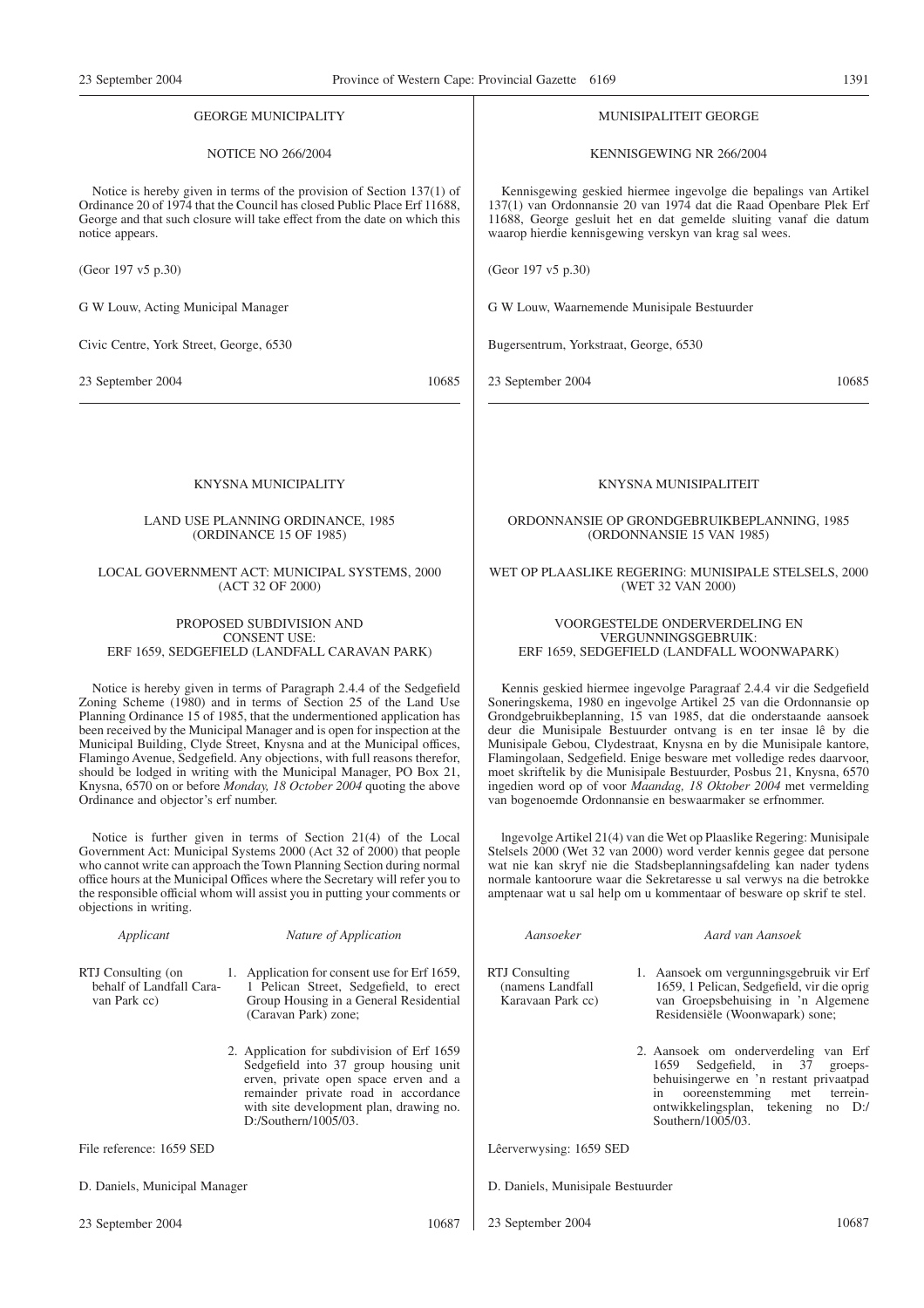#### GEORGE MUNICIPALITY

#### NOTICE NO: 286/2004

#### PROPOSED REZONING AND SUBDIVISION: ERF 2939, TABATA STREET, THEMBALETHU

Notice is hereby given that Council has received the following application on the abovementioned property:

- 1. The rezoning in terms of Section 17(2)a of Ordinance 15 of 1985 from Business Zone I to Subdivisional area;
- 2. The subdivision in terms of Section 24(2) of Ordinance 15 of 1985 into 6 Residential Zone I erven.

Details of the proposal are available for inspection at the Council's office at Bloemhof Centre, York Street, George, during normal office hours, Monday to Friday. Enquiries: Keith Meyer, Reference: Erf 2939, Thembalethu.

Motivated objections, if any, must be lodged in writing with the Deputy Director: Planning, by not later than 25 October 2004.

Any person, who is unable to write, can submit their objection verbally to the Council's office where they will be assisted by a staff member to put their comments in writing.

#### G W Louw, Acting Municipal Manager

Civic Centre, York Street, George, 6530

23 September 2004 10686

#### KNYSNA MUNICIPALITY

#### LAND USE PLANNING ORDINANCE, 1985 (ORDINANCE 15 OF 1985)

#### LOCAL GOVERNMENT ACT: MUNICIPAL SYSTEMS, 2000 (ACT 32 OF 2000)

#### SITE DEVELOPMENT PLAN: PORTION OF PORTION 144 OF THE FARM UITZICHT NO. 216, KNYSNA (BRENTONWOOD CAPTAIN W.A. DUTHIE DRIVE)

Notice is hereby given that the Knysna Council, via its Mayoral Committee meeting of 19 August 2004, approved the proposed Site Development Plan for a Portion of Portion 144 of the Farm Uitzicht No 216 (directly east of Brenton Park), subject to, *inter alia*, that the average floor area of the units shall not exceed 175 m<sup>2</sup> (with a 10% allowance for open-sided verandahs) and that Units  $12-16$  only may be  $212 \text{ m}^2$  in extent.

In terms of the provisions of Section 44 of Ordinance 15 of 1985, a person aggrieved by this decision has a right to appeal against this decision to the Premier of the Western Cape on or before 7 October 2004.

Should you wish to exercise this right of appeal, you must lodge such motivated appeal in writing to The Director: Land Development Management, Department of Environmental Affairs and Development Planning, Chief Directorate: Development Planning, Private Bag X9086, Cape Town, 8000.

A copy of the appeal must be served on Council simultaneously for the attention of the Municipal Manager, P.O. Box 21, Knysna, 6570.

Notice is further given in terms of Section 21(4) of the Local Government Act: Municipal Systems 2000 (Act 32 of 2000) that people who cannot write can approach the Town Planning section during normal office hours at the Municipal Offices where the Secretary will refer you to the responsible official whom will assist you in putting your comments in writing.

D. Daniels, Municipal Manager

23 September 2004 10688

#### MUNISIPALITEIT GEORGE

#### KENNISGEWING NR: 286/2004

VOORGESTELDE HERSONERING EN ONDERVERDELING: ERF 2939, TABATASTRAAT, THEMBALETHU

Kennis geskied hiermee dat die Raad die volgende aansoek op bogenoemde eiendom ontvang het:

- 1. Die hersonering in terme van Artikel 17(2)a van Ordonnansie 15 van 1985 vanaf Sake Sone I na 'n onderverdelingsgebied;
- 2. Die onderverdeling in terme van Artikel 24(2) van Ordonnansie 15 van 1985 in 5 Residensiële Sone I erwe.

Volledige besonderhede van die voorstel sal gedurende gewone kantoorure, Maandag tot Vrydag ter insae wees by die Raad se kantoor te Bloemhofsentrum, Yorkstraat, George. Navrae: Keith Meyer, Verwysing: Erf 2939, Thembalethu.

Gemotiveerde besware, indien enige, moet skriftelik by die Adjunk Direkteur: Beplanning en Ontwikkeling ingedien word nie later nie as 25 Oktober 2004.

Indien 'n persoon nie kan skryf nie, kan sodanige persoon sy kommentaar mondelings by die Raad se kantoor aflê waar 'n personeellid sal help om die kommentaar/vertoë op skrif te stel.

G W Louw, Waarnemende Munisipale Bestuurder

Burgersentrum, Yorkstraat, George, 6530

23 September 2004 10686

#### KNYSNA MUNISIPALITEIT

ORDONNANSIE OP GRONDGEBRUIKBEPLANNING, 1985 (ORDONNANSIE 15 VAN 1985)

WET OP PLAASLIKE REGERING: MUNISIPALE STELSELS, 2000 (WET 32 VAN 2000)

#### TERREINONTWIKKELINGSPLAN: GEDEELTE VAN GEDEELTE 144 VAN DIE PLAAS UITZICHT NO 216, KNYSNA (BRENTONWOOD CAPTAIN W.A. DUTHIE RYLAAN)

Kennis geskied hiermee dat die Knysna Munisipale Raad deur die Burgermeesterskomitee vergadering op 19 Augustus 2004 die voorgestelde Terreinontwikkelingsplan vir 'n Gedeelte van Gedeelte 144 van die Plaas Uitzicht No 216 (direk oos van Brenton Park) goedgekeur het, onderhewig daaraan dat, *onder andere*, die gemiddelde vloeroppervlakte van die eenhede nie 175 m<sup>2</sup> (met 'n 10% variasie vir oop verandahs) sal oorskrei nie. Eenhede 12-16 mag 'n vloeroppervlakte van 212 m<sup>2</sup> beslaan.

In gevolge die bepalings van Artikel 44 van Ordonnansie 15 van 1985, kan enige persoon wat gegrief is deur die bepaling skriftelik appèl kan aanteken teen die besluit by Premier van die Wes-Kaap voor of op 7 Oktober 2004.

Indien u, u reg op appèl wil uitvoer, moet so 'n appèl gerig word aan Die Direkteur: Grond Ontwikkelingsbestuur, Departement van Omgewingsake en Ontwikkelingsbeplanning, Hoof Direktoraat: Ontwikkelingsbepianning, Privaatsak X9086, Kaapstad, 8000.

'n Afskrif van die appèl moet ook gestuur word aan die Munisipale Bestuurder, Posbus 21, Knysna, 6570.

Ingevolge Artikel 21(4) van die Wet op Plaaslike Regering: Munisipale Stelsels, 2000 (Wet 32 van 2000) word hiermee verder kennis gegee dat persone wat nie kan skryf nie die Stadsbeplanningsafdeling kan nader tydens normale kantoorure waar die Sekretasesse u sal verwys na die betrokke amptenaar wat u sal help om u kommentaar op skrif te stel.

D Daniels, Munisipale Bestuurder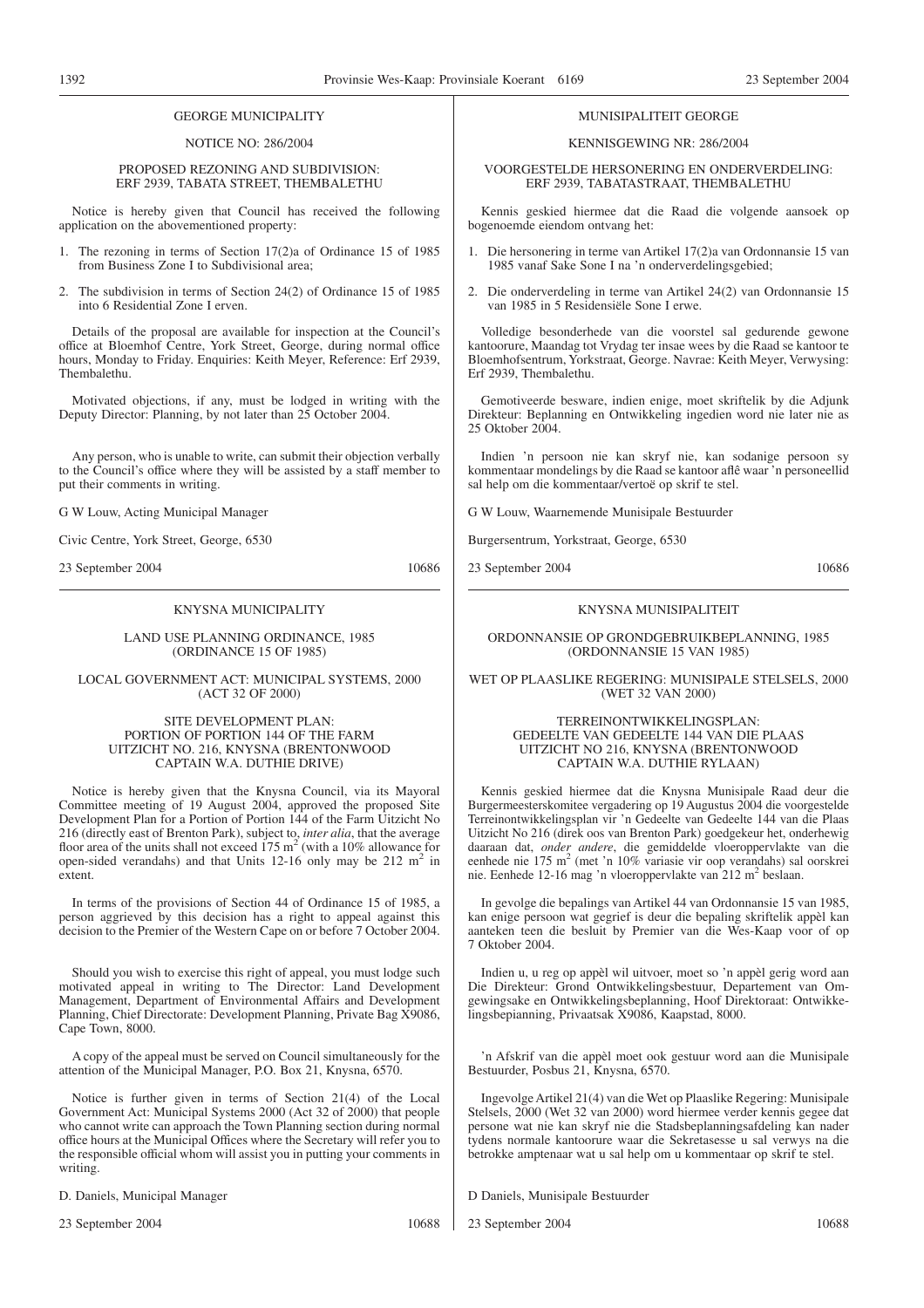#### LANGEBERG MUNICIPALITY

#### PROPOSED SUBDIVISION OF ERF 621, GARDEN STREET ALBERTINIA

Notice is hereby given in terms of the Section 24(2) of Ordinance 15 of 1985 that the Langeberg Council has received the following application on the abovementioned property:

*Property:* Erf 621, Garden Street, Albertinia

*Proposal:* The subdivision of the abovementioned erf as follows:

Portion A: 1 312 m2

Remainder: 1 476 m<sup>2</sup>

*Applicant:* Bekker en Houterman Land Surveyors for Mr. L.H. Jordaan

Details concerning the application are available at the office of the undersigned during office hours. Any objections, to the proposed application should be submitted in writing to the office of the undersigned before 12/10/2004.

People who cannot write can approach the office of the undersigned during normal office hours where the responsible official will assist you in putting your comments or objections in writing.

Municipal Manager

Langeberg Municipality, P.O. Box 2, Stilbaai, 6674

23 September 2004 10689

#### MOSSEL BAY MUNICIPALITY

#### ORDINANCE ON LAND USE PLANNING, 1985 (ORD. 15 OF 1985)

#### LOCAL GOVERNMENT ACT: MUNICIPAL SYSTEMS, 2000 (ACT 32 OF 2000)

#### PROPOSED REZONING

#### ERF 896, 34 KAAP DE GOEDE HOOP AVENUE, HARTENBOS

It is hereby notified in terms of Section 17 of the above Ordinance that the undermentioned application has been received by the Municipal Manager and is open to inspection at the Department: Town Planning; 4th floor; Montagu Street, Mossel Bay. Any objections, with full reasons therefor, should be lodged in writing to the Municipal Manager, P.O. Box 25, Mossel Bay, 6500 on or before Monday, 25 October 2004 quoting the above Ordinance and objector's erf number. In cases where comments are not received in time, the application will be processed and late comments be ignored. In terms of Section 21(4) of the Local Government Act: Municipal Systems, 2000 (Act 32 of 2000) notice is hereby given that people who cannot write can approach any one of the five Customer Care Managers of Council at Mossel Bay, D'Almeida, Kwanonqaba, Hartenbos and Great Brak River respectively whom will assist you in putting your comments or objections in writing.

#### *Applicant Nature of Application*

J v H Landgoed (Pty) Ltd Rezoning of erf 896, Hartenbos from "Single Residential" to "Local Business'' to enable the construction of shops and flats.

File Reference: 15/4/37/5

C. Zietsman, Municipal Manager

23 September 2004 10690

LANGEBERG MUNISIPALITEIT

VOORGESTELDE ONDERVERDELING VAN ERF 621, GARDENSTRAAT, ALBERTINIA

Kennis geskied hiermee ingevolge Artikel 24(2) van Ordonnansie 15 van 1985 dat die Langeberg Raad die volgende aansoek op bogenoemde eiendom ontvang het:

*Eiendomsbeskrywing:* Erf 621, Gardenstraat, Albertinia

*Aansoek:* Die onderverdeling van bogenoemde erf soos volg:

Gedeelte A: 1 312 m<sup>2</sup>

Restant: 1 476 m2

*Applikant:* Bekker en Houterman Landmeters namens Mnr. L.H. Jordaan

Besonderhede rakende die aansoek is ter insae by die kantoor van die ondergetekende gedurende kantoorure. Enige besware teen die voorgenome aansoek moet skriftelik gerig word om die ondergetekende te bereik voor 12/10/2004.

Persone wat nie kan skryf nie, kan die onderstaande kantoor nader tydens sy normale kantoorure waar die betrokke amptenaar u sal help om u kommentaar of besware op skrif te stel.

Munisipale Bestuurder

Langeberg Munisipaliteit, Posbus 2, Stilbaai, 6674

23 September 2004 10689

#### MOSSELBAAI MUNISIPALITEIT

ORDONNANSIE OP GRONDGEBRUIKBEPLANNING, 1985 (ORD. 15 VAN 1985)

#### WET OP PLAASLIKE REGERING: MUNISIPALE STELSELS, 2000 (WET 32 VAN 2000)

#### VOORGESTELDE HERSONERING

#### ERF 896, KAAP DE GOEDE HOOPLAAN 34, HARTENBOS

Kragtens Artikel 17 van die bostaande Ordonnansie word hiermee kennis gegee dat die onderstaande aansoek deur die Munisipale Bestuurder ontvang is en ter insae lê by die Departement: Stadsbeplanning; 4de vloer, Montagustraat, Mosselbaai. Enige besware met volledige redes daarvoor, moet skriftelik by die Munisipale Bestuurder, Posbus 25, Mosselbaai, 6500 ingedien word op of voor Maandag, 25 Oktober 2004 met vermelding van bogenoemde Ordonnansie en Beswaarmaker se erfnommer. In gevalle waar kommentaar nie betyds ontvang word nie, sal daar voortgegaan word met die prosessering van die aansoek en laat kommentaar geïgnoreer word. Ingevolge Artikel 21(4) van die Wet op Plaaslike Regering: Munisipale Stelsels, 2000 (Wet 32 van 2000) word kennis gegee dat persone wat nie kan skryf nie enige van die vyf Klantediensbestuurders van die Raad te Mosselbaai, D'Almeida, Kwanonqaba, Hartenbos en Groot-Brakrivier onderskeidelik nader vir hulpverlening om u kommentaar of besware op skrif te stel.

#### *Aansoeker Aard van Aansoek*

- J v H Landgoed (Edms) Bpk Hersonering van erf 896 Hartenbos van ''Enkel Residensiële'' na ''Lokale Sake'' vir die oprigting van winkels en woonstelle.
- Lêer Verwysing: 15/4/37/5
- C. Zietsman, Munisipale Bestuurder
- 23 September 2004 10690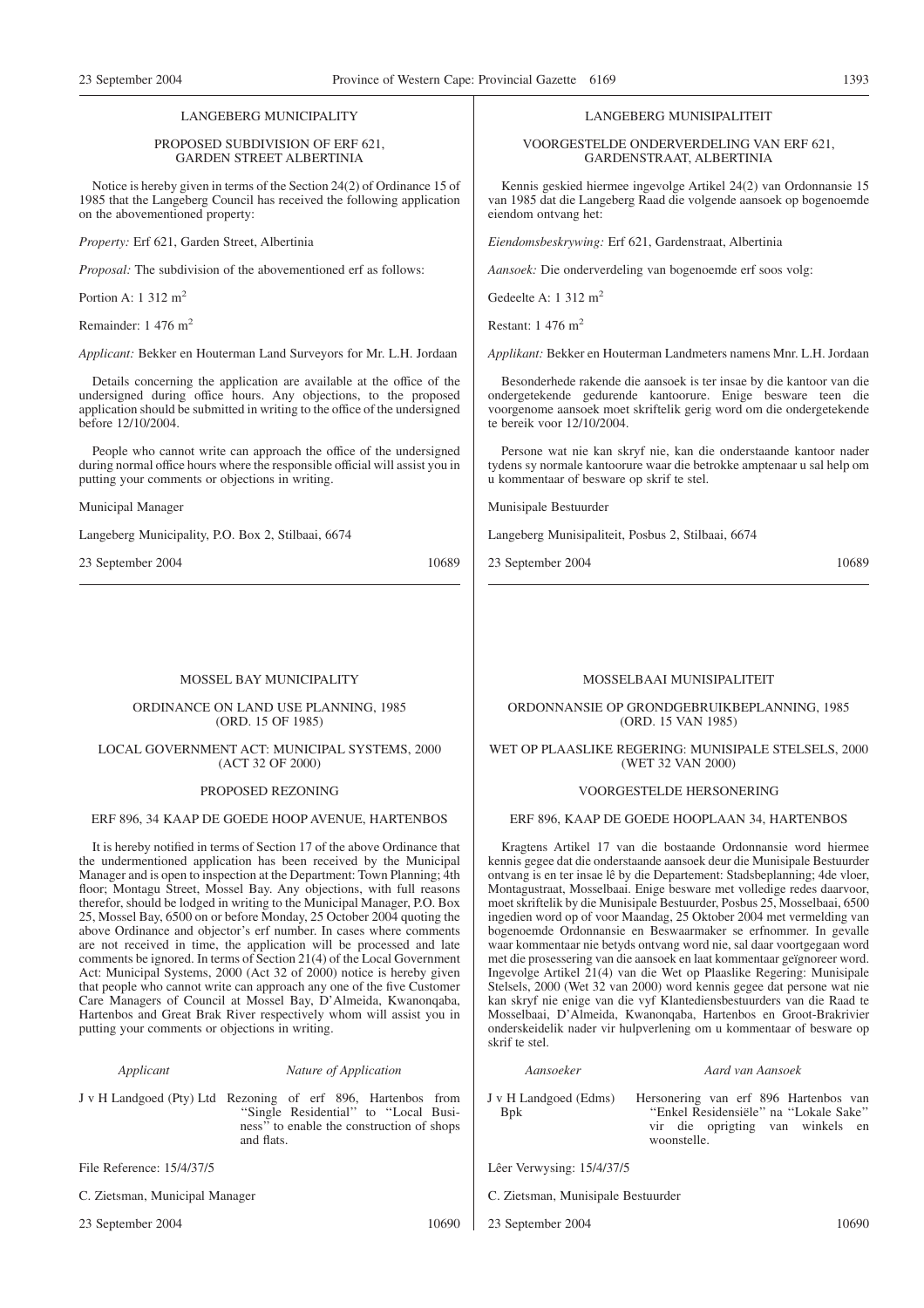1394 Provinsie Wes-Kaap: Provinsiale Koerant 6169 23 September 2004

#### MOSSEL BAY MUNICIPALITY

ORDINANCE ON LAND USE PLANNING. 1985 (ORD. 15 OF 1985)

LOCAL GOVERNMENT ACT: MUNICIPAL SYSTEMS, 2000 (ACT 32 OF 2000)

#### PROPOSED REZONING

#### ERF 918, 36 KAAP DE GOEDE HOOP AVENUE, HARTENBOS

It is hereby notified in terms of Section 17 of the above Ordinance that the undermentioned application has been received by the Municipal Manager and is open to inspection at the Department: Town Planning; 4th floor; Montagu Street, Mossel Bay. Any objections, with full reasons therefor, should be lodged in writing to the Municipal Manager, P.O. Box 25, Mossel Bay, 6500 on or before Monday, 25 October 2004 quoting the above Ordinance and objector's erf number. In cases where comments are not received in time, the application will be processed and late comments be ignored. In terms of Section 21(4) of the Local Government Act: Municipal Systems, 2000 (Act 32 of 2000) notice is hereby given that people who cannot write can approach any one of the five Customer Care Managers of Council at Mossel Bay, D'Almeida, Kwanonqaba, Hartenbos and Great Brak River respectively whom will assist you in putting your comments or objections in writing.

*Applicant Nature of Application* J v H Landgoed (Pty) Ltd Rezoning of erf 918 Hartcnbos from ''Single Residential" to "Local Business" to enable the construction of shops and flats.

File Reference: 15/4/37/5

C. Zietsman, Municipal Manager

23 September 2004 10691

#### STELLENBOSCH MUNICIPALITY

#### OFFICIAL NOTICE: APPLICATION FOR REZONING AND CONSENT USE

Notice is hereby given in terms of section 17(2) of the Land Use Planning Ordinance, 1985 (No 15 of 1985) and regulation 4.7 of the Scheme Regulations promulgated by PN 1048/1988 that an application for a rezoning and consent use as set out below has been submitted to the Stellenbosch Municipality and that it can be viewed at the Municipal offices at Plein Street, Stellenbosch (Telephone: 021-808 8111) during office hours from 8:00 till 12:45.

*Property:* Farm Lorraine No. 1374/3, Paarl Division.

*Applicant:* Jan Hanekam Partnership

*Owner:* Bunker Hills Inv 587 (Pty) Ltd

*Location:* ±2 km south of Franschhoek, with access off Divisional Road 1343 (Blackhole Road) via a servitude road.

*In Extent:* 1,9978 ha

*Proposal:* Application for rezoning of  $\pm 320$  m<sup>2</sup> from Agricultural Zone I to Residential Zone V, in order to erect 8 logcabins  $(\pm 40 \text{ m}^2 \text{ each})$  for guest accommodation. Application for a consent use (tourist facility) to allow for the use of the existing kitchen, lounge, diningroom and patio  $(\pm 143 \text{ m}^2)$  of the main house by the guest of the 8 logcabins only.

Motivated objections and/or comments can be lodged in writing to the Municipal Manager; Stellenbosch Municipality, P O Box 17, Stellenbosch, 7599 before or on 14 June 2002.

(ref 15/3/2/9/25-1374/3(P) — Notice No. 85)

23 September 2004 10692

#### MOSSELBAAI MUNISIPALITEIT

ORDONNANSIE OP GRONDGEBRUIKBEPLANNING, 1985 (ORD. 15 VAN 1985)

WET OP PLAASLIKE REGERING: MUNISIPALE STELSELS, 2000 (WET 32 VAN 2000)

#### VOORGESTELDE HERSONERING

ERF 918 KAAP DE GOEDE HOOPLAAN 36, HARTENBOS

Kragtens Artikel 17 van die bostaande Ordonnansie word hiermee kennis gegee dat die onderstaande aansoek deur die Munisipale Bestuurder ontvang is en ter insae lê by die Departement: Stadsbeplanning; 4de vloer, Montagustraat, Mosselbaai. Enige besware met volledige redes daarvoor, moet skriftelik by die Munisipale Bestuurder, Posbus 25, Mosselbaai, 6500 ingedien word op of voor Maandag, 25 Oktober 2004 met vermelding van bogenoemde Ordonnansie en Beswaarmaker se erfnommer. In gevalle waar kommentaar nie betyds ontvang word nie, sal daar voortgegaan word met die prosessering van die aansoek en laat kommentaar geïgnoreer word. Ingevolge Artikel 21(4) van die Wet op Plaaslike Regering: Munisipale Stelsels, 2000 (Wet 32 van 2000) word kennis gegee dat persone wat nie kan skryf nie enige van die vyf Klantediensbestuurders van die Raad te Mosselbaai, D'Almeida, Kwanonqaba, Hartenbos en Groot-Brakrivier onderskeidelik nader vir hulpverlening om u kommentaar of besware op skrif te stel.

J v H Landgoed (Edms) Bpk Hersonering van erf 918 Hartenbos van ''Enkel Residensiële'' na ''Lokale Sake'' vir die oprigting van winkels en woonstelle.

*Aansoeker Aard van Aansoek*

Lêer Verwysing: 15/4/37/5

C. Zietsman, Munisipale Bestuurder

23 September 2004 10691

## MUNISIPALITEIT STELLENBOSCH

#### AMPTELIKE KENNIGEWING: AANSOEK OM HERSONERING EN VERGUNNINGSGEBRUIK

Kennis geskied hiermee ingevolge artikel 17(2) van die Ordonnansie op Grondgebruikbeplanning, 1985 (Nr 15 van 1985) en regulasie 4.7 van die Skemaregulasies afgekondig by PK 1048/1988 dat 'n aansoek om hersonering en vergunningsgebruik soos hieronder uiteengesit by die Munisipaliteit Stellenbosch ingedien is en dat dit gedurende kantoorure vanaf 8:00 tat 12:45 ter insae is by die Munisipale kantore te Pleinstraat, Stellenbosch (Telefoon: 021-808 8111).

*Eiendom:* Plaas Lorraine Nr. 1374/3, Afdeling Paarl.

*Aansoeker:* Jan Hanekom Vennootskap

*Eienaar:* Bunker Hills lnv 587 (Pty) Ltd

*Ligging:* ±2 km suid van Franschhoek, met toegang vanaf Afdelingspad 1343 (Blackholepad) via 'n serwituutpad.

*Grootte:* 1,9978 ha

*Voorstel:* Aansoek om hersonering van  $\pm 320$  m<sup>2</sup> vanaf Landbousone I na Residensiële Sone V ten einde 8 houthutte  $(\pm 40 \text{ m}^2 \text{ elk})$  vir gaste akkommodasie op te rig. Aansoek om vergunningsgebruik (toeriste fasiliteit) ten einde die bestaande kombuis, sitkamer, eetkamer en patio  $(\pm 143 \text{ m}^2)$  van die hoofhuis vir die gaste van die betrokke 8 houthutte alleenlik, beskikbaar te stel.

Gemotiveerde besware en/of kommentaar kan skriftelik by die Munisipale Bestuurder, Munisipaliteit Stellenbosch, Posbus 17, Stellenbosch, 7599 voor of op 14 Junie 2002 ingedien word.

(verwys: 15/3/2/9/25-1374/3(P) — Kennisgewing Nr. 85)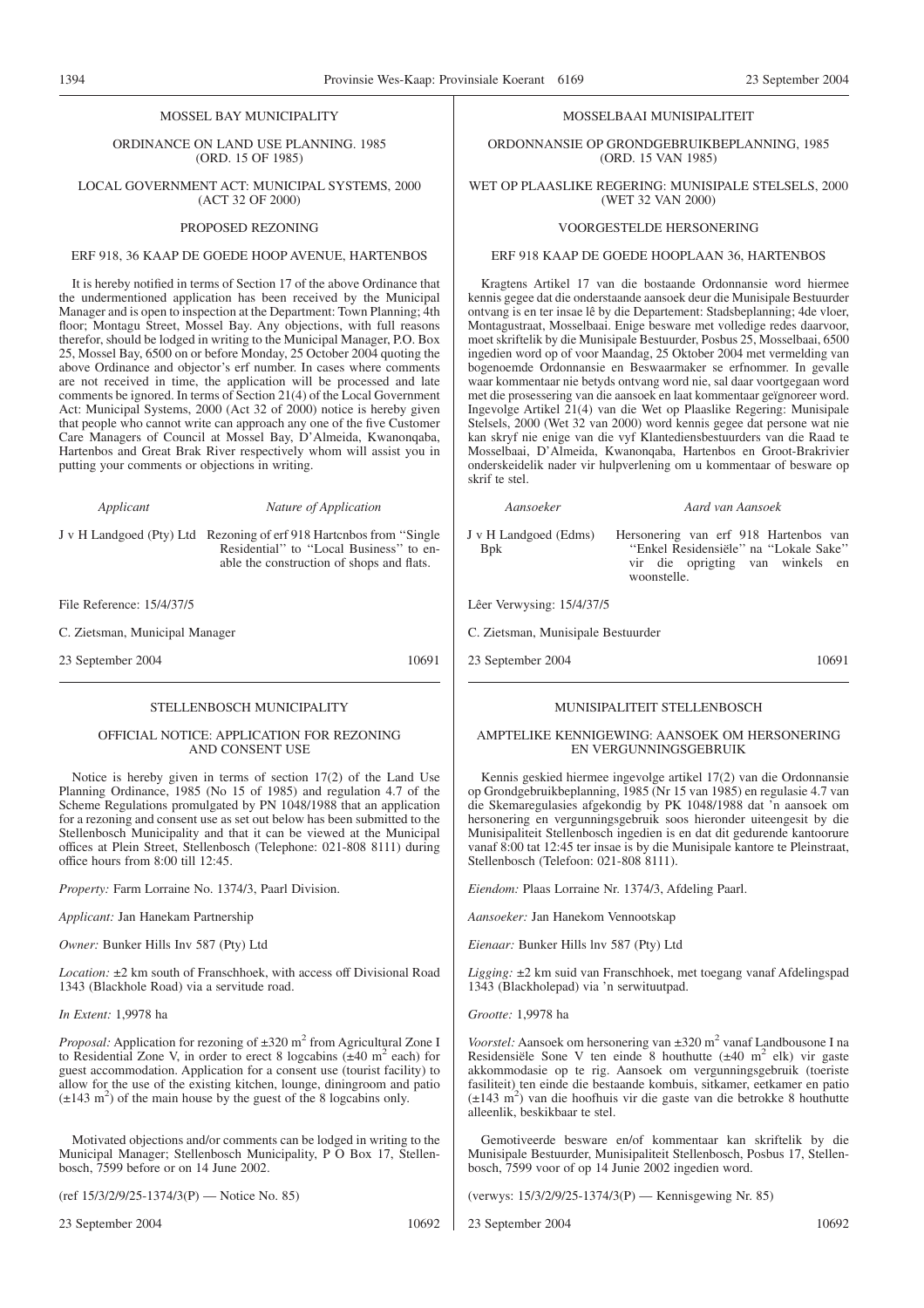#### OVERSTRAND MUNICIPALITY

#### HERMANUS ADMINISTRATION

#### STANFORD: APPLICATION FOR SUBDIVISION AND REZONING, PORTION 14 OF THE FARM RIVERSIDE NO 644: V SIEMEN

Notice is hereby given in terms of Sections 17 and 24 of Land Use Planning Ordinance 15 of 1985 as well as Subdivision of Agricultural Land Act, 70 of 1970 that the Council has received an application for:

1. Rezoning of the subject property into 2 portions, and

2. Rezoning of 1 portion to Subdivisional area in order to accommodate a security residential development including 39 Residential Zone II erven (group housing), 24 Residential Zone I erven (single residential), 1 Open Space Zone II erf and Transport Zone I.

Plans and further details of the proposal may be inspected at the office of the Town Planner during normal office hours.

Any objections to the proposal must reach the undersigned in writing on or before Friday, 28 October 2004.

Any person who is unable to write may submit their objection verbally to the Council's offices where they will be assisted by a staff member to put their comments in writing.

Enquiries: Miss L Bruiners (028) 313 8179

Notice no. 91/2004

JP Koekemoer, Municipal Manager

Municipal Offices, Hermanus

23 September 2004 10693

#### OVERSTRAND MUNICIPALITY

#### HERMANUS ADMINISTRATION

#### STANFORD: APPLICATION FOR SUBDIVISION AND REZONING, PORTION 1 OF THE FARM OUDE BOSCH NO 637: B CLEGG

Notice is hereby given in terms of Sections 17 and 24 of Land Use Planning Ordinance 15 of 1985 that the Council has received an application for:

1. Subdivision of five portions and Rezoning to Residential Zone I, and

2. Rezoning of the existing Resort Zone II erven to Open Space Zone III and consolidation with the rest of the farm.

Plans and further details of the proposal may be inspected at the office of the Town Planner during normal office hours.

Any objections to the proposal must reach the undersigned in writing on or before Friday, 29 October 2004.

Any person who is unable to write may submit their objection verbally to the Council's offices where they will be assisted by a staff member to put their comments in writing.

Enquiries: Miss L Bruiners (028) 313 8179

Notice no. 93/2004

JF Koekemoer, Municipal Manager

Municipal Offices, Hermanus

23 September 2004 10694

#### MUNISIPALITEIT OVERSTRAND

#### HERMANUS ADMINISTRASIE

#### STANFORD: AANSOEK OM ONDERVERDELING EN HERSONERING, GEDEELTE 14 VAN DIE PLAAS RIVERSIDE NO 644: V SIEMEN

Kennis geskied hiermee kragtens Artikels 17 en 24 van Ordonnansie op Grondgebruikbeplanning 15 van 1985 sowel as Wet op Onderverdeling van Landbougrond, 70 van 1970 dat die Raad 'n aansoek ontvang het vir die:

- 1. Onderverdeling van onderwerp eiendom in 2 gedeeltes, en
- 2. Hersonering van 1 gedeelte na Onderverdelingsgebied ten einde 'n sekuriteitskompleks te ontwikkeling wat 39 Residensiële sone II erwe (groepsbehuising), 24 Residensiële sone I erwe (enkel residensieel), 1 Oopruimtesone II erf en Vervoersone I insluit.

Planne en verdere besonderhede is beskikbaar by die Stadsbeplanner gedurende normale kantoorure.

Enige besware teen die voorstel moet die ondergetekende skriftelik bereik voor of op Vrydag, 28 Oktober 2004.

Enige persoon wat nie kan skryf nie kan sy/haar beswaar mondelings by die Raad se kantoor aflê waar 'n personeellid sal help om die kommentaar op skrif te stel.

Navrae: Me L Bruiners (028) 313 8179

Kennisgewing nr. 91/2004

JF Koekemoer, Munisipale Bestuurder

Munisipale Kantore, Hermanus

23 September 2004 10693

#### MUNISIPALITEIT OVERSTRAND

#### HERMANUS ADMINISTRASlE

#### STANFORD: AANSOEK OM ONDERVERDELING EN HERSONERING, GEDEELTE 1 VAN DIE PLAAS OUDE BOSCH NO 637: B CLEGG

Kennis geskied hiermee kragtens Artikels 17 on 24 van Ordonnansie op Grondgebruikbeplanning 15 van 1985 dat die Raad 'n aansoek ontvang het vir die:

- 1. Onderverdeling van vyf gedeeltes en Hersonering na Residensiële sone I, en
- 2. Hersonering van bestaande Oordsone II erwe na Oopruimtesone III en konsolidasie met res van die plaas.

Planne en verdere besonderhede is beskikbaar by die Stadsbeplanner gedurende normale kantoorure.

Enige besware teen die voorstel moet die ondergetekende skriftelik bereik voor of op Vrydag, 29 Oktober 2004.

Enige persoon wat nie kan skryf nie kan sy/haar beswaar mondelings by die Raad se kantoor aflê waar 'n personeellid sal help om die kommentaar op skrif te stel.

Navrae: Me L Bruiners (028) 313 8179

Kennisgewing nr. 93/2004

JF Koekemoer, Munisipale Bestuurder

- Munisipale Kantore, Hermanus
- 23 September 2004 10694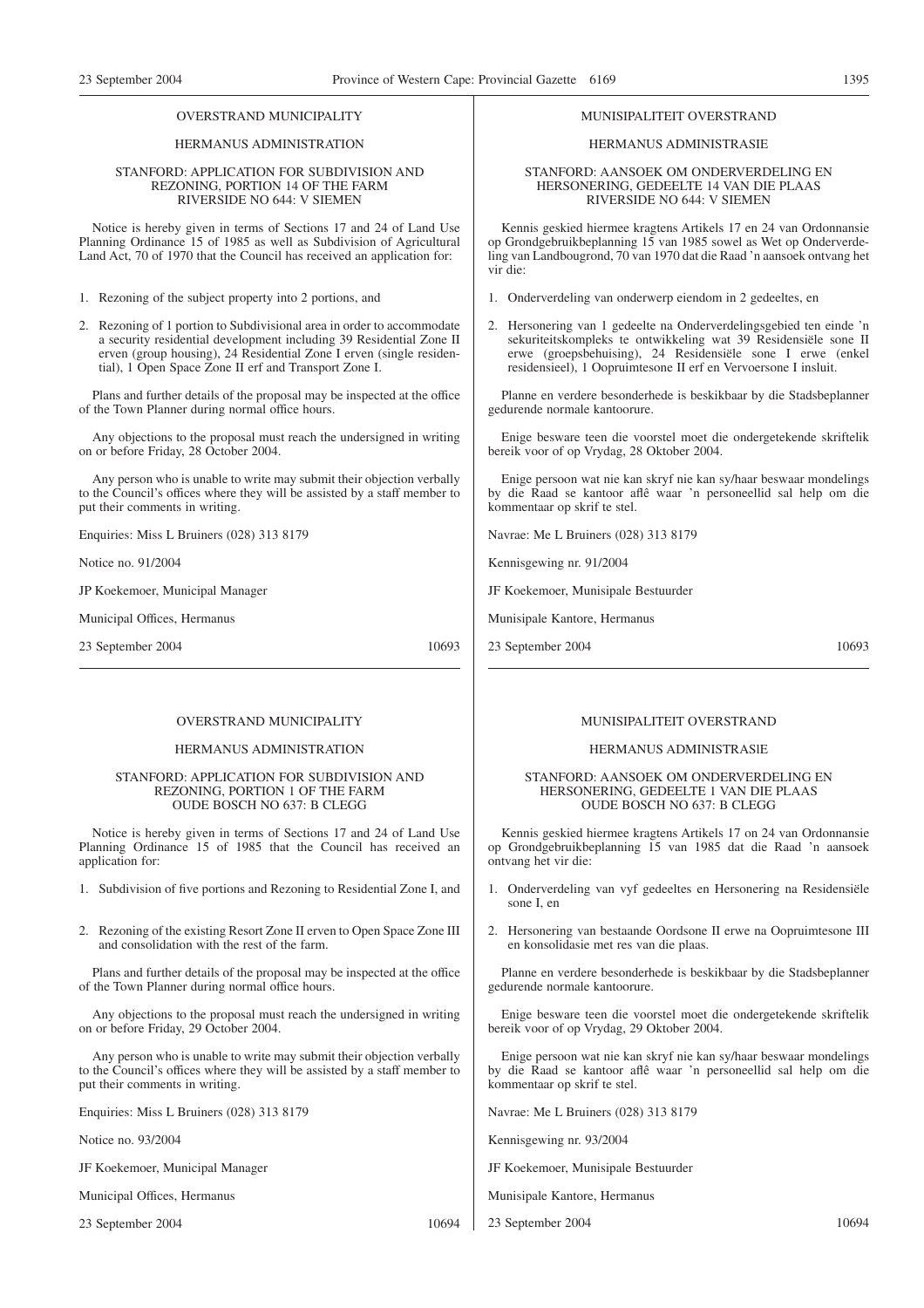#### OVERSTRAND MUNICIPALITY

#### HERMANUS ADMINISTRATION

#### ONRUS: APPLICATION FOR SUBDIVISION, REZONING AND CONSOLIDATION, UNREGISTERED ERVEN 3989, 3990, 3991 & 3993 AND ERF 3711: AFJ BRAND

Notice is hereby given in terms of Sections 17 and 24 of the Land Use Planning Ordinance 15 of 1985 that the Council has received an application for:

- 1. Subdivision of erf 3711 into two portions;
- 2. Subdivision of one portion of erf 3711 into two portions and Rezoning from Agriculture Zone I to Residential Zone III (town houses) and Transport Zone II (public road);
- 3. Rezoning of remainder erf 3711 from Agriculture Zone I to Residential Zone I (single residential);
- 4. Consolidation of erven 3989, 3990, 3991 and 3993 and Rezoning from Residential Zone I (single residential) to Residential Zone III (town houses), and
- 5. Consolidation of Residential Zone III erven in order to erect 36 double storey sectional title units.

Plans and further details of the proposal may be inspected at the office of the Town planner during normal office hours.

Any objections to the proposal must reach the undersigned in writing on or before Friday, 29 October 2004.

Any person who is unable to write may submit their objection verbally to the Council's offices where they will be assisted by a staff member to put their comments in writing.

Enquiries: Miss L Bruiners (028) 313 8179

Notice no. 92/2004

JF Koekemoer, Municipal Manager

Municipal Offices, Hermanus

23 September 2004 10695

#### MUNISIPALITEIT OVERSTRAND

#### HERMANUS ADMINISTRASIE

ONRUS: AANSOEK OM ONDERVERDELING, HERSONERING EN KONSOLIDASIE, ONGEREGISTREERDE ERWE 3989, 3990, 3991 & 3993 EN ERF 3711: AFJ BRAND

Kennis geskied hiermee kragtens Artikels 17 an 24 van Ordonnansie op Grondgebruikbeplanning 15 van 1985 dat die Raad 'n aansoek ontvang het vir die:

- 1. Onderverdeling van erf 3711 in twee gedeeltes;
- 2. Onderverdeling van een gedeelte van erf 3711 in twee gedeeltes en hersonering vanaf Landbousone I na Residensiële sone III (dorpshuise) en Vervoersone II (openbare pad);
- 3. Hersonering van restant erf 3711 vanaf Landbousone I na Residensiële sone I (enkel residensieël);
- 4. Konsolidasie van erwe 3989, 3990, 3991 en 3993 en Hersonering vanaf Residensiële sone I (enkel residensieel) na Residensiële sone III (dorpshuise), en
- 5. Konsolidasie van Residensiële sone III erwe ten einde 36 dubbelverdieping deeltitel eenhede op te rig.

Planne en verdere besonderhede is beskikbaar by die Stadsbeplanner gedurende normale kantoorure.

Enige besware teen die voorstel moet die ondergetekende skriftelik bereik voor of op Vrydag, 29 Oktober 2004.

Enige persoan wat nie kan skryf nie kan sy/haar beswaar mondelings by die Raad se kantoor aflê waar 'n personeellid sal help om die kommentaar op skrif te stel.

Navrae: Me L. Bruiners (028) 313 8179

Kennisgewing nr. 92/2004

JF Koekemoer, Munisipale Bestuurder

Munisipale Kantore, Hermanus

23 September 2004 10695

#### MUNISIPALITEIT SWARTLAND

#### KENNISGEWING 49/04/05

VOORGESTELDE AFWYKING OP ERF 422, KALBASKRAAL

Kennis geskied hiermee ingevolge Artikel 15(1)(a)(ii) van Ordonnansie 15 van 1985 dat 'n aansoek ontvang is vir die afwyking van die grondgebruik regulasies op 'n gedeelte van erf 422, Kalbaskraal, groot 5 077 m2 , ten einde 'n glasvesel bedryf binne die bestaande gebou te magtig.

Verdere besonderhede is gedurende gewone kantoorure (weeksdae) by die kantoor van die Hoof: Beplanning en Ontwikkeling, Departement Korporatiewe Dienste, Munisipale Kantoor, Kerkstraat, Malmesbury beskikbaar.

Enige kommentaar kan skriftelik by die ondergetekende ingedien word nie later nie as 25 Oktober 2004.

C F J van Rensburg, Munisipale Bestuurder

Munisipale Kantoor, Privaatsak X52, Malmesbury

23 September 2004 10696

NOTICE 49/04/05

#### PROPOSED DEPARTURE ON ERF 422, KALBASKRAAL

SWARTLAND MUNICIPALITY

Notice is hereby given in terms of Section 15(1)(a)(ii) of Ordinance 15 of 1985 that an application has been received for the departure from the land use regulations on portion of erf 422, Kalbaskraal, in extent 5 077 m2 , in order to conduct a glass fibre business from the existing building.

Further particulars are available during office hours (weekdays) at the office of the Chief: Planning and Development, Department Corporate Services, Municipal Office, Church Street, Malmesbury.

Any comments may be lodged in writing with the undersigned not later than 25 October 2004.

C F J van Rensburg, Municipal Manager

Municipal Office, Private Bag X52, Malmesbury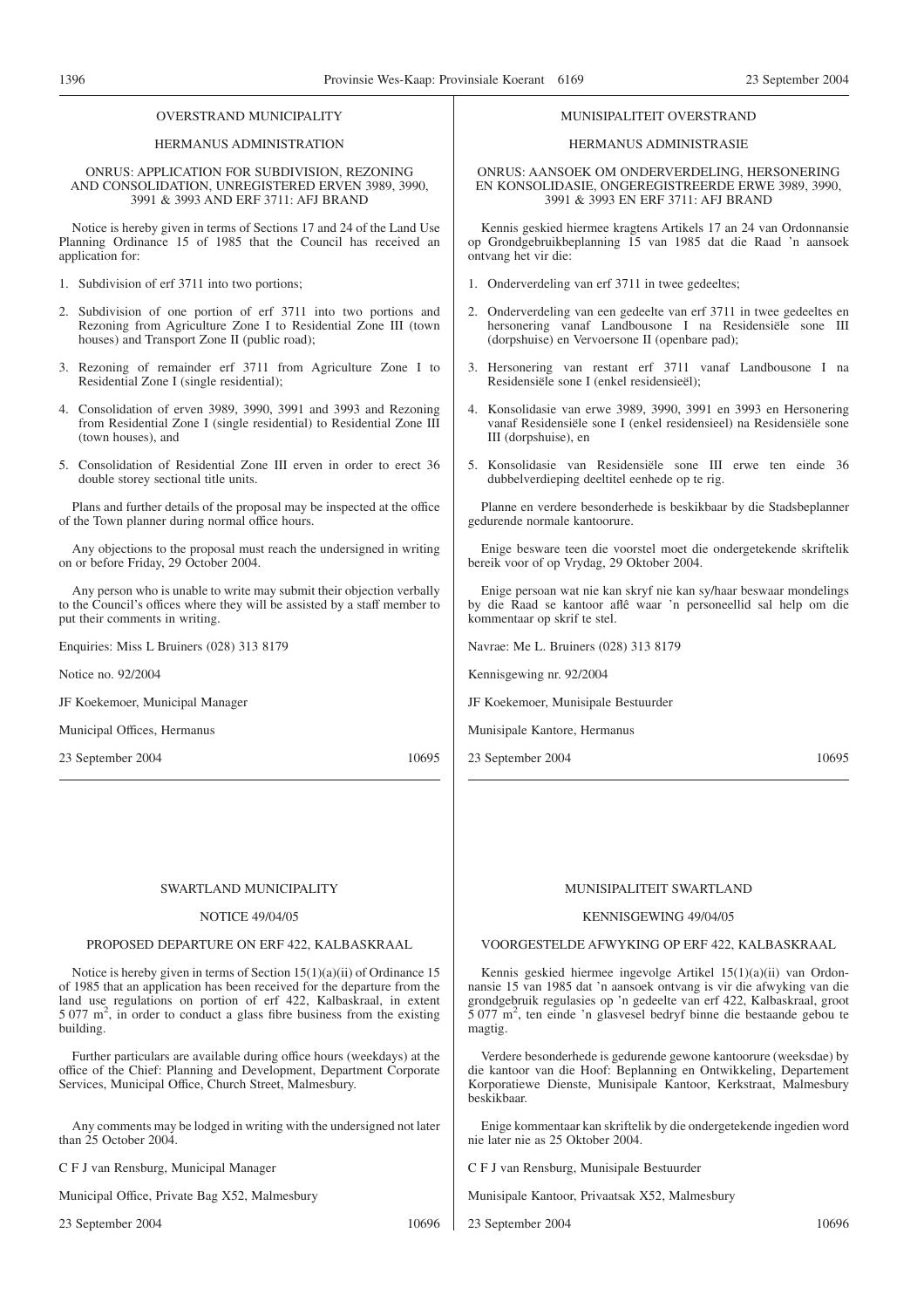#### SWARTLAND MUNICIPALITY

#### NOTICE 48/04/05

#### PROPOSED SUBDIVISION OF ERF 847, DARLING

Notice is herby given in terms of section 24 of Ordinance 15 of 1985 that an application has been received for the subdivision of Erf 847, in extent  $1\overline{549}$  m<sup>2</sup>, situated in Vygie Street, Darling into a remainder (774,5)  $m<sup>2</sup>$ ) and portion A (774,5 m<sup>2</sup>).

Further particulars are available during office hours (weekdays) at the office of the Chief: Planning and Development, Department Corporate Services, Municipal Office, Church Street, Malmesbury.

Any comments may be lodged in writing with the undersigned not later than 25 October 2004.

C F J van Rensburg, Municipal Manager

Municipal Office, Private Bag X52, Malmesbury

23 September 2004 10697

#### SWARTLAND MUNICIPALITY

#### NOTICE 51/04/05

#### PROPOSED SUBDIVISION OF ERF 33, **KORINGBERG**

Notice is hereby given in terms of section 24 of Ordinance 15 of 1985 that an application has been received for the subdivision of Erf 33, in extent 2 974 m<sup>2</sup>, situated in Kasteel Street, Koringberg into a remainder (in extent  $\pm$  1 487 m<sup>2</sup>) and portion A (in extent  $\pm$  1 487 m<sup>2</sup>).

Further particulars are available during office hours (weekdays) at the office of the Chief: Planning and Development, Department Corporate Services, Municipal Office, Church Street, Malmesbury.

Any comments may be lodged in writing with the undersigned not later than 25 October 2004.

C F J van Rensburg, Municipal Manager

Municipal Office, Private Bag X52, Malmesbury

23 September 2004 10698

#### SWARTLAND MUNICIPALITY

#### NOTICE 50/04/05

#### PROPOSED DEPARTURE ON ERF 125, KORINGBERG

Notice is hereby given in terms of Section 15(1)(a)(ii) of Ordinance 15 of 1985 that an application has been received for the departure from the land use regulations on portion of Erf 125, situated in Leemida Street, Koringberg in order to conduct a home shop from the premises.

Further particulars are available during office hours (weekdays) at the office of the Chief: Planning and Development, Department Corporate Services, Municipal Office, Church Street, Malmesbury.

Any comments may be lodged in writing with the undersigned not later than 25 October 2004.

C F J van Rensburg, Municipal Manager

Municipal Office, Private Bag X52, Malmesbury

23 September 2004 10699

#### MUNISIPALITEIT SWARTLAND

#### KENNISGEWING 48/04/05

#### VOORGESTELDE ONDERVERDELING VAN ERF 847, DARLING

Kennis geskied hiermee ingevolge artikel 24 van Ordonnansie 15 van 1985 dat 'n aansoek ontvang is vir die onderverdeling van Erf 847, groot 1 549 m<sup>2</sup> geleë te Vygiestraat, Darling in 'n restant (groot 774,5 m<sup>2</sup>) en gedeelte A (groot  $774,5 \text{ m}^2$ ).

Verdere besonderhede is gedurende gewone kantoorure (weeksdae) by die kantoor van die Hoof: Beplanning en Ontwikkeling, Departement Korporatiewe Dienste, Munisipale Kantoor, Kerkstraat, Malmesbury beskikbaar.

Enige kommentaar kan skriftelik by die ondergetekende ingedien word nie later nie as 25 Oktober 2004.

C F J van Rensburg, Munisipale Bestuurder

Munisipale Kantoor, Privaatsak X52, Malmesbury

23 September 2004 10697

#### MUNISIPALITEIT SWARTLAND

#### KENNISGEWING 51/04/05

#### VOORGESTELDE ONDERVERDELING VAN ERF 33, KORINGBERG

Kennis geskied hiermee ingevolge artikel 24 van Ordonnansie 15 van 1985 dat 'n aansoek ontvang is vir die onderverdeling van Erf 33, groot 2 974 m2 , geleë te Kasteelstraat, Koringberg in 'n restant (groot ± 1 487  $m<sup>2</sup>$ ) en gedeelte A (groot ± 1 487 m<sup>2</sup>).

Verdere besonderhede is gedurende gewone kantoorure (weeksdae) by die kantoor van die Hoof: Beplanning en Ontwikkeling, Department Korporatiewe Dienste, Munisipale Kantoor, Kerkstraat, Malmesbury beskikbaar.

Enige kommentaar kan skriftelik by die ondergetekende ingedien word nie later nie as 25 Oktober 2004.

C F J van Rensburg, Munisipale Bestuurder

Munisipale Kantoor, Privaatsak X52, Malmesbury

23 September 2004 10698

#### MUNISIPALITEIT SWARTLAND

#### KENNISGEWING 50/04/05

#### VOORGESTELDE AFWYKING OP ERF 125, KORINGBERG

Kennis geskied hiermee ingevolge Artikel 15(1)(a)(ii) van Ordonnansie 15 van 1985 dat 'n aansoek ontvang is vir die afwyking van die grondgebruik regulasies op Erf 125, geleë te Leemidastraat, Koringberg ten einde 'n huiswinkel vanaf die eiendom te bedryf.

Verdere besonderhede is gedurende gewone kantoorure (weeksdae) by die kantoor van die Hoof: Beplanning en Ontwikkeling, Departement Korporatiewe Dienste, Munisipale Kantoor, Kerkstraat, Malmesbury beskikbaar.

Enige kommentaar kan skriftelik by die ondergetekende ingedien word nie later nie as 25 Oktober 2004.

C F J van Rensburg, Munisipale Bestuurder

Munisipale Kantoor, Privaatsak X52, Malmesbury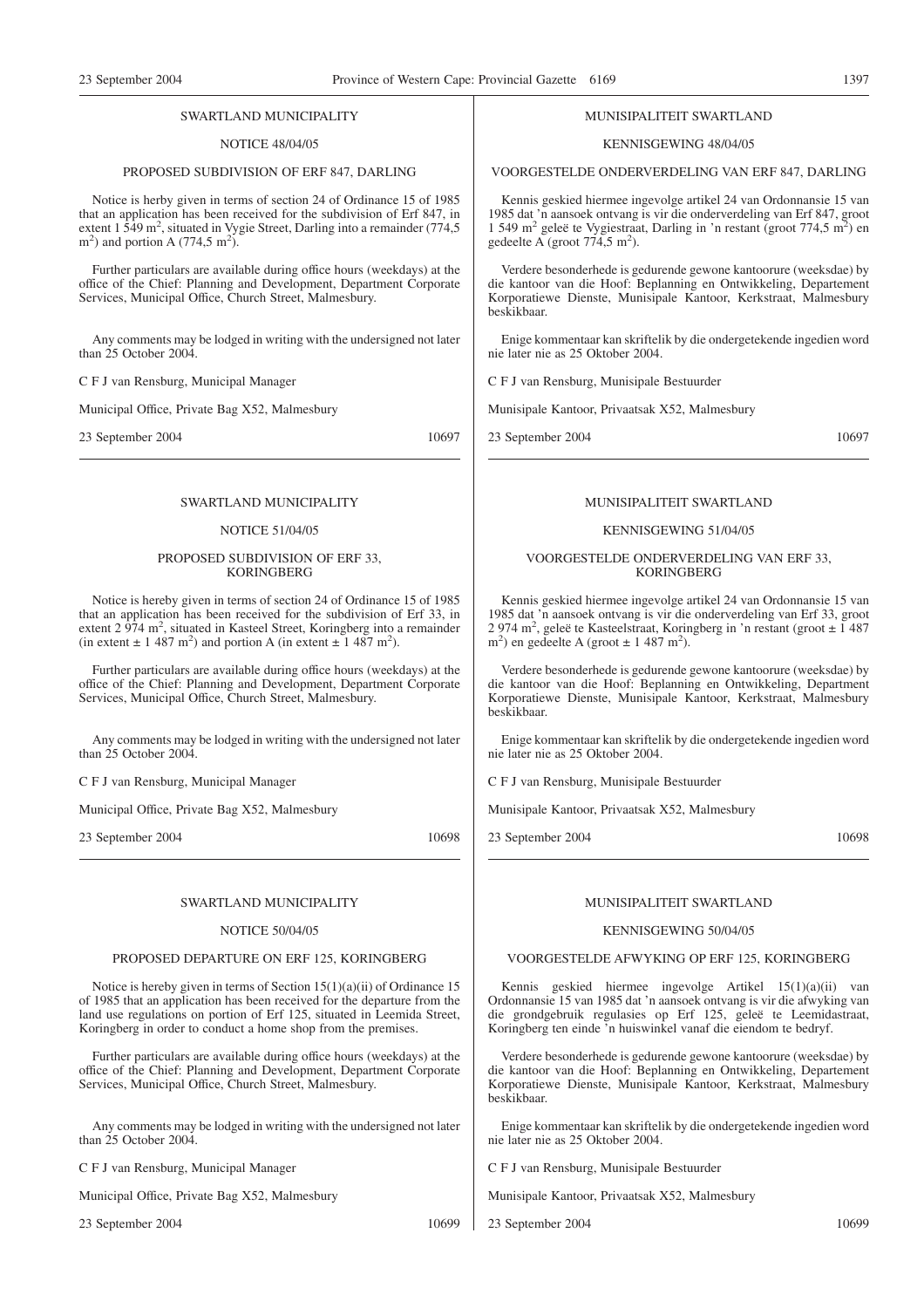#### SWARTLAND MUNICIPALITY

#### NOTICE 52/04/05

#### PROPOSED SUBDIVISION OF ERF 866, DARLING

Notice is hereby given in terms of Section 24 of Ordinance 15 of 1985 that an application has been received for the subdivision of Erf 866, in extent 1 611 m<sup>2</sup>, situated in Ixia Street, Darling into a remainder  $(\pm 806$  $m<sup>2</sup>$ ) and portion A ( $\pm$  805 m<sup>2</sup>).

Further particulars are available during office hours (weekdays) at the office of the Chief: Planning and Development, Department Corporate Services, Municipal Office, Church Street, Malmesbury.

Any comments may be lodged in writing with the undersigned not later than 25 October 2004.

C F J van Rensburg, Municipal Manager

Municipal Office, Private Bag X52, Malmesbury

23 September 2004 10700

#### SWARTLAND MUNICIPALITY

#### NOTICE 53/04/05

#### PROPOSED SUBDIVISION OF ERF 828, DARLING

Notice is hereby given in terms of Section 24 of Ordinance 15 of 1985 that an application has been received for the subdivision of Erf 828, in extent 1 903 m<sup>2</sup>, situated in Watsonia Street, Darling into a remainder  $(\pm 895 \text{ m}^2)$  and portion A  $(\pm 1008 \text{ m}^2)$ .

Further particulars are available during office hours (weekdays) at the office of the Chief: Planning and Development, Department Corporate Services, Municipal Office, Church Street, Malmesbury.

Any comments may be lodged in writing with the undersigned not later than 25 October 2004.

C F J van Rensburg, Municipal Manager

Municipal Office, Private Bag X52, Malmesbury

23 September 2004 10701

#### SWARTLAND MUNICIPALITY

#### NOTICE 54/04/05

#### PROPOSED REZONING OF PORTION OF ERF 197, DARLING

Notice is hereby given in terms of section 17 of Ordinance 15 of 1985 that an application has been received for the rezoning of a portion of Erf 197, in extent 165 m2 situated at c/o Main- and Prospect Street, Darling to business zone II (75 m<sup>2</sup> as restaurant and 90 m<sup>2</sup> as parking).

Further particulars are available during office hours (weekdays) at the office of the Chief: Planning and Development, Department Corporate Services, Municipal Office, Church Street, Malmesbury.

Any comments may be lodged in writing with the undersigned not later than 25 October 2004.

C F J van Rensburg, Municipal Manager

Municipal Office, Private Bag X52, Malmesbury

23 September 2004 10702

#### MUNISIPALITEIT SWARTLAND

#### KENNISGEWING 52/04/05

VOORGESTELDE ONDERVERDELING VAN ERF 866, DARLING

Kennis geskied hiermee ingevolge Artikel 24 van Ordonnansie 15 van 1985 dat 'n aansoek ontvang is vir die onderverdeling van Erf 866, groot  $1611 \text{ m}^2$ , geleë te Ixiastraat, Darling in 'n restant ( $\pm 806 \text{ m}^2$ ) en gedeelte  $A (\pm 805 \text{ m}^2).$ 

Verdere besonderhede is gedurende gewone kantoorure (weeksdae) by die kantoor van die Hoof: Beplanning en Ontwikkeling, Departement Korporatiewe Dienste, Munisipale Kantoor, Kerkstraat, Malmesbury beskikbaar.

Enige kommentaar kan skriftelik by die ondergetekende ingedien word nie later nie as 25 Oktober 2004.

C F J van Rensburg, Munisipale Bestuurder

Munisipale Kantoor, Privaatsak X52, Malmesbury

23 September 2004 10700

#### MUNISIPALITEIT SWARTLAND

#### KENNISGEWING 53/04/05

VOORGESTELDE ONDERVERDELING VAN ERF 828, DARLING

Kennis geskied hiermee ingevolge artikel 24 van Ordonnansie 15 van 1985 dat 'n aansoek ontvang is vir die onderverdeling van Erf 828, groot 1 903 m<sup>2</sup>, geleë te Watsoniastraat, Darling in 'n restant (groot  $\pm 895$  m<sup>2</sup>) en gedeelte A (groot  $\pm$  1 008 m<sup>2</sup>).

Verdere besonderhede is gedurende gewone kantoorure (weeksdae) by die kantoor van die Hoof: Beplanning en Ontwikkeling, Departement Korporatiewe Dienste, Munisipale Kantoor, Kerkstraat, Malmesbury beskikbaar.

Enige kommentaar kan skriftelik by die ondergetekende ingedien word nie later nie as 25 Oktober 2004.

C F J van Rensburg, Munisipale Bestuurder

Munisipale Kantoor, Privaatsak X52, Malmesbury

23 September 2004 10701

#### MUNISIPALITEIT SWARTLAND

#### KENNISGEWING 54/04/05

#### VOORGESTELDE HERSONERING VAN GEDEELTE VAN ERF 197, DARLING

Kennis geskied hiermee ingevolge artikel 17 van Ordonnansie 15 van 1985 dat 'n aansoek ontvang is vir die hersonering van 'n gedeelte van Erf 197, groot 165 m<sup>2</sup> geleë te h/v Hoof- en Prospectstraat, Darling na sakesone II (75 m<sup>2</sup> as restaurant en 90 m<sup>2</sup> as parkering).

Verdere besonderhede is gedurende gewone kantoorure (weeksdae) by die kantoor van die Hoof: Beplanning en Ontwikkeling, Departement Korporatiewe Dienste, Munisipale Kantoor, Kerkstraat, Malmesbury beskikbaar.

Enige kommentaar kan skriftelik by die ondergetekende ingedien word nie later nie as 25 Oktober 2004.

C F J van Rensburg, Munisipale Bestuurder

Munisipale Kantoor, Privaatsak X52, Malmesbury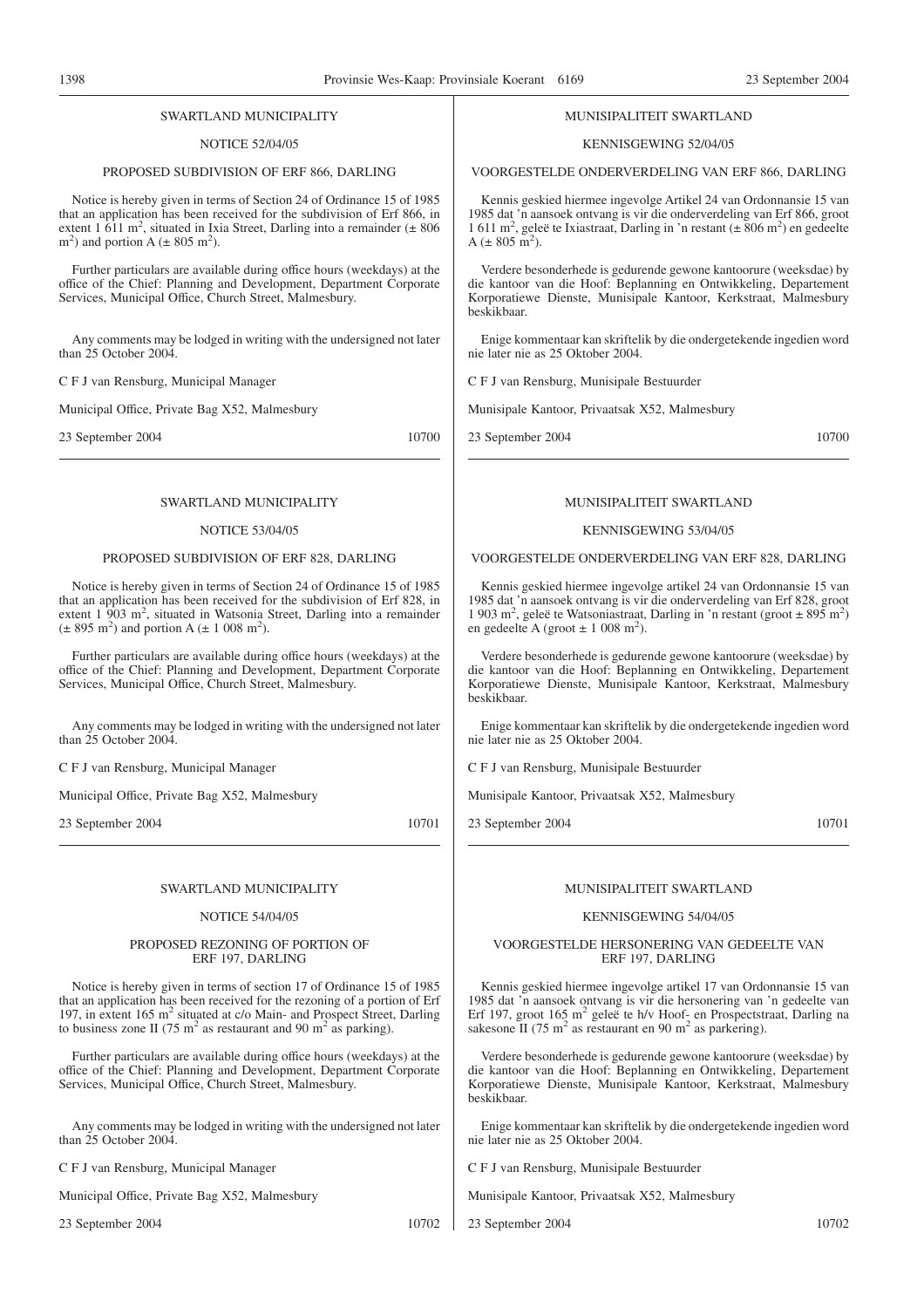#### THEEWATERSKLOOF MUNICIPALITY

#### APPLICATION FOR SUBDIVISION ERF 497, RIVIERSONDEREND

Notice is hereby given in terms of section 24 of the Land Use Planning Ordinnance, 1985 (Ordinnance no. 15 of 1985) that Council has received an application from Toerien & Burger Landsurveyors on behalf of Frans Frederik Terblanche and Hermia Terblanche for the subdivision of Erf 497, Vandeur Street and Buitekant Street in two portions, namely portion A (991 m<sup>2</sup>), and the Remainder (991 m<sup>2</sup>).

Further particulars regarding the proposal are available for inspection at the Municipal Office, Riviersonderend during office hours from 23 September to 25 October 2004.

Objections to the proposal, if any, must reach the undermentioned on or before 25 October 2004.

Persons who are unable to write will be assisted during office hours, at the Municipal Office, Caledon, to write down their objections.

D J Adonis, Municipal Manager

Municipal Office, P.O Box 24, Caledon, 7230

Reference no.: R/497

Notice no.: KOR 119

23 September 2004 10703

#### THEEWATERSKLOOF MUNICIPALITY

#### PROPOSED SUBDIVISION AND SERVITUDE APPLICATION: PORTIONS 12 AND 13 OF THE FARM VAN ARIES KRAAL NO. 455

Notice is hereby given, in terms of the provisions of section 24 of the Land Use Planning Ordinance, 1985 (No. 15 of 1985), that the Municipal Manager has received the undermentioned application, which is available for inspection during office hours (08:00-13:00 and 14:00-16:00) at the Municipal Offices, Plein Street, Caledon.

*Applicant Nature of Application*

Graham Dennis Land Surveyor

1. The Subdivision of the Farm Van Arieskraal No. 465 Portions 13 into two portions namely:

• Portion A (Servitude area):  $\pm$  18.5 ha • Remainder

- 2. The Subdivision of Portion 13 into two portions namely:
	- Portion A (Servitude area): 1.1615 ha • Remainder

Written comments or objections, if any, stating reasons and directed to the Municipal Manager, P.O. Box 24, Caledon, 7230, quoting the notice number, will be received from 23 September to 25 October 2004.

In the event of a person not being able to write, the person may verbally state his/her comment or objection at the Municipal Offices, Plein Street, Caiedon, where a personal member will assist in formulating his/her comment or objections in writing.

D.J. Adonis, Acting Municipal Manager

File Reference Number: L/196

Notice Number: KOR 123

23 September 2004 10704

#### THEEWATERSKLOOF MUNISIPALITEIT

#### AANSOEK OM ONDERVERDELING ERF 497, RIVIERSONDEREND

Kennis geskied hiermee ingevolge artikel 24 van die Ordonnansie op Grondgebruikbeplanning, 1985 (Ordonnansie nr. 15 van 1985) dat die Raad 'n aansoek van Toerien & Burger Landmeters namens Frans Frederik Terblanche en Hermia Terblanche ontvang het vir die onderverdeling van Erf 497, Vandeursstraat en Buitekantstraat, Riviersonderend in twee gedeeltes, naamlik gedeelte A (991 m<sup>2</sup>), en die Restant  $(991 \text{ m}^2)$ .

Verdere Besonderhede van die voorstel lê gedurende kantoorure by die Riviersonderend Munisipale Kantoor, ter insae vanaf 23 September tot 25 Oktober 2004.

Skriftelike besware teen die voorstel, indien enige, moet die ondergemelde bereik voor of op 25 Oktober 2004.

Persone wat nie kan skryf nie, sal gedurende kantoorure by die Munisipale Kantoor, Caledon gehelp word om hul besware neer te skryf.

D J Adonis, Munisipale Bestuurder

Munisipale Kantoor, Posbus 24, Caledon, 7230

Verwysingsnommer: R/497

Kennisgewingnommer: KOR 119

23 September 2004 10703

## MUNISIPALITEIT THEEWATERSKLOOF

VOORGESTELDE ONDERVERDELING VAN DIE PLAAS VAN ARIESKRAAL 455 GEDEELTES 12 EN 13

Kennis geskied hiermee ingevolge die bepalings van artikel 24 van die Ordonnansie op Grondgebruikbeplanning, 1985 (Nr. 15 van 1955) dat die onderstaande aansoek deur die Munisipale Bestuurder ontvang is, wat gedurende kantoor ure (08:00-13:00 en 14:00-16:00) by die Munisipale Kantore te Pleinstraat, Caledon ter insae lê.

*Aansoeker Aard van Aansoek*

Graham Dennis Landmeter

1. Die Onderverdeling van Gedeelte 12 van

- die Plaas Van Arieskraal nr 455 in twee gedeeltes naamlik:
	- Gedeelte A (servituut gebied):  $\pm$  18.5 ha • Restant
- 2. Die Onderverdeling van Gedeelte 13 van die Plaas Van Arieskraal nr 455 in twee gedeeltes naamlik:
	- Gedeelte A (servituut gebied): 1.1615 ha • Restant

Skriftelike besware of kommentare, indien enige, met volledige redes daarvoor en gerig aan die Munisipale Bestuurder, Posbus 24, Caledon, 7230, met vermelding van die kennisgewingnommer, word ingewag vanaf 23 September 2004 tot 25 Oktober 2004.

Indien 'n persoon nie kan lees of skryf nie, kan so 'n persoon sy kommentare of besware mondelings by die Munisipale Kantore, Pleinstraat, Caledon, aflê waar 'n personeellid sal help om sy/haar kommentaar of besware op skrif te stel.

D.J. Adonis, Waarnemende Munisipale Bestuurder

Verwysingsnommer: L/196

Kennisgewingnommer: KOR 123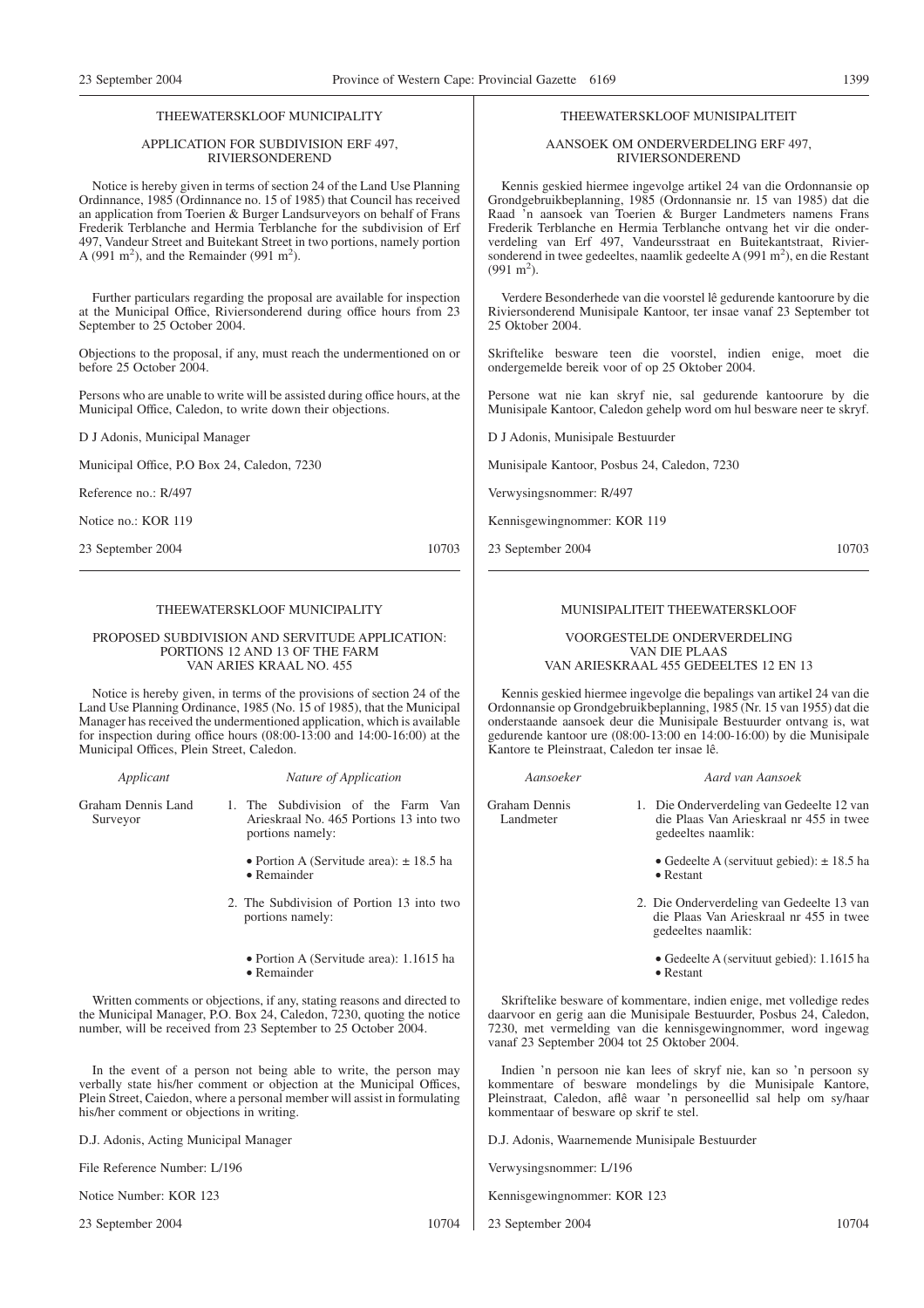#### THEEWATERSKLOOF MUNICIPALITY

#### APPLICATION FOR REZONING: PORTION OF THE FARM 544, GRABOUW

Notice is hereby given in terms of section 17 of the Land Use Planning Ordinance, 1985 (No 15 of 1985) that Council has received an application from D M Hoogenhout on behalf of 1st David Road (Pty) Ltd for the Rezoning of Portion 1 of the Farm 544 Grabouw from Agricultural zone 1 to Agricultural zone 2.

Further particulars regarding the proposal are available for inspection at the Municipal Offices at Grabouw during office hours from 23 September 2004 to 25 October 2004.

Objections to the proposal, if any, must reach the under-mentioned on or before 25 October 2004. Persons who are unable to write will be assisted during office hours, at the Municipal Offices, Caledon, to write down their objections.

D Adonis, Municipal Manager

Municipal Office, Caledon

Reference Number: L/195

Notice: KOR 122

23 September 2004 10705

#### THEEWATERSKLOOF MUNICIPALITY

#### APPLICATION FOR REZONING AND SUBDIVISION: PORTION 7 OF THE FARM ZEEKOEKRAAL NR 70, VILLIERSDORP

Notice is hereby given in terms of the Ordinance, 1985 (Ordinance no. 15 of 1985) that Council has received an application from Van Friedlaender Burger Volkman on behalf of Jutland Trust for:

- 1. The Subdivision of Portion 3 of the Farm 7 Zeekoekraal Nr 70 into two portions, namely Portion A (4,66 ha) and Remainder (114,16 ha), in terms of section 24 of the Landuse Planning Ordinance, 1985 (no 15 of 1985);
- 2. The Rezoning of the proposed Portion A of Portion 7 of the Farm Zeekoekraal No 70 from Agricultural Zone I to Agricultural Zone II in terms of section 17 of the Land Use Planning Ordinance, 1985 (no 15 of 1985).

Further particulars regarding the proposal are available for inspection at the Municipal Office, Villiersdorp during office hours from 23 September to 25 October 2004.

Objections to the proposal, if any, must reach the under-mentioned on or before 25 October 2004.

Persons who are unable to write will be assisted during office hours, at the Municipal office, Caledon, to write down their objections.

D J Adonis, Municipal Manager

Municipal Office, P.O Box 24, Caledon, 7230

Reference no.: L/194

Notice no.: KOR 121

23 September 2004 10706

#### THEEWATERSKLOOF MUNISIPALITEIT

AANSOEK OM HERSONERING: GEDEELTE 1 VAN DIE PLAAS 544, GRABOUW

Kennisgewing geskied hiermee dat die Raad ingevolge artikel 17 van die Ordonnansie op Grondgebruikbeplanning, 1985 (No 15 van 1985) 'n aansoek van D M Hoogenhout namens 151 David Road (Pty) Ltd vir die hersonering van Gedeelte 1 van die Plaas 544, Grabouw vanaf Landbousone 1 na Landbousone 2.

Verdere besonderhede van die voorstel lê gedurende kantoorure by die munisipale kantoor, Grabouw, ter insae vanaf 23 September tot 25 Oktober 2004.

Skriftelike besware teen die voorstel, indien enige, moet die ondergetekende voor of op 25 Oktober 2004 bereik. Persone wat nie kan skryf nie, sal gedurende kantoorure by die Munisipale Kantoor, Caledon gehelp word om hulle besware neer te skryf.

D Adonis, Munisipale Bestuurder

Munisipale Kantoor, Caledon

Verwysingsnommer: L/195

Kennisgewingnommer: KOR 122

23 September 2004 10705

#### THEEWATERSKLOOF MUNISIPALITEIT

#### AANSOEK OM HERSONERING EN ONDERVERDELING: GEDEELTE 7 VAN DIE PLAAS ZEEKOEKRAAL NR 70, VILLIERSDORP

Kennis geskied hiermee in terme van die Ordonnansie op Grondgebruikbeplanning, 1985 (Ordonnansie nr. 15 van 1985) dat die Raad 'n aansoek ontvang het van Friedlaender Burger Volkman namens Jutland Trust vir:

- 1. Die Onderverdeling van Gedeelte 7 van die Plaas Zeekoekraal Nr 70 in twee gedeeltes, naamlik, Gedeelte A (4,66 ha) en Restant (114,16 ha), ingevolge Artikel 24 van die Ordonnansie op Grondgebruikbeplanning, 1985 (nr. 15 van 1985);
- 2. Die Hersonering van voorgestelde Gedeelte A van Gedeelte 7 van die Plaas Zeekoekraal Nr 70 van Landbousone I na Landbousone II, ingevolge Artikel 17 van die Ordonnansie op Grondgebruikbeplanning, 1985 (nr. 15 van 1985).

Verdere besonderhede van die voorstel lê gedurende kantoorure by die Villiersdorp Munisipale Kantoor, ter insae 23 September tot 25 Oktober 2004.

Skriftelike besware teen die voorstel, indien enige, moet die ondergemelde bereik voor of op 25 Oktober 2004.

Persone wat nie kan skryf nie, sal gedurende kantoorure by die Munisipale Kantoor, Caledon gehelp word om hul besware neer te skryf.

D J Adonis, Munisipale Bestuurder

Munisipale Kantoor, Posbus 24, Caledon, 7230

Verwysingsnommer: L/194

- Kennisgewingnommer: KOR 121
- 23 September 2004 10706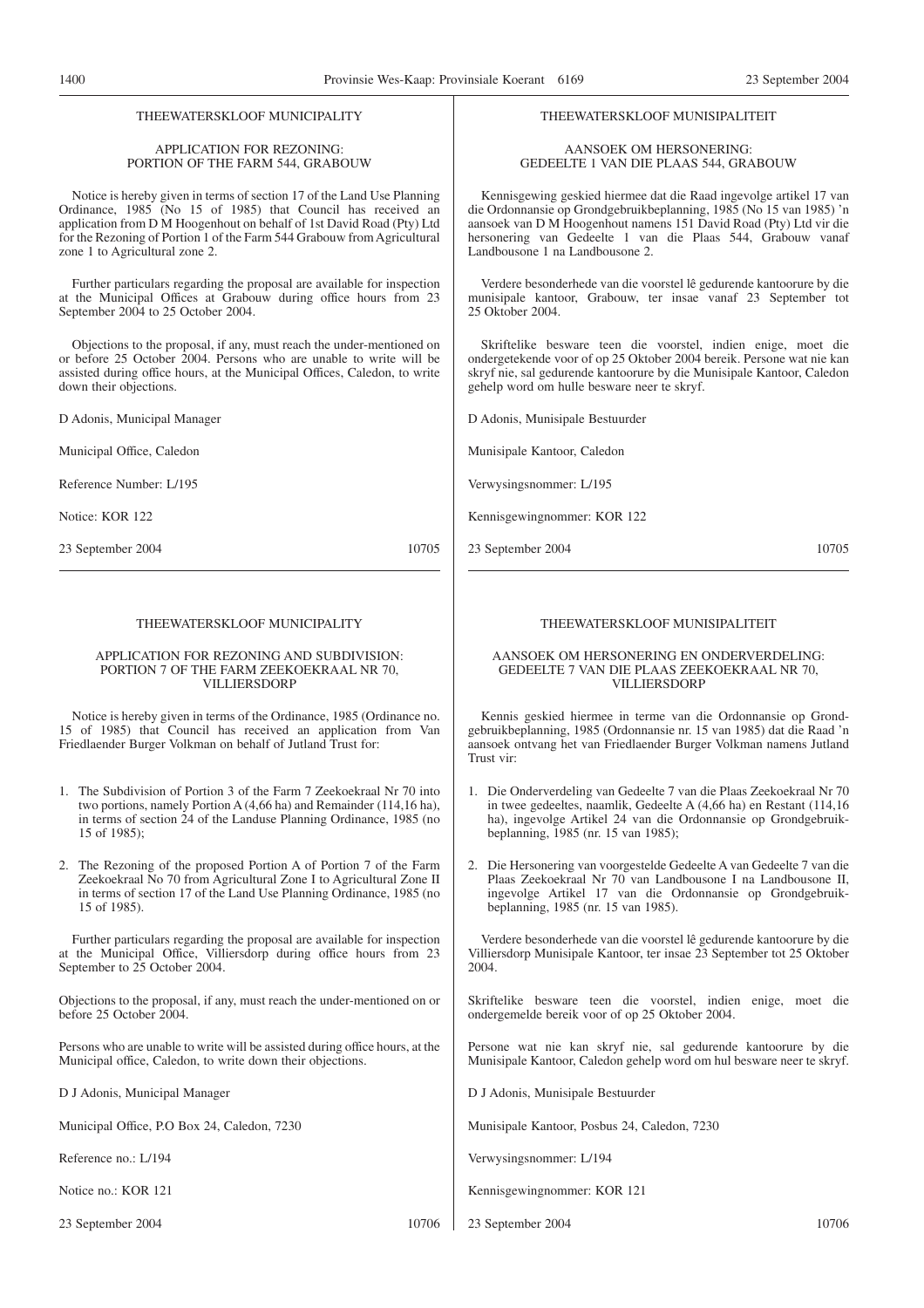#### THEEWATERSKLOOF MUNICIPALITY

#### APPLICATION FOR SUBDIVISION ERF 2287, GRABOUW

Notice is hereby given in terms of section 24 of the Land Use Planning Ordinance, 1985 (Ordinance no. 15 of 1985) that Council has received an application from Geomatics Africa on behalf of I Ameels for the subdivision of Erf 2287, Celtis Avenue, Grabouw in two portions, namely portion A ( $\pm$  4 073 m<sup>2</sup>), and the Remainder ( $\pm$  6 142 m<sup>2</sup>).

Further particulars regarding the proposal are available for inspection at the Municipal Office, Grabouw during office hours from 23 September to 25 October 2004. Objections to the proposal, if any, must reach the undermentioned on or before 25 October 2004.

Persons who are unable to write will be assisted during office hours, at the Municipal Office, Caledon, to write down their objections.

D J Adonis, Municipal Manager, Municipal Office, P.O Box 24, Caledon, 7230.

Reference no.: G/2287 Notice no.: KOR 120

23 September 2004 10707

#### THEEWATERSKLOOF MUNICIPALITY

#### APPLICATION FOR SUBDIVISION OF ERF 1808, VILLIERSDORP

Notice is hereby given in terms of section 24 of the Land Use Planning Ordinance, 1985 (Ordinance no. 15 of 1985) that Council has received an application from Toerien & Burger Land Surveyors on behalf of C J H Steenkamp for the subdivision of Erf 1808, Muller Street, Villiersdorp, into two portions, namely:

Portion A  $(1069 \text{ m}^2)$ , and Remainder (1166 m<sup>2</sup>).

Further particulars regarding the proposal are available for inspection at the Municipal Office, Villiersdorp, during office hours.

Written objections, if any, stating reasons and directed to the Municipal Manager, P.O. Box 24, Caledon 7230, quoting the stated notice number, will be received from 23 September 2004 to 25 October 2004. Persons who are unable to write will be assisted during office hours, at the Municipal Office, Plein Street, Caledon, to write down their objections.

D J Adonis, Acting Municipal Manager

File Reference: V/1808 Notice no.: KOR 117

23 September 2004 10708

#### THEEWATERSKLOOF MUNICIPALITY

#### APPLICATION FOR SUBDIVISION: ERF 500, RIVIERSONDEREND

Notice is hereby given in terms of the Land Use Planning Ordinance, No 15 of 1985 that the Council has received an application from Toerien & Burger Landmeters on behalf of P C Beukes to subdivide Erf 500, De La Vinge Street into 2 erven, namely, portion A  $(965 \text{ m}^2)$  and the Remainder  $(1 \ 182 \ m^2)$ .

Further particulars regarding the proposal are available for inspection at the Municipal Offices at Riviersonderend during office hours from 23 September to 25 October 2005. Objections to the proposal, if any, must reach the under mentioned on or before 25 October 2004. Persons who are unable to write will be assisted during office hours, at the Municipal Offices, Caledon, to write down their objections.

D J Adonis, Municipal Manager, Municipal Office, Caledon, 7230.

Reference no.: R/500 Notice no.: KOR 118

23 September 2004 10709

#### THEEWATERSKLOOF MUNISIPALITEIT

#### AANSOEK OM ONDERVERDELlNG ERF 2287, GRABOUW

Kennis geskied hiermee ingevolge artikel 24 van die Ordonnansie op Grondgebruikbeplanning, 1985 (Ordonnansie nr. 15 van 1985) dat die Raad 'n aansoek van Geomatics Africa ontvang het namens I Ameels vir die onderverdeling van Erf 2287, Celtis Avenue, Grabouw in twee gedeeltes, naamlik gedeelte A ( $\pm$  4 073 m<sup>2</sup>), en die Restant ( $\pm$  6 142 m<sup>2</sup>).

Verdere besonderhede van die voorstel lê gedurende kantoorure by die Grabouw Munisipale Kantoor, ter insae vanaf 23 September tot 25 Oktober 2004. Skriftelike besware teen die voorstel, indien enige, moet die ondergemelde bereik voor of op 25 Oktober 2004.

Persone wat nie kan skryf nie, sal gedurende kantoorure by die Munisipale Kantoor, Caledon gehelp word om hul besware neer te skryf.

D J Adonis, Munisipale Bestuurder, Munisipale Kantoor, Posbus 24, Caledon, 7230.

Verwysingsnommer: G/2287 Kennisgewingsnommer: KOR 120

23 September 2004 10707

## THEEWATERSKLOOF MUNISIPALITEIT

#### AANSOEK OM ONDERVERDELlNG VAN ERF 1808, VILLIERSDORP

Kennis geskied hiermee ingevolge artikel 24 van die Ordonnansie op Grondgebruikbeplanning, 1985 (Ordonnansie nr. 15 van 1985) dat die Raad 'n aansoek ontvang het van Toerien & Burger Landmeters namens C J H Steenkamp vir die onderverdeling van Erf 1808, Mullerstraat, Villiersdorp, in twee gedeeltes, naamlik:

Gedeelte A  $(1069 \text{ m}^2)$ , en Restant  $(1166 \text{ m}^2)$ .

Verdere besonderhede van die voorstel lê gedurende kantoorure by die Villiersdorp Munisipale Kantoor ter insae.

Skriftelike besware, indien enige, met volledige redes daarvoor en gerig aan die Munisipale Bestuurder, Posbus 24, Caledon, 7230, met vermelding van die kennisgewingnommer, word ingewag vanaf 23 September 2004 tot 25 Oktober 2004. Persone wat nie kan skryf nie, sal gedurende kantoorure by die Munisipale Kantoor te Caledon gehelp word om hul besware neer te skryf.

D J Adonis, Waarnemende Munisipale Bestuurder

Verwysingsnommer: V/1808 Kennisgewingsnommer: KOR 117

23 September 2004 10708

#### THEEWATERSKLOOF MUNISIPLITEIT

#### AANSOEK OM ONDERVERDELING: ERF 500, RIVIERSONDEREND

Kennis geskied hiermee dat die Raad ingevolge artikel 24 van die Ordonnansie op Grondgebruikbeplanning 1985 (No 15 van 1985) 'n aansoek van Toerien & Burger Landmeters namens P C Beukes ten einde Erf 500, De La Vinge straat, Riviersonderend in twee gedeeltes te verdeel, naamlik gedeelte A (965 m<sup>2</sup>) en die Restant (1 182 m<sup>2</sup>).

Verdere besonderhede van die voorstel lê gedurende kantoorure by die munisipale kantoor, Riviersonderend, ter insae vanaf 23 September tot 25 Oktober 2004. Skriftelike besware teen die voorstel, indien enige, moet die ondergetekende voor of op 25 Oktober 2004 bereik. Persone wat nie kan skryf nie, sal gedurende kantoorure by die Munisipale Kantoor, Caledon gehelp word om hulle besware neer te skryf.

D J Adonis, Munisipale Bestuurder, Munisipale Kantoor, Caledon.

Verwysingnommer: R/500 Kennisgewingnommer: KOR 118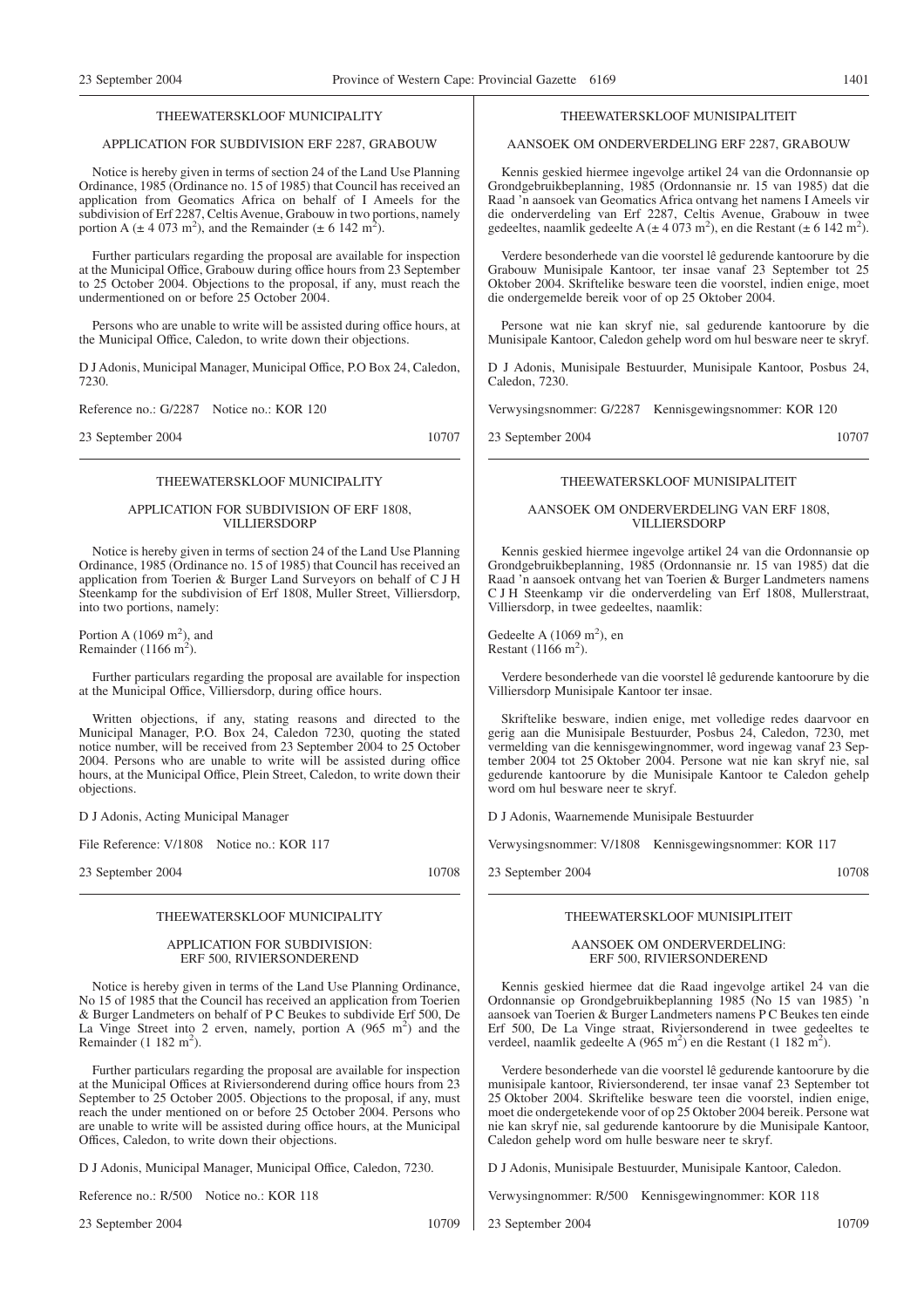#### KNYSNA MUNICIPALITY

LAND USE PLANNING ORDINANCE, 1985 (ORDINANCE 15 OF 1985)

LOCAL GOVERNMENT ACT: MUNICIPAL SYSTEMS, 2000 (ACT 32 OF 2000)

#### PROPOSED REZONING: ERF 1704, 1 KWIKKIE STREET, SEDGEFIELD

Notice is hereby given in terms of Sections  $15(1)(a)(i)$  and 17 of the Land Use Planning Ordinance 15 of 1985 that the under-mentioned application has been received by the Municipal Manager and is open for inspection at the Municipal Building, Clyde Street, Knysna. Any objections, with full reasons therefor, should be lodged in writing with the Municipal Manager, PO Box 21, Knysna, 6570 on or before 25 October 2004 quoting the above Ordinance and the objector's erf number.

Notice is further given in terms of Section 21(4) of the Local Government Act: Municipal Systems 2000 (Act 32 of 2000) that people who cannot write can approach the Town Planning section during normal office hours at the Municipal Offices where the Secretary will refer you to the responsible official whom will assist you in putting your comments or objections in writing.

*Nature of the application:*

- 1. Application for the rezoning of Erf 1704 from ''Business'' zone to ''General Residential'' zone for the purpose of 12 flats.
- 2. Application for the relaxation of the street building line along Kwikkie Street to 4,5 m and for the relaxation of the street building line along the National Road Reserve to 0 m in order to make provision for covered parking.
- 3. Application for the relaxation of the rear building line to 0 m in order to make provision for covered parking on the property boundaries.
- 4. Application for the relaxation of the allowed coverage from 25% to 35%.

*Applicant:*

HM Vreken TRP(SA), B.Art et Scien(bepl)

7 Nelson Street, P.O. Box 2180, Knysna, 6570

Tel no: (044) 382 3244 Fax no.: (044) 382 5945 Cell: 082 927 5310

| e-mail: Marike@cdd.co.za 23 September 2004 |  | 10710 |
|--------------------------------------------|--|-------|
|--------------------------------------------|--|-------|

#### SALDANHA BAY MUNICIPALITY

#### CLOSURE OF ROADS AND PUBLIC OPEN SPACES, CONSOLIDATION AND RESUBDIVISION OF EXTENSION 34, VREDENBURG

Notice is hereby given that Council received an application for the:

- i) closure, in terms of Article 137(2) of the Municipal Ordinance, No 20 of 1974, and alienation, in terms of Article 124(2) of the mentioned Ordinance, of the proclaimed internal streets and public open spaces of Remainder Erf 6320, Vredenburg, and
- ii) consolidation of the streets, public open spaces and erven of Remainder Erf 6320, Vredenburg and the resubdivision, in terms of Article 24(2) of the Land Use Planning Ordinance, No 15 of 1985, in order to allow for 540 Single Residential erven, 8 General Residential premises (242 units), a Business premises and 13 public open spaces.

Details are available at the Municipal Manager's office at Buller Centre, Main Street, Vredenburg. Weekdays: 08:00-13:00 and 13:30- 16:30.

Enquiries: J Benjamin. Objections with relevant reasons must be lodged in writing, before 25 October 2004.

Municipal Manager

23 September 2004 10711

#### KNYSNA MUNISIPALITEIT

#### ORDONNANSIE OP GRONDGEBRUIKBEPLANNING, 1985 (ORDONNANSIE 15 VAN 1985)

#### WET OP PLAASLIKE REGERING: MUNISIPALE STELSELS, 2000 (WET 32 VAN 2000)

#### VOORGESTELDE HERSONERING: ERF 1704, KWIKKIESTRAAT 1, SEDGEFIELD

Kennis geskied hiermee ingevolge Artikels 15 (1)(a)(i) en 17 van Ordonnansie 15 van 1985 dat die onderstaande aansoek deur die Munisipale Bestuurder ontvang is en ter insae lê by die Munisipale Gebou, Clydestraat, Knysna. Enige besware met volledige redes daarvoor, moet skriftelik by die Munisipale Bestuurder, Posbus 21, Knysna, 6570 ingedien word op of voor 25 Oktober 2004 met vermelding van bogenoemde Ordonnansie en beswaarmaker se erfnommer.

Ingevolge Artikel 21(4) van die Wet op Plaaslike Regering: Munisipale Stelsels, 2000 (Wet 32 van 2000) word hiermee verder kennis gegee dat persone wat nie kan skryf nie, die Stadsbeplanningsafdeling kan nader tydens normale kantoorure waar die Sekretaresse u sal verwys na die betrokke amptenaar wat u sal help om u kommentaar of besware op skrif te stel.

*Aard van aansoek:*

- 1. Aansoek vir die hersonering van Erf 1704 vanaf ''Besigheid'' sone na ''Algemene woon'' sone vir die doel van 12 woonstelle;
- 2. Aansoek vir die verslapping van die straatboulyn aan Kwikkiestraat na 4,5 en die verslapping van die straatboulyn aan die Nasionale Padreserwe na 0 m om voorsiening te maak vir onderdak parkering.
- 3. Aansoek vir die verslapping van die agterboulyn na 0 m om voorsiening te maak vir onderdak parkering.
- 4. Aansoek vir die verslapping van die toegelate dekking vanaf 25% na 35%.

*Aansoeker:*

HM Vreken TRP(SA), B.Art et Scien(bepl)

Nelsonstraat 7, Posbus 2180, Knysna, 6570

Tel no: (044) 382 3244 Faksno.: (044) 382 5945 Sel: 082 927 5310

e-mail: Marike@cdd.co.za 23 September 2004 10710

## MUNISIPALITEIT SALDANHABAAI

SLUITING VAN STRATE EN PUBLIEKE OOPRUIMTES, KONSOLIDASIE EN HERONDERVERDELING VAN UITBREIDING 34, VREDENBURG

Kennis geskied hiermee dat die Raad 'n aansoek ontvang het vir die:

- i) sluiting, ingevolge Artikel 137(2) van die Munisipale Ordonnansie, Nr 20 van 1974, en vervreemding, ingevolge Artikel 124(2) van genoemde Ordonnansie, van die geproklameerde interne strate en publieke oopruimtes van Restant Erf 6320, Vredenburg, en
- ii) konsolidering van die strate, publieke oopruimtes en erwe van Restant Erf 6320, Vredenburg, en die heronderverdeling, ingevolge Artikel 24(2) van die Ordonnansie op Grondgebruikbeplanning, Nr 15 van 1985, ten einde 540 Enkel Woonerwe, 8 Groepbehuisingspersele (242 eenhede), 'n Besigheidsperseel, 13 en Publieke Oop Ruimtes, te voorsien.

Nadere besonderhede lê ter insae by die Munisipale Bestuurder se kantoor te Bullersentrum, Hoofstraat, Vredenburg. Weeksdae: 08:00- 13:00 en 13:30-16:30.

Navrae: J Benjamin. Besware met relevante redes, moet skriftelik voor 25 Oktober 2004 ingedien word.

Munisipale Bestuurder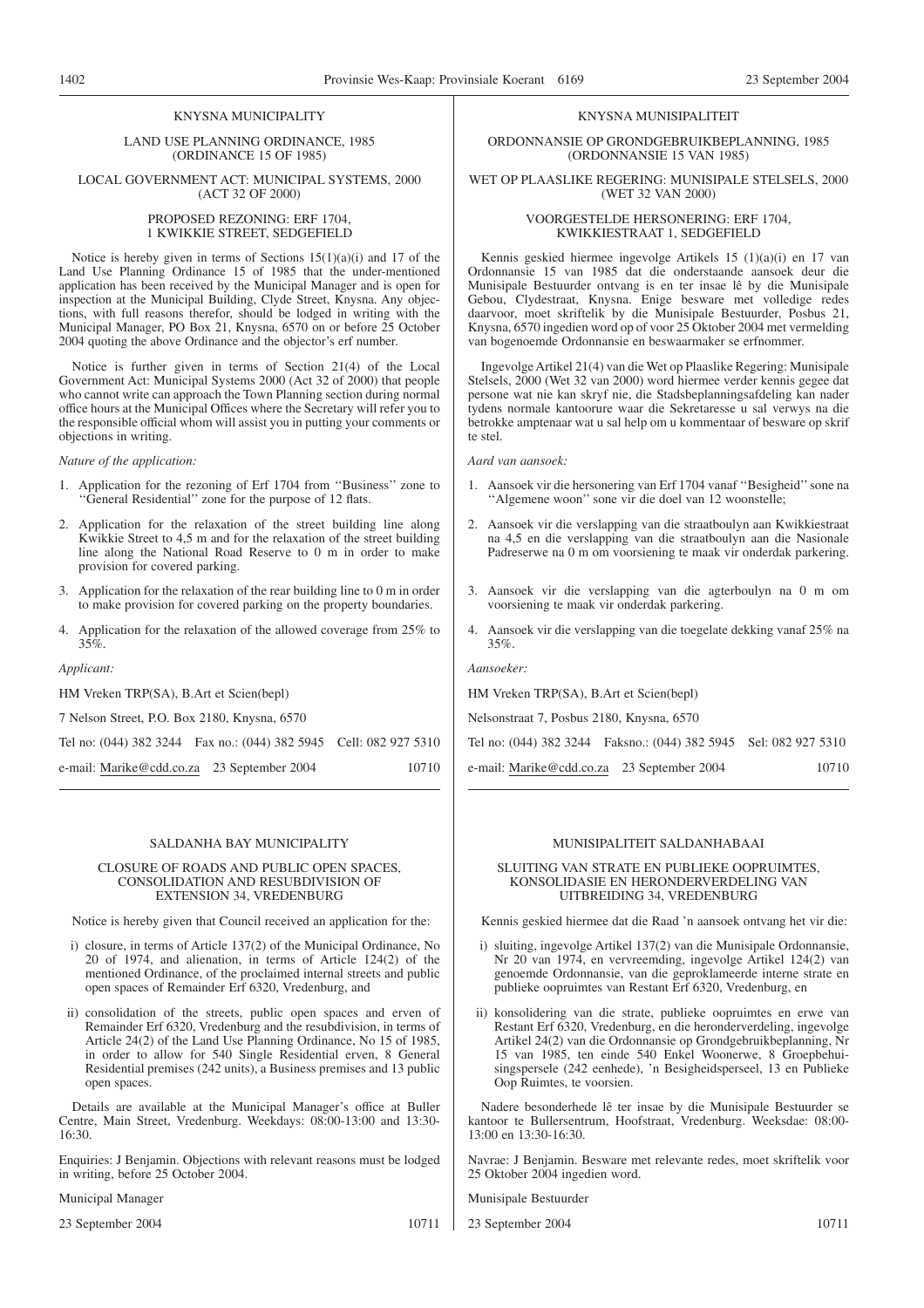| THE DEPARTMENT OF HEALTH OF                                                                                                                                                                                                                                                                                                                                                                                                               | DIE WES-KAAPSE DEPARTEMENT VAN                                                                                                                                                                                                                                                                                                                                                                                                                         |
|-------------------------------------------------------------------------------------------------------------------------------------------------------------------------------------------------------------------------------------------------------------------------------------------------------------------------------------------------------------------------------------------------------------------------------------------|--------------------------------------------------------------------------------------------------------------------------------------------------------------------------------------------------------------------------------------------------------------------------------------------------------------------------------------------------------------------------------------------------------------------------------------------------------|
| THE PROVINCIAL GOVERNMENT OF THE WESTERN CAPE                                                                                                                                                                                                                                                                                                                                                                                             | <b>GESONDHEID</b>                                                                                                                                                                                                                                                                                                                                                                                                                                      |
| REQUEST FOR QUALIFICATION: PUBLIC PRIVATE                                                                                                                                                                                                                                                                                                                                                                                                 | UITNODIGING VIR KWALIFISERING: PUBLIEKE PRIVATE                                                                                                                                                                                                                                                                                                                                                                                                        |
| PARTNERSHIP FOR SOFT AND HARD FACILITIES                                                                                                                                                                                                                                                                                                                                                                                                  | VENNOOTSKAP VIR FASILITEITSBESTUUR                                                                                                                                                                                                                                                                                                                                                                                                                     |
| MANAGEMENT SERVICES AND THE PROCUREMENT AND                                                                                                                                                                                                                                                                                                                                                                                               | EN DIE AANKOOP EN ONDERHOUD VAN                                                                                                                                                                                                                                                                                                                                                                                                                        |
| MAINTENANCE OF SELECTIVE REHABILITATION                                                                                                                                                                                                                                                                                                                                                                                                   | <b>GESELEKTEERDE REHABILITASIE</b>                                                                                                                                                                                                                                                                                                                                                                                                                     |
| <b>MEDICAL DEVICES</b>                                                                                                                                                                                                                                                                                                                                                                                                                    | <b>MEDIESE TOERUSTING</b>                                                                                                                                                                                                                                                                                                                                                                                                                              |
| The Department of Health of the Provincial Government of the<br>Western Cape (DoH) wishes to obtain the services of a private partner to<br>provide soft and hard facilities management services at the Western Cape<br>Rehabilitation Centre and the Lentegeur psychiatric hospital located at<br>the Lentegeur hospital site in Mitchells Plain.                                                                                        | Die Wes-Kaapse Departement van Gesondheid (DvG) met 'n vennoot<br>uit die Privaatsektor vir onderhoud en fasiliteitsbestuur van die Lentegeur<br>Psigiatriese hospitaal asook die Wes-Kaapse Rehabilitasie Sentrum op<br>die perseel van die Lentegeur hospitaal (te Mitchells Plein).                                                                                                                                                                 |
| It is envisaged that only certain soft facilities management services<br>will be provided at the Lentegeur psychiatric hospital. In addition DoH<br>requires the private partner to procure and maintain selective rehabilita-<br>tion medical devices. DoH seeks to obtain the above objectives through<br>a public private partnership as contemplated under the Treasury<br>Regulations 16 of the Public Finance Management Act, 1999. | Die Lentegeur psigiatriese hospitaal benodig slegs sekere<br>fasiliteitsbestuursdienste. DvG benodig verder die dienste van die venoot<br>om selektiewe rehabilitasie mediese toerusting aan te koop en te<br>onderhou. DvG beoog om die bogenoemde dienste te bekom deur die<br>sluiting van 'n Publieke Private Vennootskap soos beskryf in Tesourie<br>Regulasie 16, uitgereik in terme van die Wet op die Bestuur van Publieke<br>Finansies, 1999. |
| Interested parties are hereby invited to make a non-binding submission                                                                                                                                                                                                                                                                                                                                                                    | Hierdie is 'n uitnodiging aan geinteresseerde partye om 'n nie-                                                                                                                                                                                                                                                                                                                                                                                        |
| in response to the Request for Qualification. DoH will use the                                                                                                                                                                                                                                                                                                                                                                            | bindende voorlegging in te dien. DvG gaan die voorleggings gebruik om                                                                                                                                                                                                                                                                                                                                                                                  |
| submissions to short list parties for further participation in the Request                                                                                                                                                                                                                                                                                                                                                                | 'n kortlys saam te stel vir verdere deelname aan die proses om 'n geskikte                                                                                                                                                                                                                                                                                                                                                                             |
| for Proposal stage.                                                                                                                                                                                                                                                                                                                                                                                                                       | vennoot te vind.                                                                                                                                                                                                                                                                                                                                                                                                                                       |
| The Request for Qualification can be obtained upon receipt of a                                                                                                                                                                                                                                                                                                                                                                           | Die dokumente vir Aansoek om Kwalifisering kan bekom word deur 'n                                                                                                                                                                                                                                                                                                                                                                                      |
| non-refundable cash payment of R250,00. Payment and collection details                                                                                                                                                                                                                                                                                                                                                                    | nie-terugbetaalbare kontantbetaling van R250,00 te maak. Besonderhede                                                                                                                                                                                                                                                                                                                                                                                  |
| are as follows:                                                                                                                                                                                                                                                                                                                                                                                                                           | vir die betaling en afhaal is soos volg:                                                                                                                                                                                                                                                                                                                                                                                                               |
| Payment:                                                                                                                                                                                                                                                                                                                                                                                                                                  | Betaling word eers soos volg gedoen:                                                                                                                                                                                                                                                                                                                                                                                                                   |
| All ABSA bank branches:                                                                                                                                                                                                                                                                                                                                                                                                                   | Alle ABSA bank takke:                                                                                                                                                                                                                                                                                                                                                                                                                                  |
| Name of Account: Department of Health                                                                                                                                                                                                                                                                                                                                                                                                     | Naam van Rekening: Department of Health                                                                                                                                                                                                                                                                                                                                                                                                                |
| Account number: 405 462 4503                                                                                                                                                                                                                                                                                                                                                                                                              | Rekening Nommer: 405 462 4503                                                                                                                                                                                                                                                                                                                                                                                                                          |
| Branch Code: 63-89-09                                                                                                                                                                                                                                                                                                                                                                                                                     | Tak Kode: 63-89-09                                                                                                                                                                                                                                                                                                                                                                                                                                     |
| Payment reference: 30/Busdev/RFQ                                                                                                                                                                                                                                                                                                                                                                                                          | Verwysing vir die betaling: 30/Busdev/RFQ                                                                                                                                                                                                                                                                                                                                                                                                              |
| The Request for Qualification is to be collected from 16 August 2004                                                                                                                                                                                                                                                                                                                                                                      | Die dokumente vir die Uitnodiging vir Kwalifisering kan na voltooiing                                                                                                                                                                                                                                                                                                                                                                                  |
| from:                                                                                                                                                                                                                                                                                                                                                                                                                                     | van die register van kontakinligting afgehaal word by                                                                                                                                                                                                                                                                                                                                                                                                  |
| Room 10-02 (10th Floor)                                                                                                                                                                                                                                                                                                                                                                                                                   | Wes-Kaapse Departement van Gesondheid                                                                                                                                                                                                                                                                                                                                                                                                                  |
| Western Cape Department of Health                                                                                                                                                                                                                                                                                                                                                                                                         | Kamer 10-02.                                                                                                                                                                                                                                                                                                                                                                                                                                           |
| 4 Dorp Street, Tower Block, Cape Town                                                                                                                                                                                                                                                                                                                                                                                                     | Dorpstraat 4, Tower Blok, Kaapstad                                                                                                                                                                                                                                                                                                                                                                                                                     |
| 8001                                                                                                                                                                                                                                                                                                                                                                                                                                      | 8001                                                                                                                                                                                                                                                                                                                                                                                                                                                   |
| Upon completion of contact details in the register provided and<br>presentation of proof of payment.                                                                                                                                                                                                                                                                                                                                      | U sal versoek word om bewys van betaling te lewer.                                                                                                                                                                                                                                                                                                                                                                                                     |
| Any queries regarding the Request for Qualification must be directed                                                                                                                                                                                                                                                                                                                                                                      | Enige skriftelike navrae ivm hierdie Uitnodiging vir Kwalifisering kan                                                                                                                                                                                                                                                                                                                                                                                 |
| in writing via e-mail or fax to Dr J du Toit:                                                                                                                                                                                                                                                                                                                                                                                             | per e-pos of per faks aan Dr J du Toit gerig word:                                                                                                                                                                                                                                                                                                                                                                                                     |
| E-mail: jjdutoit@pgwc.gov.za; or                                                                                                                                                                                                                                                                                                                                                                                                          | E-pos: jjdutoit@pgwc.gov.za; or                                                                                                                                                                                                                                                                                                                                                                                                                        |
| Fax number: +27 (21) 021 483 6155;                                                                                                                                                                                                                                                                                                                                                                                                        | Faksnommer: +27 (21) 021 483 6155;                                                                                                                                                                                                                                                                                                                                                                                                                     |
| Subject: DoH-Rehab PPP.                                                                                                                                                                                                                                                                                                                                                                                                                   | Onderwerp: DoH-Rehab PPP.                                                                                                                                                                                                                                                                                                                                                                                                                              |
| All submissions must be received by no later than 12:00 in response to<br>the Request for Qualification on 6 September 2004 in accordance with<br>provisions of the Request for Qualification.                                                                                                                                                                                                                                            | Alle voorleggings moet ontvang word voor 12:00 op 6 September<br>2004 soos voorgeskryf in die Uitnodiging vir Kwalifisering dokument.                                                                                                                                                                                                                                                                                                                  |
| 23 September 2004                                                                                                                                                                                                                                                                                                                                                                                                                         | 23 September 2004                                                                                                                                                                                                                                                                                                                                                                                                                                      |
| 10714                                                                                                                                                                                                                                                                                                                                                                                                                                     | 10714                                                                                                                                                                                                                                                                                                                                                                                                                                                  |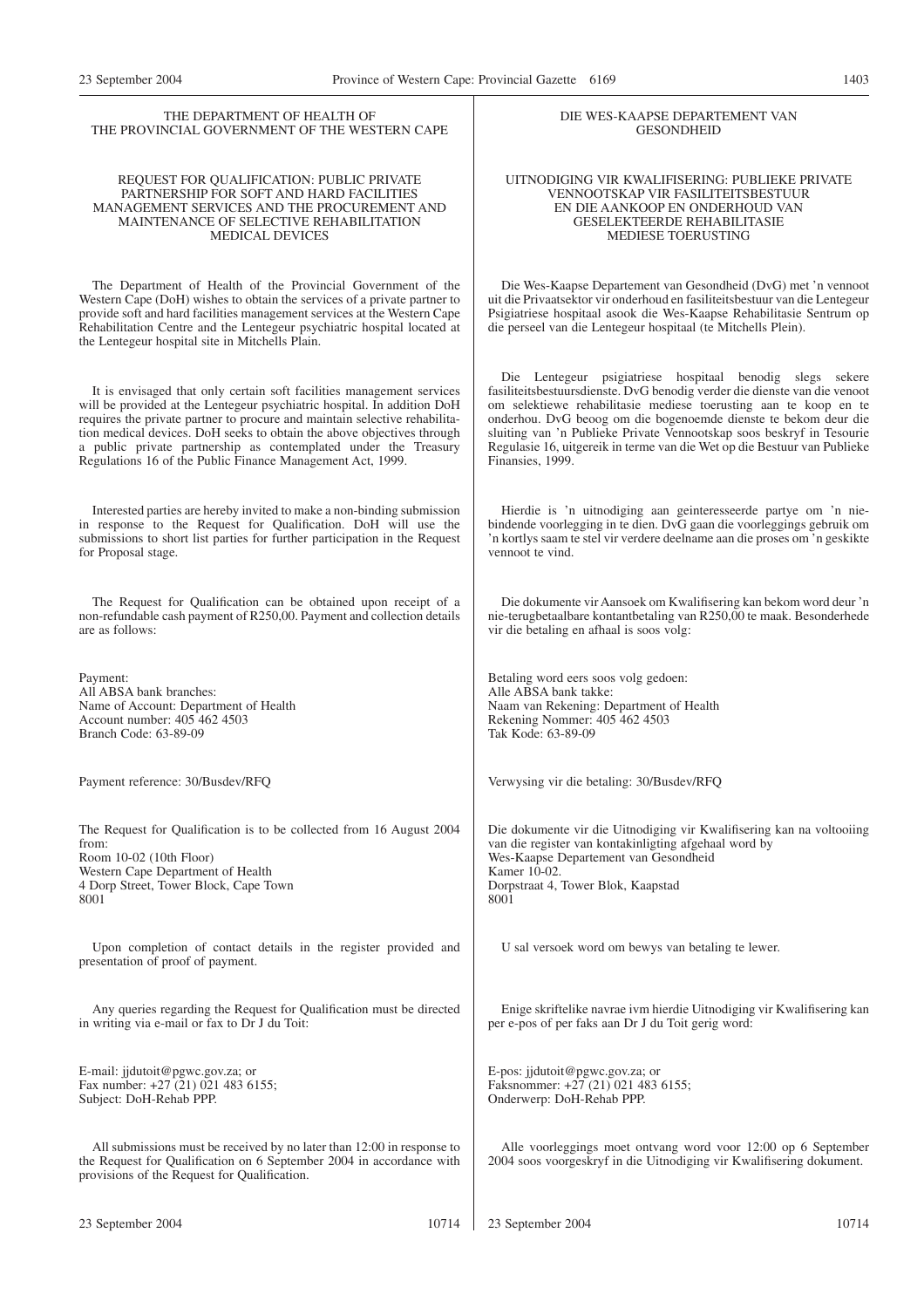#### SALDANHA BAY MUNICIPALITY

#### REZONING OF ERF 460, GOLDEN MILE, ST HELENA BAY

Notice is hereby given that Council received an application for:

- i) the rezoning of a portion of Erf 460, St Helena Bay, in terms of Section 17(1) of the Land Use Planning Ordinance (No 15 of 1985), from Single Residential Zone to Subdivisional Area, and
- ii) the subdivision of a portion of Erf 460, St Helena Bay, in terms of Section 24(1) of the Land Use Planning Ordinance (No 15 of 1985), in order to develop 4 phases, consisting of 118 residential erven, streets and public open spaces.

Details are available at the Municipal Manager's Office at Buller Centre, Main Street, Vredenburg. Weekdays: 08:00-13:00 and 13:30- 16:30. Enquiries: J Benjamin. Objections with relevant reasons must be lodged in writing, before 25 October 2004.

Municipal Manager

23 September 2004 10712

#### SALDANHA BAY MUNICIPALITY

#### REZONING OF ERF 272, PELGRIMSRUS, PATERNOSTER

Notice is hereby given that Council received an application for:

i) consent use, on Erf 272, Pelgrimsrus, Paternoster, in terms of Regulation 6(3) of the Council's Scheme Regulations, in order to accommodate a conference facility and 6 accommodation units on the premises.

Details are available at the Municipal Manager's office in the Buller Centre, Main Street, Vredenburg. Weekdays: 08:00-13:00 and 13:30- 16:30.

Enquiries: J Benjamin.

Objections/comment to the proposal, with relevant reasons, must be lodged in writing, with the Municipal Manager, Private Bag X12, Vredenburg, 7380, before 25 October 2004.

Municipal Manager

23 September 2004 10713

#### MUNISIPALITEIT SALDANHABAAI

#### HERSONERING VAN ERF 460 GOLDEN MILE, ST HELENABAAI

Kennis geskied hiermee dat die Raad 'n aansoek ontvang het vir:

- i) die hersonering van 'n gedeelte van Erf 460, St Helenabaai, ingevolge Artikel 17(1) van die Ordonnansie op Grondgebruikbeplanning (Nr 15 van 1985), vanaf Enkel Residensiële Sone na Onderverdelingsgebied, en
- ii) die onderverdeling van 'n gedeelte van Erf 460, St Helenabaai, ingevolge Artikel 24(1) van die Ordonnansie op Grondgebruikbeplanning (Nr 15 van 1985), ten einde 4 fases te ontwikkel, bestaande uit 118 residensiële erwe, strate en publieke oopruimtes.

Nadere besonderhede lê ter insae by die Munisipale Bestuurder se kantoor te Bullersentrum, Hoofstraat, Vredenburg. Weeksdae: 08:00- 13:00 en 13:30-16:30. Navrae: J Benjamin. Besware met relevante redes, moet skriftelik voor 25 Oktober 2004 ingedien word.

Munisipale Bestuurder

23 September 2004 10712

#### MUNISIPALITEIT SALDANHABAAI

#### HERSONERING VAN ERF 272, PELGRIMSRUS, PATERNOSTER

Kennis geskied hiermee dat die Raad 'n aansoek ontvang het vir:

i) vergunningsgebruik, ingevolge Regulasie 6(3) van die Raad se Skemaregulasies, op Erf 272, Pelgrimsrus, Paternoster, ten einde 'n konferensie fasiliteit en 6 akkommodasie eenhede op die perseel te bedryf.

Nadere besonderhede lê ter insae by die Munisipale Bestuurder se kantoor te Bullersentrum, Hoofstraat, Vredenburg. Weeksdae: 08:00- 13:00 en 13:30-16:30.

Navrae: J Benjamin.

Besware/kommentare ten opsigte van die aansoek, tesame met betrokke redes, moet skriftelik voor 25 Oktober 2004 by die Munisipale Bestuurder, Privaatsak X92, Vredenburg, 7380, ingedien word.

Munisipale Bestuurder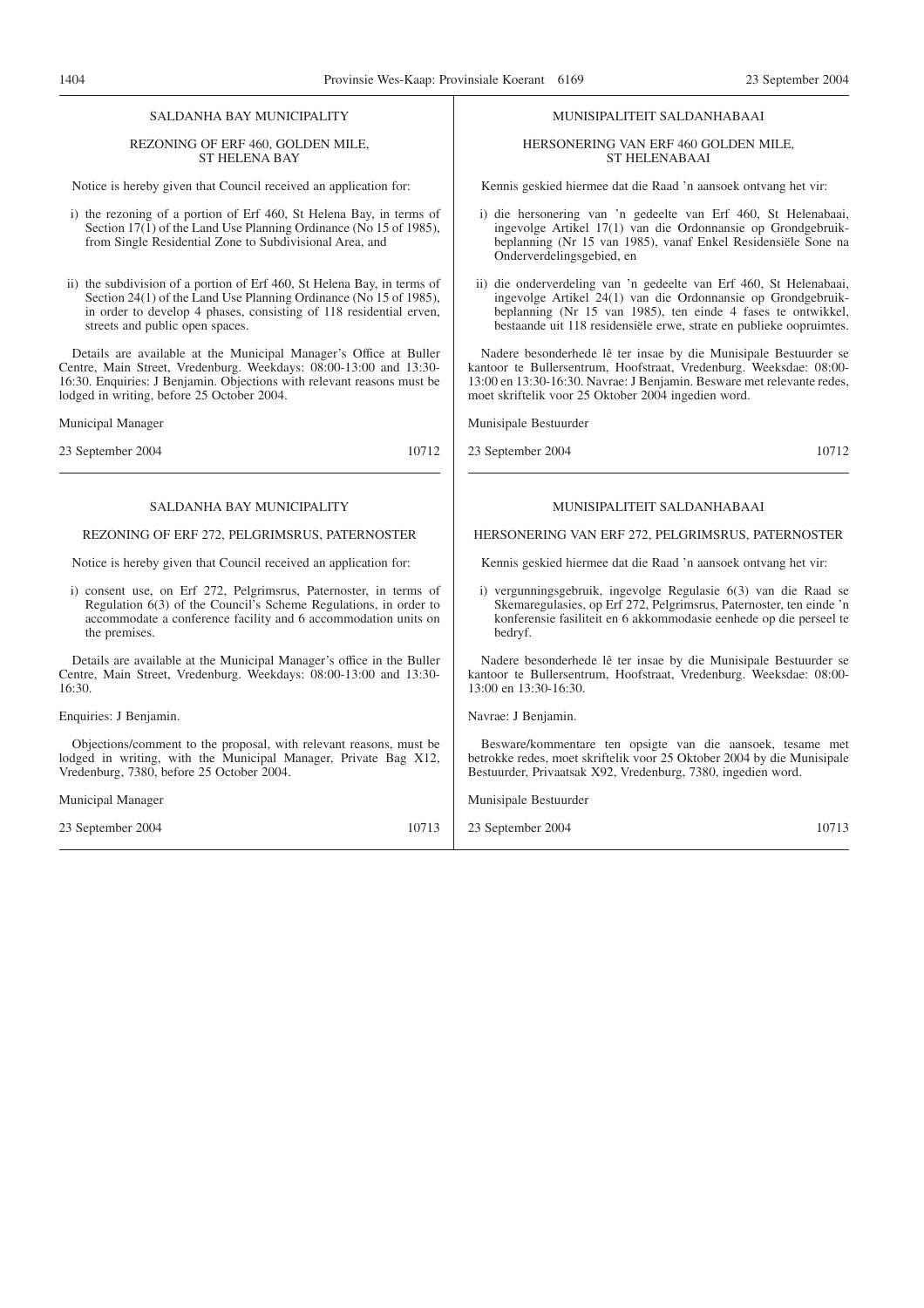# *SOUTH AFRICA FIRST –* BUY SOUTH AFRICAN MANUFACTURED GOODS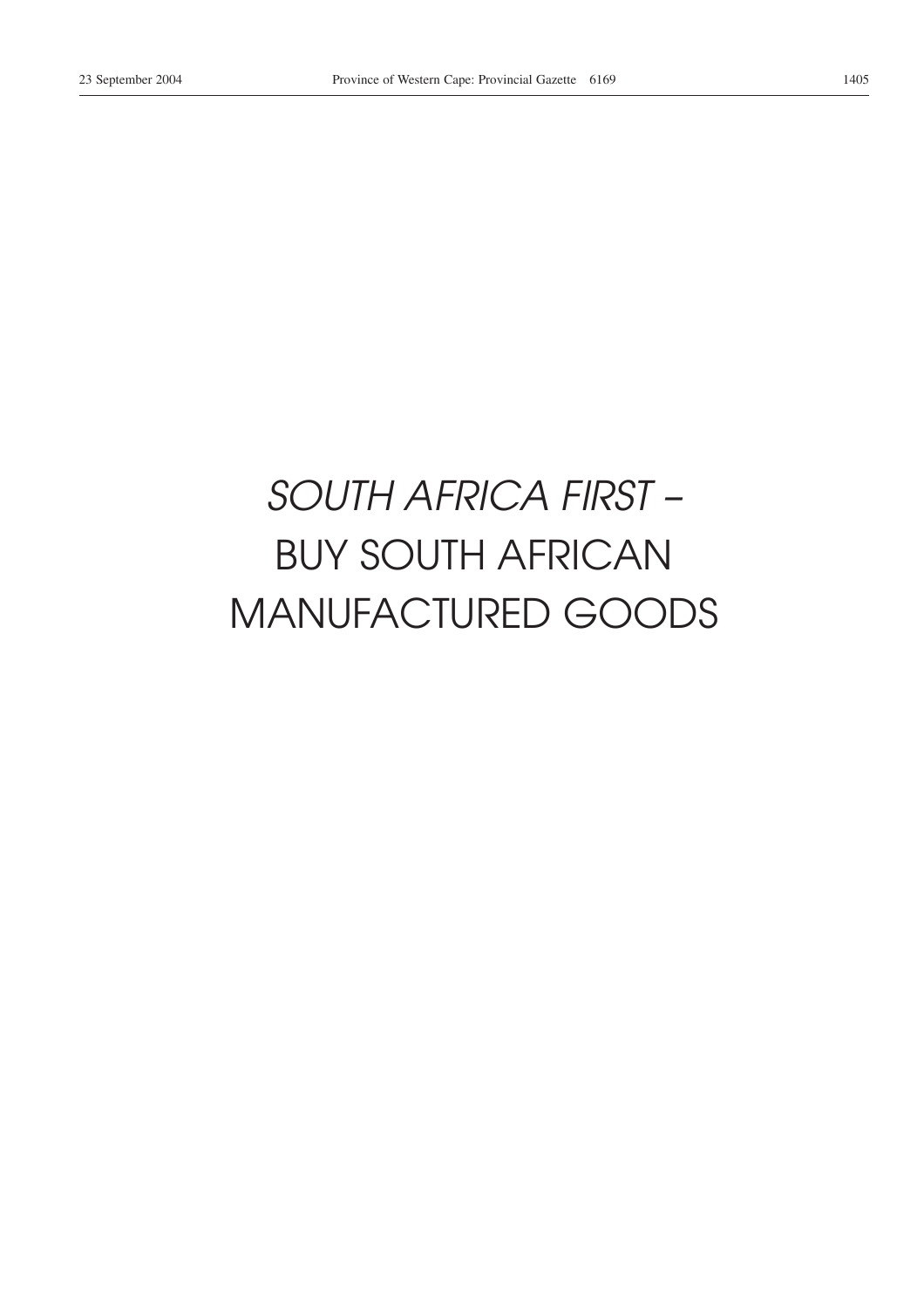# *SUID-AFRIKA EERSTE –* KOOP SUID-AFRIKAANS VERVAARDIGDE GOEDERE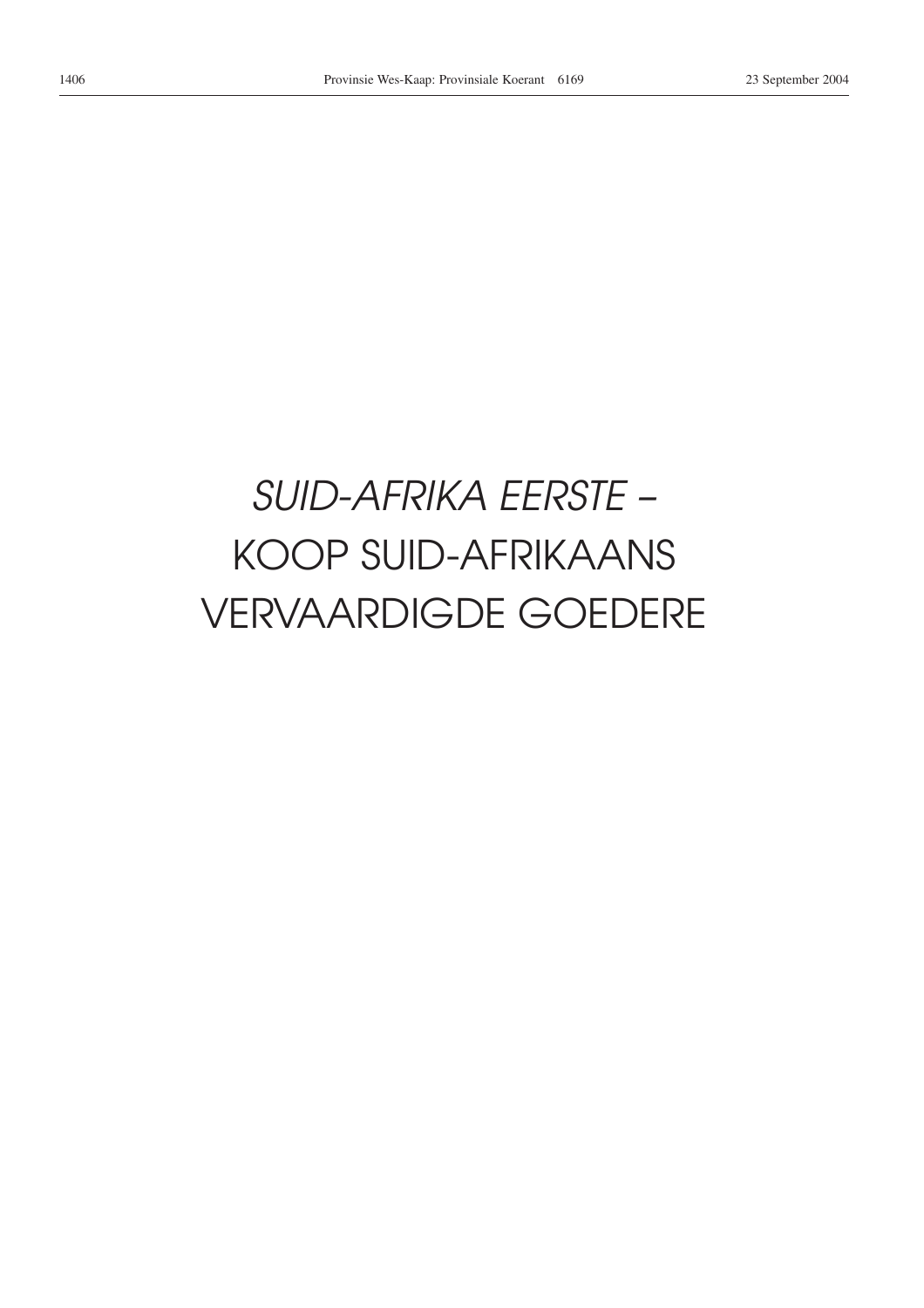| verskyn elke Vrydag of, as die dag 'n openbare vakansiedag is, op die laaste vorige<br>werkdag.<br>Tarief van Intekengelde<br>R112,25 per jaar, in die Republiek van Suid-Afrika.<br>R112,25 + posgeld per jaar, Buiteland.<br>Intekengeld moet vooruitbetaal word.<br>Los eksemplare is verkrygbaar by Kamer 9-06, Provinsiale-gebou,<br>Single copies are obtainable at Room 9-06, Provincial Building, 4 Dorp Street,<br>Dorpstraat 4, Kaapstad 8001, teen R3,00 per eksemplaar.<br>Advertensietarief<br>Eerste plasing, R15,85 per cm, dubbelkolom.<br>First insertion, R15,85 per cm, double column.<br>Gedeeltes van 'n cm word as een cm beskou.<br>Fractions of cm are reckoned as a cm.<br>Kennisgewings moet die Direkteur-generaal uiterlik om 10:00 op die voorlaaste<br>Notices must reach the Director-General not later than 10:00 on the last working<br>werkdag voor die uitgawe van die Koerant bereik.<br>Hoewel alle pogings aangewend sal word om te sorg dat kennisgewings soos<br>Whilst every effort will be made to ensure that notices are published as submitted<br>ingedien en op die verlange datum gepubliseer word, aanvaar die Administrasie nie<br>verantwoordelikheid vir foute, weglatings, laat publikasies of versuim om dit te<br>publiseer nie.<br>Alle briefwisseling moet aan die Direkteur-generaal, Posbus 659, Kaapstad<br>All correspondence must be addressed to the Director-General, P.O. Box 659,<br>8000, gerig word en tjeks, bankwissels, posorders en poswissels moet aan die<br>Provinsiale Administrasie Wes-Kaap. | The "Provincial Gazette" of the<br><b>Western Cape</b>                                                                                          | Die "Provinsiale Koerant" van die<br><b>Wes-Kaap</b> |
|---------------------------------------------------------------------------------------------------------------------------------------------------------------------------------------------------------------------------------------------------------------------------------------------------------------------------------------------------------------------------------------------------------------------------------------------------------------------------------------------------------------------------------------------------------------------------------------------------------------------------------------------------------------------------------------------------------------------------------------------------------------------------------------------------------------------------------------------------------------------------------------------------------------------------------------------------------------------------------------------------------------------------------------------------------------------------------------------------------------------------------------------------------------------------------------------------------------------------------------------------------------------------------------------------------------------------------------------------------------------------------------------------------------------------------------------------------------------------------------------------------------------------------------------------------------------------|-------------------------------------------------------------------------------------------------------------------------------------------------|------------------------------------------------------|
|                                                                                                                                                                                                                                                                                                                                                                                                                                                                                                                                                                                                                                                                                                                                                                                                                                                                                                                                                                                                                                                                                                                                                                                                                                                                                                                                                                                                                                                                                                                                                                           | appears every Friday, or if that day is a public holiday, on the last preceding<br>working day.                                                 |                                                      |
|                                                                                                                                                                                                                                                                                                                                                                                                                                                                                                                                                                                                                                                                                                                                                                                                                                                                                                                                                                                                                                                                                                                                                                                                                                                                                                                                                                                                                                                                                                                                                                           |                                                                                                                                                 |                                                      |
|                                                                                                                                                                                                                                                                                                                                                                                                                                                                                                                                                                                                                                                                                                                                                                                                                                                                                                                                                                                                                                                                                                                                                                                                                                                                                                                                                                                                                                                                                                                                                                           | <b>Subscription Rates</b>                                                                                                                       |                                                      |
|                                                                                                                                                                                                                                                                                                                                                                                                                                                                                                                                                                                                                                                                                                                                                                                                                                                                                                                                                                                                                                                                                                                                                                                                                                                                                                                                                                                                                                                                                                                                                                           | R112,25 per annum, throughout the Republic of South Africa.                                                                                     |                                                      |
|                                                                                                                                                                                                                                                                                                                                                                                                                                                                                                                                                                                                                                                                                                                                                                                                                                                                                                                                                                                                                                                                                                                                                                                                                                                                                                                                                                                                                                                                                                                                                                           | R112,25 + postage per annum, Foreign Countries.                                                                                                 |                                                      |
|                                                                                                                                                                                                                                                                                                                                                                                                                                                                                                                                                                                                                                                                                                                                                                                                                                                                                                                                                                                                                                                                                                                                                                                                                                                                                                                                                                                                                                                                                                                                                                           | Subscriptions are payable in advance.                                                                                                           |                                                      |
|                                                                                                                                                                                                                                                                                                                                                                                                                                                                                                                                                                                                                                                                                                                                                                                                                                                                                                                                                                                                                                                                                                                                                                                                                                                                                                                                                                                                                                                                                                                                                                           | Cape Town 8001, at R3,00 per copy.                                                                                                              |                                                      |
|                                                                                                                                                                                                                                                                                                                                                                                                                                                                                                                                                                                                                                                                                                                                                                                                                                                                                                                                                                                                                                                                                                                                                                                                                                                                                                                                                                                                                                                                                                                                                                           |                                                                                                                                                 |                                                      |
|                                                                                                                                                                                                                                                                                                                                                                                                                                                                                                                                                                                                                                                                                                                                                                                                                                                                                                                                                                                                                                                                                                                                                                                                                                                                                                                                                                                                                                                                                                                                                                           | Advertisement Tariff                                                                                                                            |                                                      |
|                                                                                                                                                                                                                                                                                                                                                                                                                                                                                                                                                                                                                                                                                                                                                                                                                                                                                                                                                                                                                                                                                                                                                                                                                                                                                                                                                                                                                                                                                                                                                                           |                                                                                                                                                 |                                                      |
|                                                                                                                                                                                                                                                                                                                                                                                                                                                                                                                                                                                                                                                                                                                                                                                                                                                                                                                                                                                                                                                                                                                                                                                                                                                                                                                                                                                                                                                                                                                                                                           |                                                                                                                                                 |                                                      |
|                                                                                                                                                                                                                                                                                                                                                                                                                                                                                                                                                                                                                                                                                                                                                                                                                                                                                                                                                                                                                                                                                                                                                                                                                                                                                                                                                                                                                                                                                                                                                                           |                                                                                                                                                 |                                                      |
|                                                                                                                                                                                                                                                                                                                                                                                                                                                                                                                                                                                                                                                                                                                                                                                                                                                                                                                                                                                                                                                                                                                                                                                                                                                                                                                                                                                                                                                                                                                                                                           | day but one before the issue of the Gazette.                                                                                                    |                                                      |
|                                                                                                                                                                                                                                                                                                                                                                                                                                                                                                                                                                                                                                                                                                                                                                                                                                                                                                                                                                                                                                                                                                                                                                                                                                                                                                                                                                                                                                                                                                                                                                           | and on the date desired, the Administration does not accept responsibility for<br>errors, omissions, late publications or failure to publish.   |                                                      |
|                                                                                                                                                                                                                                                                                                                                                                                                                                                                                                                                                                                                                                                                                                                                                                                                                                                                                                                                                                                                                                                                                                                                                                                                                                                                                                                                                                                                                                                                                                                                                                           | Cape Town 8000, and cheques, bank drafts, postal orders and money orders must<br>be made payable to the Provincial Administration Western Cape. |                                                      |
|                                                                                                                                                                                                                                                                                                                                                                                                                                                                                                                                                                                                                                                                                                                                                                                                                                                                                                                                                                                                                                                                                                                                                                                                                                                                                                                                                                                                                                                                                                                                                                           |                                                                                                                                                 |                                                      |